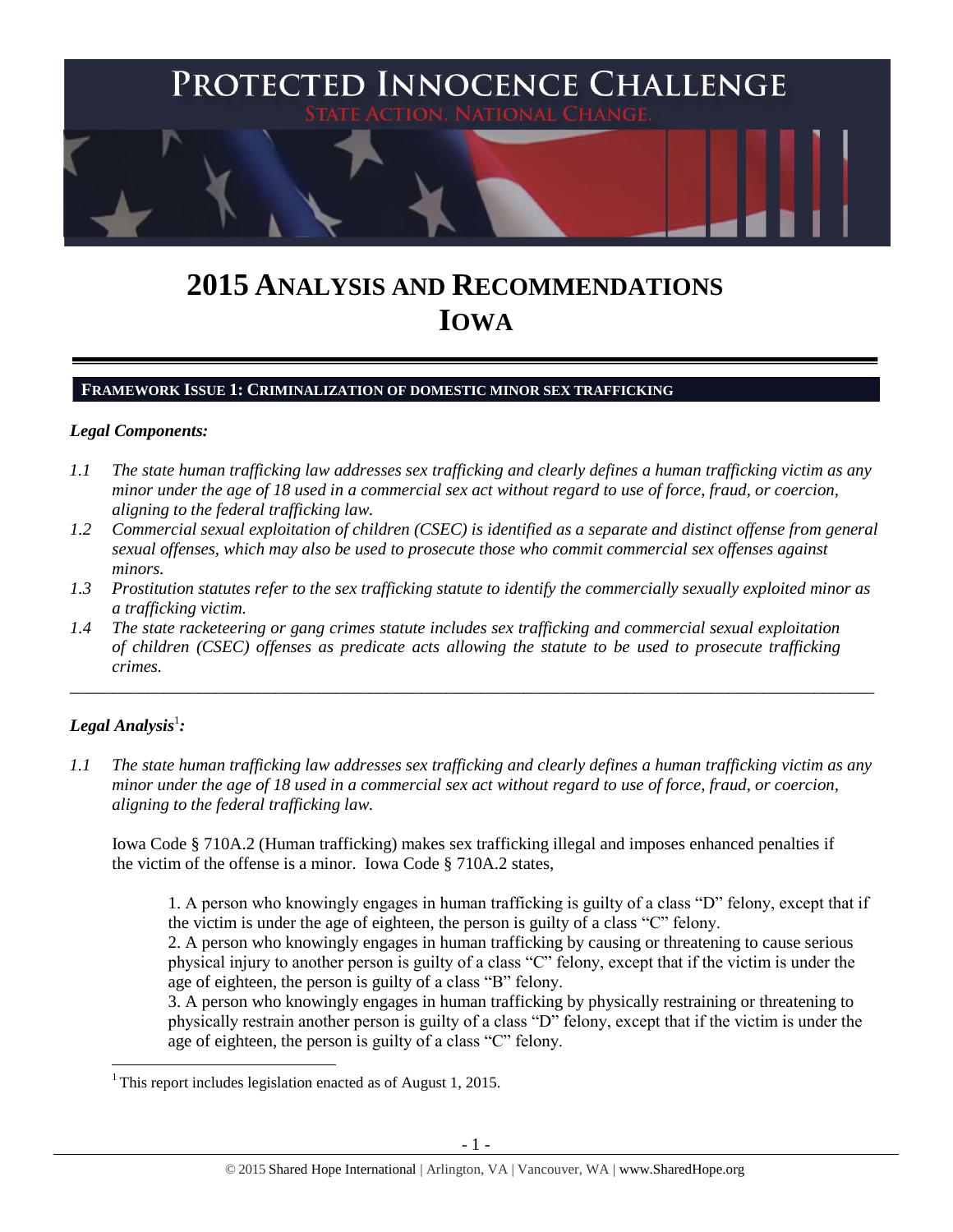4. A person who knowingly engages in human trafficking by soliciting services or benefiting from the services of a victim is guilty of a class "D" felony, except that if the victim is under the age of eighteen, the person is guilty of a class "C" felony.

5. A person who knowingly engages in human trafficking by abusing or threatening to abuse the law or legal process is guilty of a class "D" felony, except that if the victim is under the age of eighteen, the person is guilty of a class "C" felony.

6. A person who knowingly engages in human trafficking by knowingly destroying, concealing, removing, confiscating, or possessing any actual or purported passport or other immigration document, or any other actual or purported government identification document of a victim is guilty of a class "D" felony, except that if that other person is under the age of eighteen, the person is guilty of a class "C" felony.

7. A person who benefits financially or by receiving anything of value from knowing participation in human trafficking is guilty of a class "D" felony, except that if the victim is under the age of eighteen, the person is guilty of a class "C" felony.

8. A person's ignorance of the age of the victim or a belief that the victim was older is no defense to a violation of this section.

Iowa Code § 710A.1(4) (Definitions) defines "human trafficking,"

a. "Human trafficking" means participating in a venture<sup>2</sup> to recruit, harbor, transport, supply provisions, or obtain<sup>3</sup> a person for any of the following purposes:

<span id="page-1-0"></span>1. Forced labor or service<sup>4</sup> that results in involuntary servitude,<sup>5</sup> peonage, debt bondage, or slavery.

2. Commercial sexual activity through the use of force, fraud, or coercion, except that if the

trafficked person is under the age of eighteen, the commercial sexual activity need not involve force, fraud, or coercion.

b. "Human trafficking" also means knowingly purchasing or attempting to purchase services involving commercial sexual activity from a victim or another person engaged in human trafficking."

Iowa Code § 710A.1(1) defines "commercial sexual activity" as "any sex act or sexually explicit performance for which anything of value is given, promised to, or received by any person and includes, but is not limited to, prostitution, participation in the production of pornography, and performance in strip clubs."

 $\overline{a}$ 

 $<sup>5</sup>$  Iowa Code § 710A.1(5) (Definitions) defines "involuntary servitude" as</sup>

a condition of servitude induced by means of any scheme, plan, or pattern intended to cause a person to believe that if the person did not enter into or continue in such condition, that person or another person would suffer serious harm or physical restraint or the threatened abuse of legal process.

<sup>&</sup>lt;sup>2</sup> Iowa Code § 710A.1(12) (Definitions) defines "venture" to mean "any group of two or more persons associated in fact, whether or not a legal entity."

 $3$  Iowa Code § 710A.1(8) (Definitions) defines "obtain" to mean "in relation to labor or services, to secure performance thereof."

Iowa Code § 710A.1(3) (Definitions) defines "forced labor or services" as

labor or services that are performed or provided by another person and that are obtained or maintained through any of the following:

a. Causing or threatening to cause serious physical injury to any person.

b. Physically restraining or threatening to physically restrain another person.

c. Abusing or threatening to abuse the law or legal process.

d. Knowingly destroying, concealing, removing, confiscating, or possessing any actual or purported passport or other immigration document, or any other actual or purported government identification document, of another person.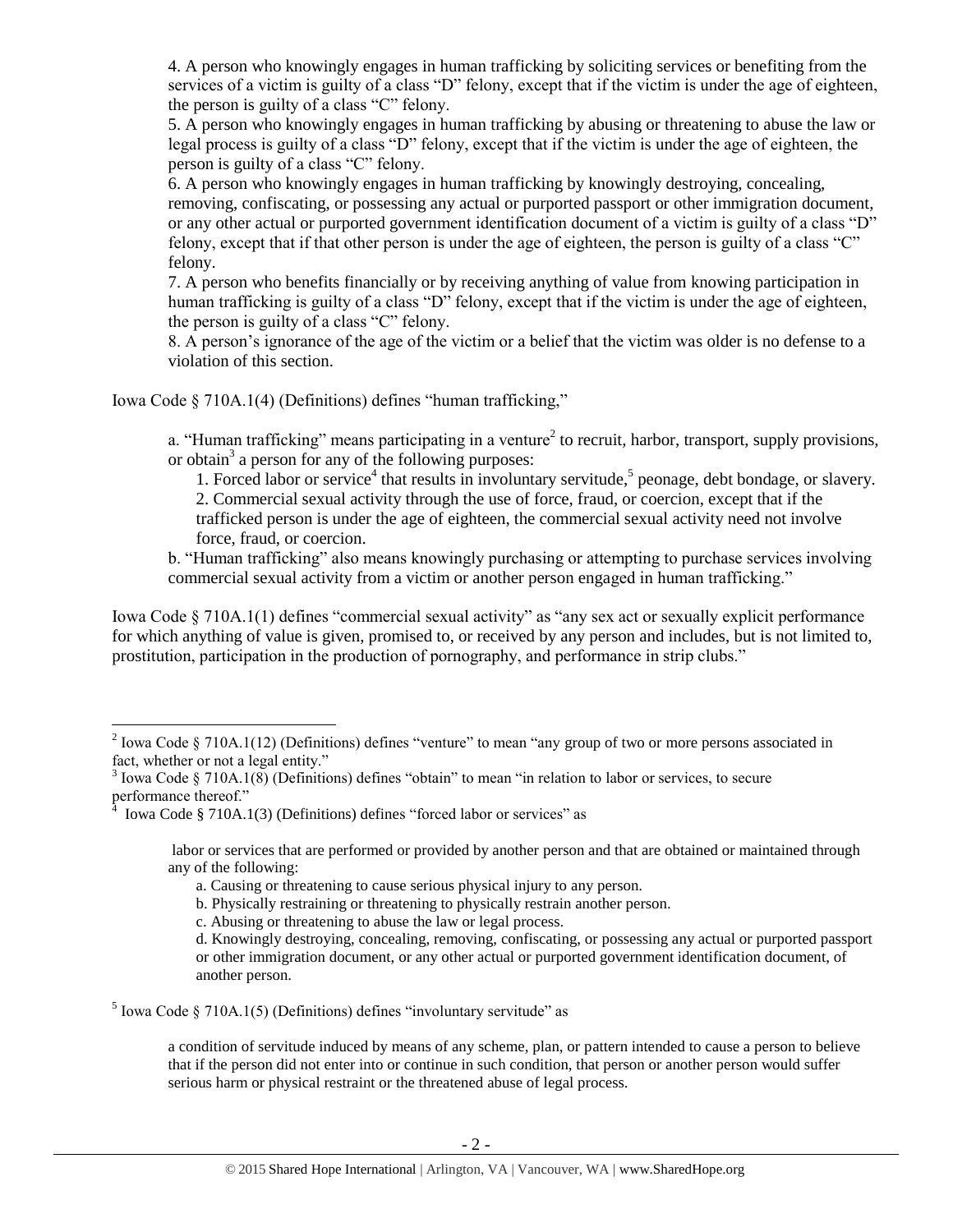<span id="page-2-0"></span>Class B, C, and D felonies are punishable as follows: Class B felonies are punishable by imprisonment up to 25 years, Class C felonies by imprisonment up to 10 years and a fine of \$1,000–\$10,000,<sup>6</sup> and Class D felonies by imprisonment up to 5 years and a fine of \$750–\$7,500. Iowa Code § 902.9(1)(b), (d), (e). A habitual felon may receive imprisonment up to 15 years.<sup>7</sup> Iowa Code § 902.9(1)(c). In addition to fines imposed for an offense under Iowa Code § 710A.2 (Human trafficking), Iowa Code § 911.2A (Human trafficking victim surcharge) requires a convicted person to pay a human trafficking victim surcharge of \$1,000 to be deposited in the human trafficking victim fund.

*1.2 Commercial sexual exploitation of children (CSEC) is identified as a separate and distinct offense from general sexual offenses, which may also be used to prosecute those who commit commercial sex offenses against minors.*

The following laws make CSEC a distinct crime in Iowa:

1. Iowa Code § 725.3(2) (Pandering) makes it illegal if

<span id="page-2-3"></span>[a] person . . . persuades, arranges, coerces, or otherwise causes a minor to become a prostitute or to return to the practice of prostitution after having abandoned it, or keeps or maintains any premises for the purpose of prostitution involving minors or knowingly shares in the income from such premises knowing the character and content of such income . . . .

A first conviction under Iowa Code § 725.3(2) is punishable as a Class C felony by imprisonment up to 10 years, a fine of \$1,000–\$10,000, and an additional "law enforcement initiative surcharge" of \$125. $8^{\circ}$  Iowa Code §§ 725.3(2), 902.9(1)(d), 911.3. A second conviction is punishable by imprisonment for 25 years and subsequent convictions are punishable as Class A felonies by imprisonment for life. Iowa Code  $\S\S 901A.1(1)(d), 901A.2(3), (4), 902.1<sup>9</sup>.$ 

2. Iowa Code § 728.12(1) (Sexual exploitation of a minor) states in part,

<span id="page-2-2"></span><span id="page-2-1"></span>It shall be unlawful to employ, use, persuade, induce, entice, coerce, solicit, knowingly permit, or otherwise cause or attempt to cause a minor to engage in a prohibited sexual act<sup>10</sup> or in the simulation of

<sup>&</sup>lt;sup>6</sup> Iowa Code § 911.1(1) states in part, "When a court imposes a fine or forfeiture for a violation of state law, or a city or county ordinance, except an ordinance regulating the parking of motor vehicles, the court or the clerk of the district court shall assess an additional penalty in the form of a criminal penalty surcharge equal to thirty-five percent of the fine or forfeiture imposed."

<sup>&</sup>lt;sup>7</sup> Iowa Code § 902.8 (Minimum sentence—habitual offender) states, "An habitual offender is any person convicted of a class 'C' or a class 'D' felony, who has twice before been convicted of any felony in a court of this or any other state, or of the United States. An offense is a felony if, by the law under which the person is convicted, it is so classified at the time of the person's conviction. A person sentenced as an habitual offender shall not be eligible for parole until the person has served the minimum sentence of confinement of three years."

<sup>&</sup>lt;sup>8</sup> Iowa Code § 902.9 (Maximum sentences for felons) specifies that the surcharges required by Iowa Code § 911.1 (Criminal penalty surcharge), Iowa Code § 911.2 (Drug abuse resistance education surcharge), and Iowa Code § 911.3 (Law enforcement initiative surcharge) "are not a part of or subject to the maximums set in this section." Iowa Code § 911.3(1)(b) sets out a \$125 surcharge "if an adjudication of guilt or a deferred judgment has been entered for a criminal violation under any of the following: . . . . b. Section . . . 725.1 [Prostitution], 725.2 [Pimping], or 725.3 [Pandering]."

<sup>&</sup>lt;sup>9</sup> Here and elsewhere in this report that Iowa Code § 902.1 is quoted or cited, it has been updated to reflect the amendments added by the passage of Senate File No. 448. S.F. 448, 86th Gen. Assemb., Leg. Sess. (Iowa 2015) (effective April 24, 2015).

<sup>&</sup>lt;sup>10</sup> Iowa Code § 728.1(7) (Definitions), defines "prohibited sexual act," except as otherwise provided, as

any of the following:

a. A sex act as defined in section 702.17.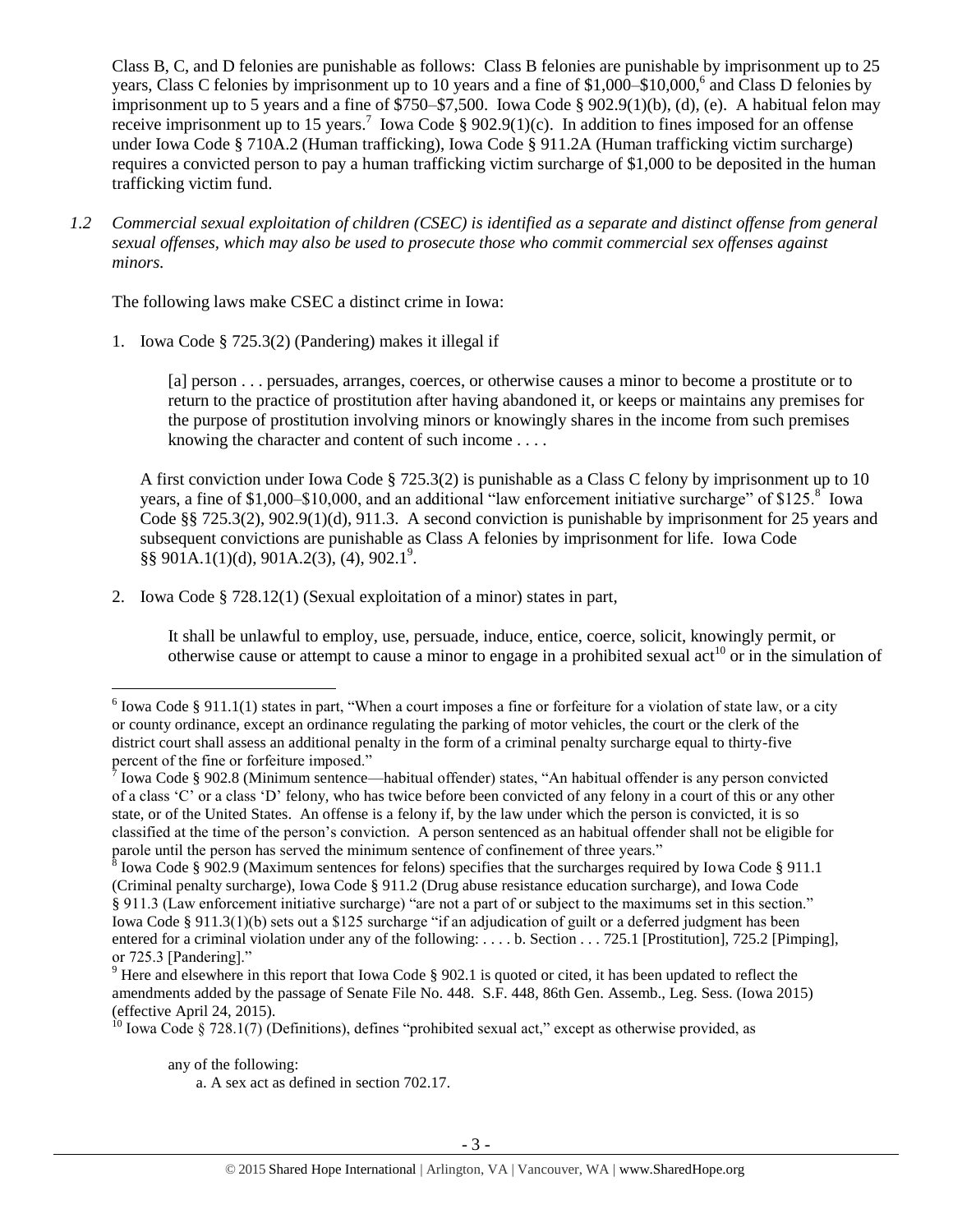a prohibited sexual act. A person must know, or have reason to know, or intend that the act or simulated act may be photographed, filmed, or otherwise preserved in a visual depiction.<sup>11</sup>

A first conviction under Iowa Code § 728.12(1) is punishable as a Class C felony by imprisonment up to 10 years and a fine of \$1,000–\$10,000. Iowa Code §§ 728.12(1), 902.9(1)(d). A second conviction is punishable by imprisonment for 25 years and subsequent convictions are punishable as Class A felonies by imprisonment for life. Iowa Code §§ 901A.1(1)(b), 901A.2(3), (4), 902.1. Additionally, Iowa Code § 728.12(1) states, "Notwithstanding section 902.9 [Maximum sentence for felons], the court may assess a fine of not more than fifty thousand dollars for each offense under this subsection in addition to imposing any other authorized sentence."

3. Iowa Code § 710.10(1), (2) (Enticing a minor) states,

1. A person commits a class "C" felony when, without authority and with the intent to commit . . . sexual exploitation upon a minor under the age of thirteen, the person entices or attempts to entice a person reasonably believed to be under the age of thirteen.

2. A person commits a class "D" felony when, without authority and with the intent to commit . . . sexual exploitation of a minor under the age of sixteen, the person entices or attempts to entice a person reasonably believed to be under the age of sixteen.

. . . .

7. For purposes of this section, methods of enticement include but are not limited to personal contact and communication by any means including through the mail, telephone, internet, or any social media, and include[s] text messages, instant messages and electronic mail.

A first conviction under Iowa Code § 710.10(1) is punishable as a Class C felony by imprisonment up to 10 years and a fine of \$1,000–\$10,000. Iowa Code § 902.9(1)(d). A second conviction is punishable by imprisonment for 25 years and subsequent convictions are punishable as Class A felonies by imprisonment for life. Iowa Code §§ 901A.1(1)(c), 901A.2(3), (4), 902.1. A conviction under Iowa Code § 710.10(2) is punishable as a Class D felony by imprisonment up to 5 years and a fine of \$750–\$7,500. Iowa Code  $§ 902.9(1)(e).$ 

4. Iowa Code § 710A.2A (Solicitation of commercial sexual activity) states,

. . . .

 $\overline{a}$ 

g. Nudity of a minor for the purpose of arousing or satisfying the sexual desires of a person who may view a visual depiction of the nude minor.

Pursuant to Iowa Code § 702.17 (Sex act), the term "sex act" or "sexual activity,"

[M]eans any sexual contact between two or more persons by: penetration of the penis into the vagina or anus; contact between the mouth and genitalia or by contact between the genitalia of one person and the genitalia or anus of another person; contact between the finger or hand of one person and the genitalia or anus of another person . . . ; ejaculation onto the person of another; or by use of artificial sexual organs or substitutes therefor in contact with the genitalia or anus.

<sup>11</sup> Under Iowa Code § 728.1(11) (Definitions), "visual depiction" means but is not limited to any picture, slide, photograph, digital or electronic image, negative image, undeveloped film, motion picture, videotape, digital or electronic recording, live transmission, or other pictorial of three-dimensional representation.

<sup>. . . .</sup> c. Fondling or touching the pubes or genitals of a minor.

d. Fondling or touching the pubes or genitals of a person by a minor.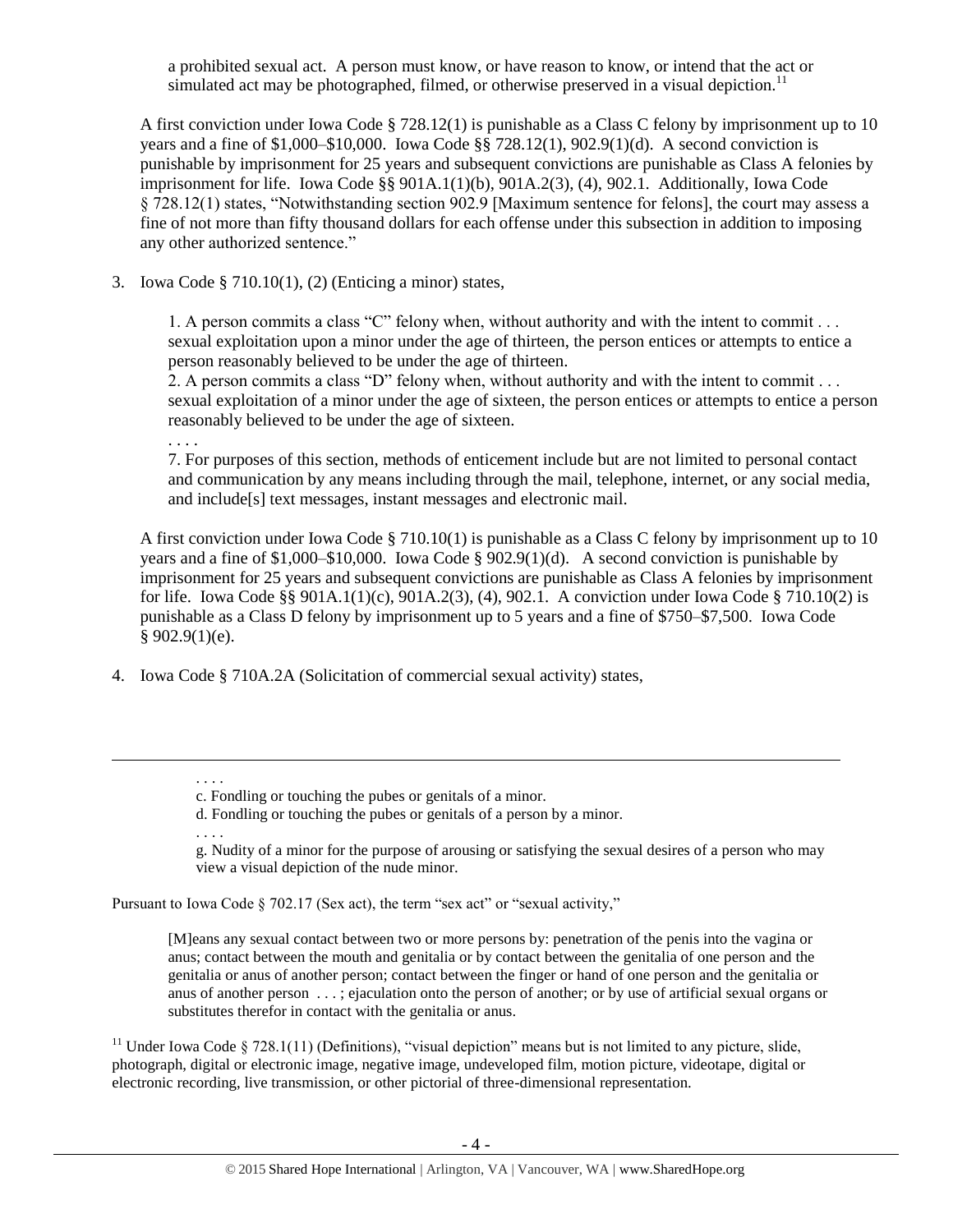A person shall not entice, coerce, or recruit, or attempt to entice, coerce, or recruit either a person who is under the age of eighteen or a law enforcement officer or agent who is representing that the officer or agent is under the age of eighteen, to engage in a commercial sexual activity.

Violation of this provision will result in a Class D felony punishable by up to 5 years in prison and a fine between \$750-7,500. Iowa Code § 902.9(1)(e).

5. Iowa Code §  $725.1, -(2)^{12}$  (Prostitution) establishes that

<span id="page-4-1"></span>A person who purchases or offers to purchase services as a partner in a sex act from a person who is under the age of eighteen commits a class 'D' felony.

A class D felony is punishable by imprisonment up to 5 years and a fine of \$750–\$7,500. Iowa Code §  $902.9(1)(e)$ .

6. Iowa Code § 725.2 (2) (Pimping) states,

 $\overline{a}$ 

 A person who solicits a patron for a prostitute who is under the age of eighteen, or who knowingly takes or shares in the earnings of a prostitute who is under the age of eighteen, or who knowingly furnishes a room or other place to be used for the purposes of prostitution of a prostitute who is under the age of eighteen, whether for compensation or not, commits a class 'C' felony.<sup>13</sup>

A class "C" felony is punishable by imprisonment up to 10 years and a fine of \$1,000–\$10,000. Iowa Code §§ 728.12(1), 902.9(1)(d).

Several other sexual offenses, while not expressly commercial in nature, may also be applicable in cases involving the commercial sexual exploitation of a child. Some of those statutes are as follows:

<span id="page-4-0"></span>Iowa Code § 709.2 (Sexual abuse in the first degree) states that "[a] person commits sexual abuse in the first degree when in the course of committing sexual abuse<sup>14</sup> the person causes another serious injury." A conviction under Iowa Code § 709.2 is punishable as a Class A felony by imprisonment for life or, if the offender was under 18 years of age at the time of the offense, for a minimum of 25 years. Iowa Code §§ 709.2, 902.1(1), (2)(a).

1. Iowa Code § 709.3(2) (Sexual abuse in the second degree), states that "[1] [a] person commits sexual abuse in the second degree when the person commits sexual abuse under any of the following circumstances: . . . . The other person is under the age of twelve." Sexual abuse in the second degree is a Class B felony punishable by imprisonment up to 25 years. Iowa Code §§ 709.3, 902.9(1)(b). The conviction is punishable as a Class A felony under Iowa Code § 902.14(1) (Enhanced penalty—sexual abuse or

<sup>&</sup>lt;sup>12</sup> Here and elsewhere in this report that Iowa Code § 725.1 is quoted or cited, it has been updated to reflect the amendments added by the passage of House File No. 536. H.F. 536, 86th Gen. Assemb., Leg. Sess. (Iowa 2015) (effective July 1, 2015).

 $^{13}$  Iowa Code § 725.2 (Affirmative defense) states, "It shall be an affirmative defense to a prosecution of a person under the age of twenty-one. . . that the person was allowed, permitted, or encouraged by an adult having influence or control of the person to engage in acts prohibited. . . while the person was under the age of eighteen.

<sup>&</sup>lt;sup>14</sup> Iowa Code § 709.1(3) (Sexual abuse defined) states, "Any sex act between persons is sexual abuse by either of the persons when the act is performed with the other person in any of the following circumstances: . . . 3. Such other person is a child." Iowa Code § 702.5 states, "For purposes of Title XVI [Criminal Code], unless another age is specified, a 'child' is any person under the age of fourteen years." This definition is not applicable to chapters 709A (Contributing to juvenile delinquency), 718A, 822, 904, 913, and 914 even though they are codified in Title XVI.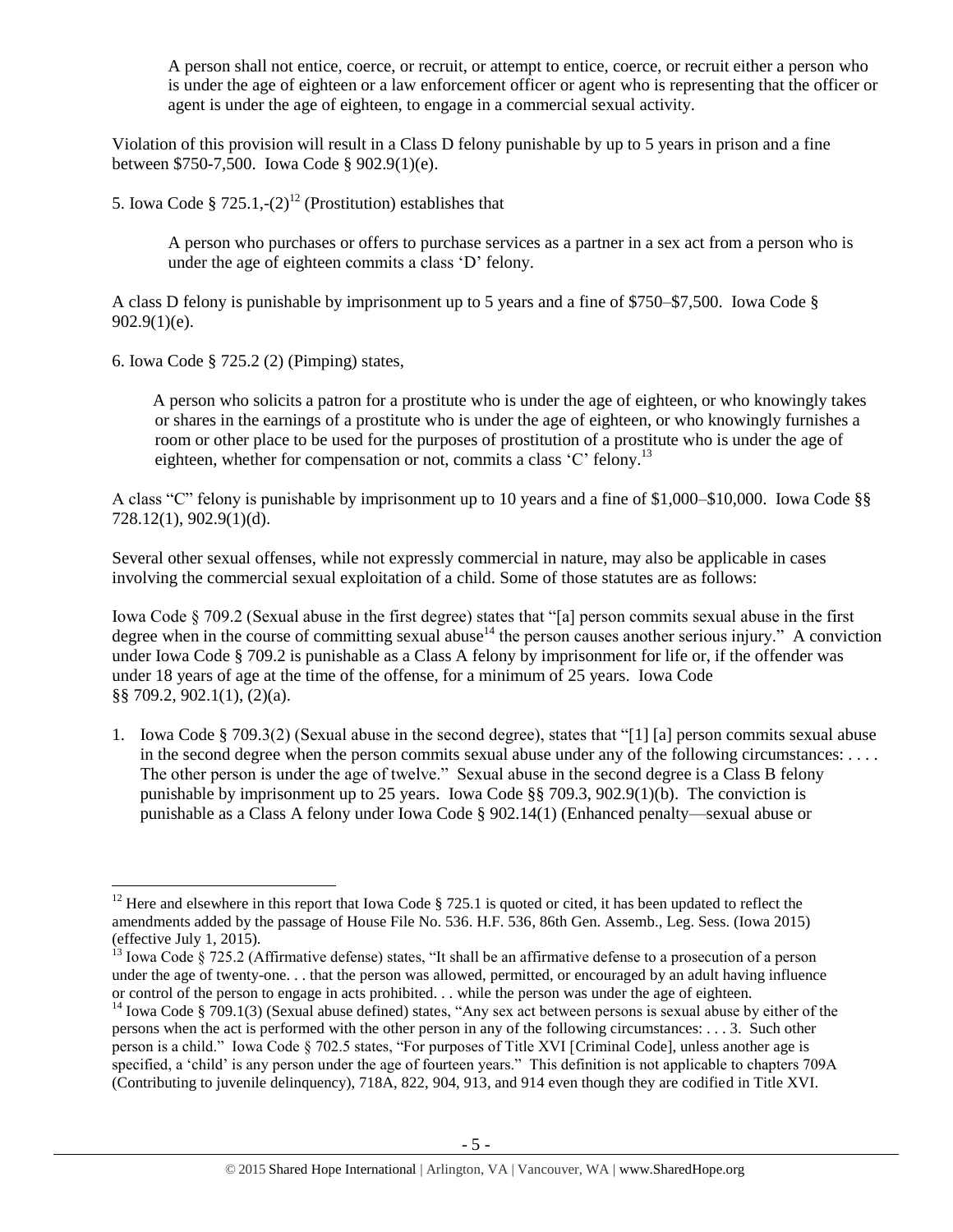lascivious acts with a child) by imprisonment between 25 years to life if a person has a prior conviction under this statute or a number of other statutes. Iowa Code § 902.14(1).<sup>15</sup>

2. Iowa Code § 709.4(2)(b), (c)(4) (Sexual abuse in the third degree) states,

A person commits sexual abuse in the third degree when the person performs a sex act under any of the following circumstances:

. . . .

<span id="page-5-0"></span>. . .

. . . .

b. The act is between persons who are not at the time cohabiting as husband and wife and if any of the following are true:

- 2. The other person is twelve or thirteen years of age.
- 3. The other person is fourteen or fifteen years of age and any of the following are true:
	- (a) The person is a member of the same household as the other person.
	- (d) The person is four or more years older than the other person.

Sexual abuse in the third degree is a Class C felony punishable by imprisonment up to 10 years and a fine of \$1,000 to \$10,000. Iowa Code §§ 709.4,  $902.9(1)(d)$ . A conviction is punishable as a Class A felony, however, if a person has a prior conviction under this statute or a number of other statutes. Iowa Code  $§ 902.14(1).^{16}$ 

3. Iowa Code § 709.12 (Indecent contact with a child) states,

1. A person eighteen years of age or older is upon conviction guilty of an aggravated misdemeanor if the person commits any of the following acts with a child, not the person's spouse, with or without the child's consent, for the purpose of arousing or satisfying the sexual desires of either of them:

a. Fondle or touch the inner thigh, groin, buttock, anus, or breast of the child.

b. Touch the clothing covering the immediate area of the inner thigh, groin, buttock, anus, or breast of the child.

c. Solicit or permit a child to fondle or touch the inner thigh, groin, buttock, anus, or breast of the person.

d. Solicit a child to engage in any act prohibited under section 709.8 [Lascivious acts with a child], subsection 1, paragraph "a", "b", or "d".

. . . .

An offender convicted of an aggravated misdemeanor may receive imprisonment up to 2 years and a fine of \$625–\$6,250. Iowa Code § 903.1(2).<sup>17</sup>

4. Iowa Code § 709.8 (Lascivious acts with a child) states,

- a. Sexual abuse in the second degree in violation of section 709.3,
- b. Sexual abuse in the third degree in violation of section 709.4.
- c. Lascivious acts with a child in violation of section 709.8, subsection (1), paragraph "a" or "b".

 15 Iowa Code § 902.14(1) states,

A person commits a class "A" felony if the person commits a second or subsequent offense involving any combination of the following offenses:

<sup>16</sup> *See supra* note [15](#page-5-0) for the provisions of Iowa Code § 902.14(1).

<sup>&</sup>lt;sup>17</sup> Iowa Code § 903.1(2) (Maximum sentence for misdemeanants) further states, "When a judgment of conviction of an aggravated misdemeanor is entered against any person and the court imposes a sentence of confinement for a period of more than one year the term shall be an indeterminate term."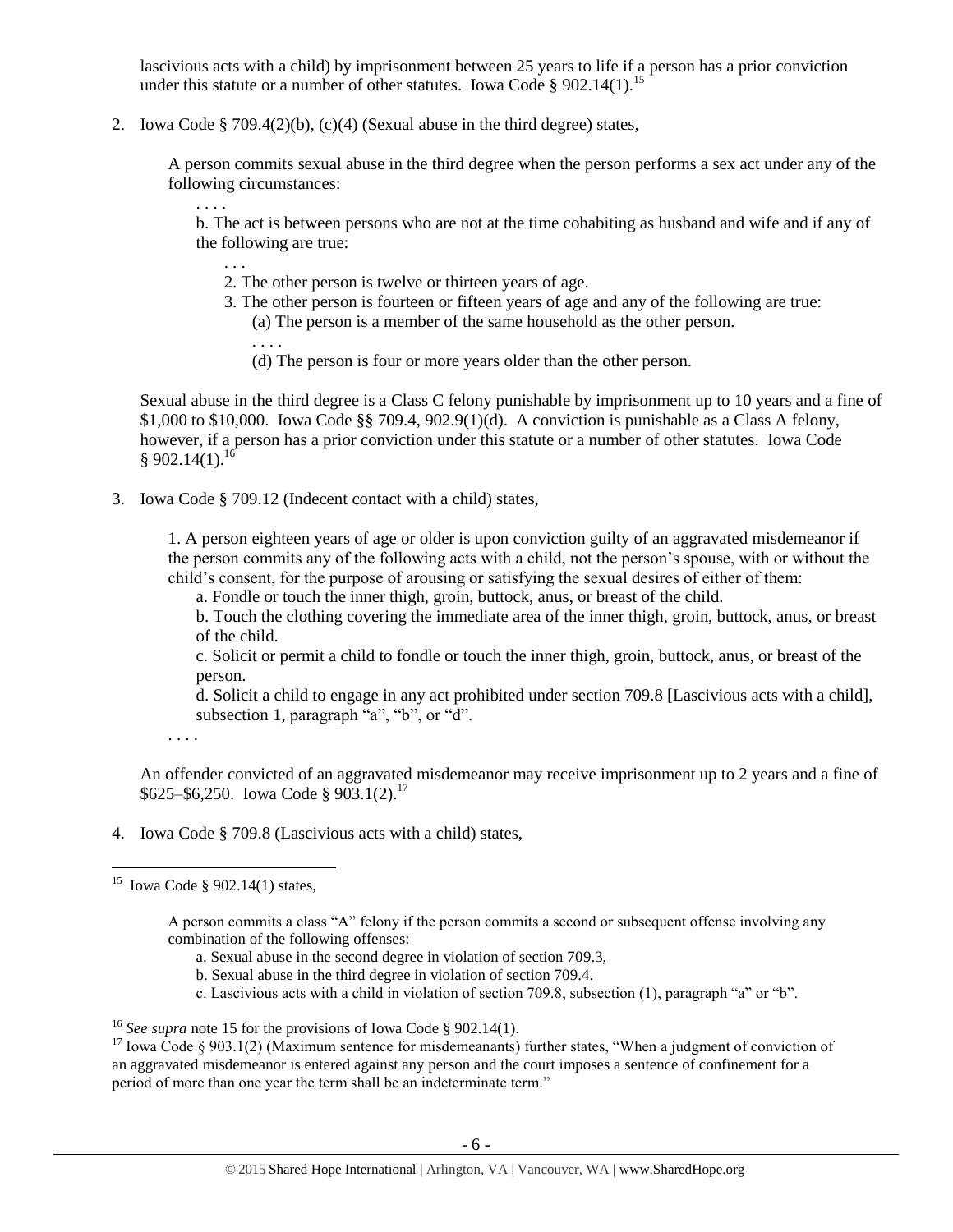1. It is unlawful for any person sixteen years of age or older to perform any of the following acts with a child with or without the child's consent unless married to each other, for the purpose of arousing or satisfying the sexual desires of either of them:

a. Fondle or touch the pubes or genitals of a child.

b. Permit or cause a child to fondle or touch the person's genitals or pubes.

c. Cause the touching of the person's genitals to any part of the body of a child.

d. Solicit a child to engage in a sex act or solicit a person to arrange a sex act with a child.

e. Inflict pain or discomfort upon a child or permit a child to inflict pain or discomfort on the person.

. . . .

Convictions under Iowa Code § 709.8(1)(a), (b), (c) are punishable as Class C felonies by imprisonment up to 10 years and a fine of  $1,000-\$10,000$ , while convictions under Iowa Code § 709.8(1)(d),(e) are punishable as Class D felonies by imprisonment up to 5 years and a fine of \$750–\$7,500. Iowa Code §§ 709.8, 902.9(1)(d), (e). A conviction under Iowa Code § 709.8(1)(a), (b), (c) may be punishable as a Class A felony for prior convictions under this statute or other listed statutes. Iowa Code § 902.14(1).<sup>18</sup>

6. Iowa Code § 710.10 (Enticing a minor) states,

1. A person commits a class "C" felony when, without authority and with the intent to commit sexual abuse<sup>19</sup> . . . upon a minor under the age of thirteen, the person entices or attempts to entice a person reasonably believed to be under the age of thirteen.

2. A person commits a class "D" felony when, without authority and with the intent to commit an illegal sex act upon . . . a minor under the age of sixteen, the person entices or attempts to entice a person reasonably believed to be under the age of sixteen.

3. A person commits a class "D" felony when, without authority and with the intent to commit an illegal act upon a minor under the age of sixteen, the person entices a person reasonably believed to be under the age of sixteen.

4. A person commits an aggravated misdemeanor when, without authority and with the intent to commit an illegal act upon a minor under the age of sixteen, the person attempts to entice a person reasonably believed to be under the age of sixteen. A person convicted under this subsection shall not be subject to the registration requirements under chapter 692A [Sex offender registry] unless the finder of fact determines that the illegal act was sexually motivated. 5. A person shall not be convicted of a violation of this section unless the person commits an overt act evidencing a purpose to entice.

. . . .

 $\overline{a}$ 

7. For purposes of this section, methods of enticement include but are not limited to personal contact and communication by any means including through the mail, telephone, internet, or any social media, and include[s] text messages, instant messages and electronic mail.

Class D felonies are punishable by imprisonment up to 5 years and a fine of \$750–\$7,500, while offenders convicted of an aggravated misdemeanor may receive imprisonment up to 2 years and a fine of \$625– \$6,250. Iowa Code §§ 902.9(1)(e), 903.1(2).

<sup>18</sup> *See supra* note [15](#page-5-0) for the provisions of Iowa Code § 902.14(1).

<sup>&</sup>lt;sup>19</sup> See supra note [14](#page-4-0) for the definition of "sexual abuse."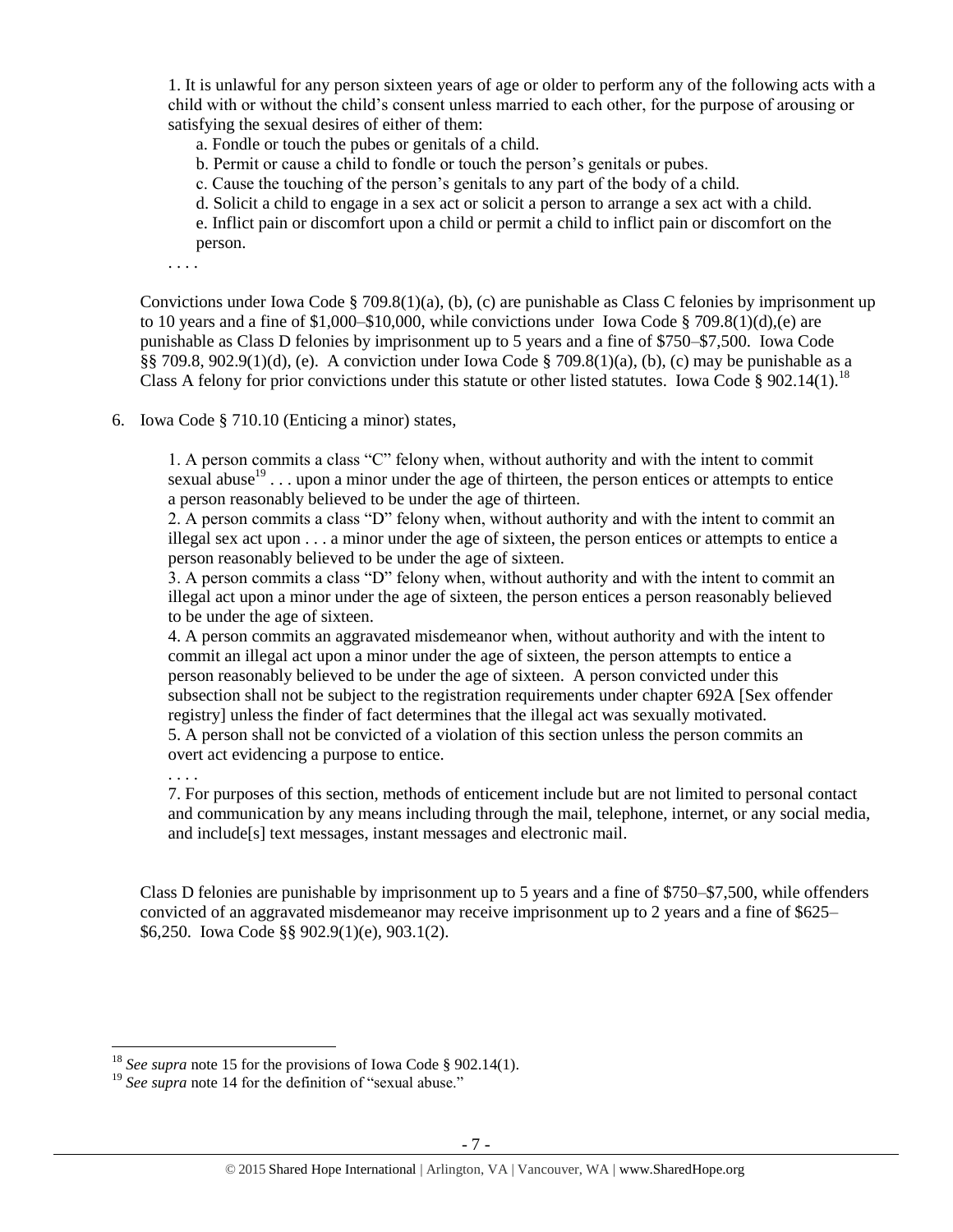*1.3 Prostitution statutes refer to the sex trafficking statute to identify the commercially sexually exploited minor as a trafficking victim.* 

While Iowa Code § 725.1<sup>20</sup> (Prostitution) does not refer to the human trafficking law when a minor is engaged in prostitution, an affirmative defense to prostitution charges is provided in the human trafficking chapter. Iowa Code § 710A.3 (Affirmative defense) states,

It shall be an affirmative defense, in addition to any other affirmative defenses for which the victim might be eligible, to a prosecution for a criminal violation directly related to the defendant's status as a victim of a crime that is a violation of section 710A.2 [Human trafficking], that the defendant committed the violation under compulsion by another's threat of serious injury, provided that the defendant reasonably believed that such injury was imminent.

*1.4 The state racketeering or gang crimes statute includes sex trafficking and commercial sexual exploitation of children (CSEC) offenses as predicate acts allowing the statute to be used to prosecute trafficking crimes.* 

Iowa Code § 706A.2 (Violations) criminalizes engaging in "specified unlawful activity". Iowa Code § 706A.2 states in part,

1. Specified unlawful activity influenced enterprises. $21$ 

a. It is unlawful for any person who has knowingly received any proceeds<sup>22</sup> of specified unlawful activity to use or invest, directly or indirectly, any part of such proceeds in the acquisition of any interest in any enterprise or any real property, or in the establishment or operation of any enterprise. b. It is unlawful for any person to knowingly acquire or maintain, directly or indirectly, any interest in or control of any enterprise or real property through specified unlawful activity.

c. It is unlawful for any person to knowingly conduct the affairs of any enterprise through specified unlawful activity or to knowingly participate, directly or indirectly, in any enterprise that the person knows is being conducted through specified unlawful activity.

d. It is unlawful for any person to conspire or attempt to violate or to solicit or facilitate the violations of the provisions of paragraph "a", "b", or "c".

. . . . 4. Acts of specified unlawful activity. It is unlawful for a person to commit specified unlawful activity as defined in section 706A.1.

. . . .

Iowa Code § 706A.1(5) (Definitions) defines "specified unlawful activity" as "any act, including any preparatory or completed offense, committed for financial gain on a continuing basis, that is punishable as an indictable offense under the laws of the state in which it occurred and under the laws of this state." Iowa Code § 710A.2 (Human trafficking) and Iowa's CSEC laws fall within the definition of specified unlawful activity, as each is punishable by imprisonment of more than 1 year. Prostitution and other misdemeanors are unlikely to fall under this category because, under Iowa law, misdemeanors are not indictable offenses. Iowa Code §  $725.1^{23}$ 

Convictions under Iowa Code § 706A.2(1) and (4) are punishable as Class B felonies by imprisonment up to 25 years. Iowa Code §§ 706A.4, 902.9(1)(b). Additionally, pursuant to Iowa Code §706A.3, "The prosecuting

<sup>20</sup> *See supra* note [12.](#page-4-1)

<sup>&</sup>lt;sup>21</sup> Iowa Code § 706A.1(2) defines a "enterprise" as "any sole proprietorship, partnership, corporation, trust, or other legal entity, or any unchartered union, association, or group of persons associated in fact although not a legal entity, and includes unlawful as well as lawful enterprises."

<sup>&</sup>lt;sup>22</sup> Iowa Code § 706A.1(3) defines "proceeds" as "property acquired or derived directly or indirectly from, produced through, realized through, or caused by an act or omission and includes any property of any kind."

<sup>23</sup> *See supra* note [12.](#page-4-1)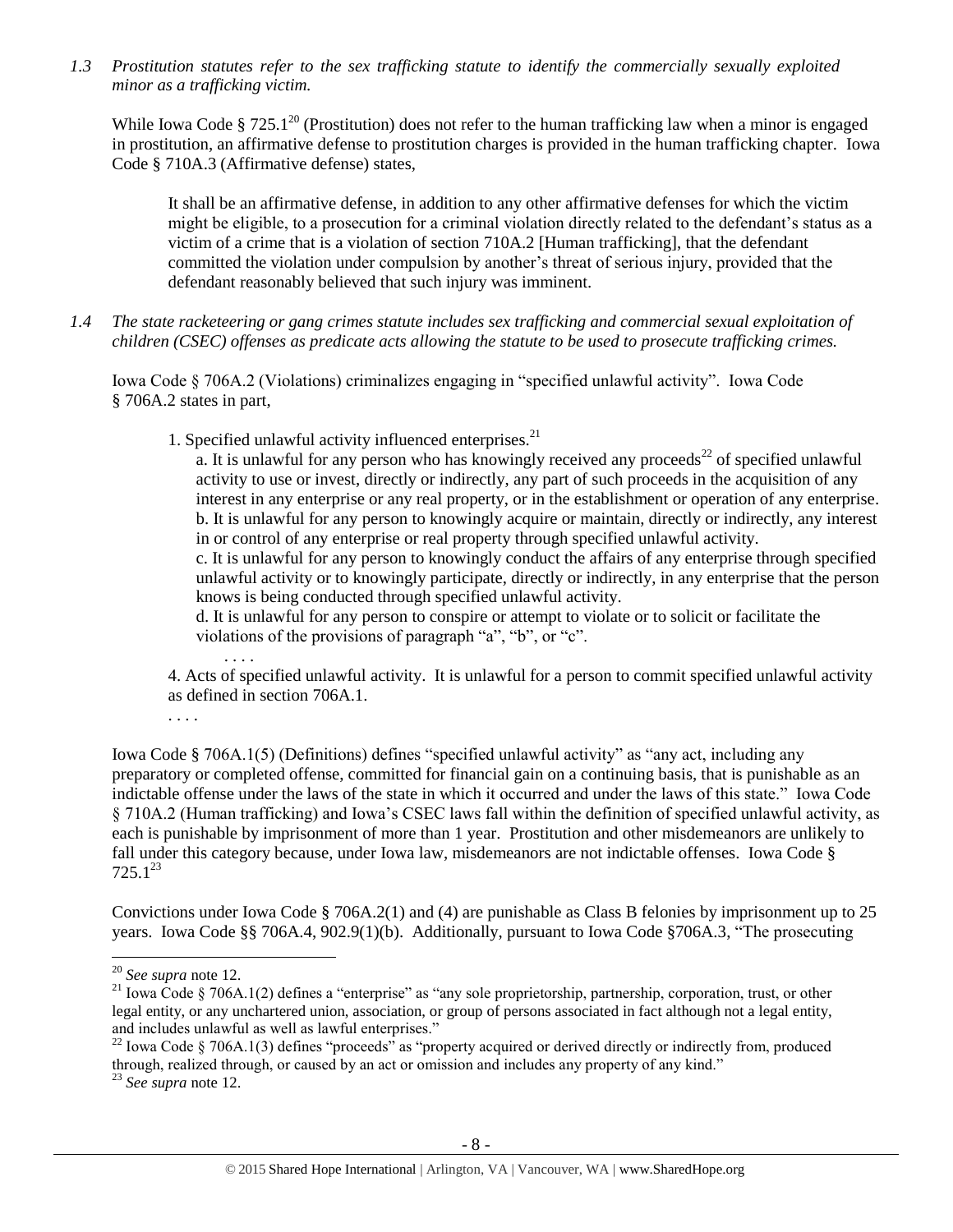attorney . . . may institute civil proceedings against any person in district court seeking relief from conduct constituting a violation of this chapter or to prevent, restrain, or remedy such violation." Subsection (3) states, in part:

If the plaintiff in such a proceeding proves the alleged violation by a preponderance of the evidence, the district court, after making due provision for the rights of innocent persons, shall grant relief by entering any appropriate order or judgment, including any of the following:

a. Ordering any defendant to divest the defendant of any interest in any enterprise, or in any real property.

. . . . d. Ordering the payment of all reasonable costs and expenses of the investigation and prosecution of any violation, civil or criminal, including reasonable attorney fees in the trial and appellate courts. Such payments received by the state, by judgment, settlement, or otherwise, shall be considered forfeited property and disposed of pursuant to section 809A.17. e. Ordering the forfeiture of any property subject to forfeiture under chapter 809A, pursuant to the provisions and procedures of that chapter.

Additionally, Iowa Code § 706A.3(12) states,

The attorney general may bring a civil action as parens patriae on behalf of the general economy, resources, and welfare of this state, and shall recover threefold the proceeds acquired, maintained, produced, or realized by or on behalf of the defendant by reason of a violation of this chapter, plus the costs and expenses of the investigation and prosecution of the action, including reasonable attorney fees in the trial and appellate courts.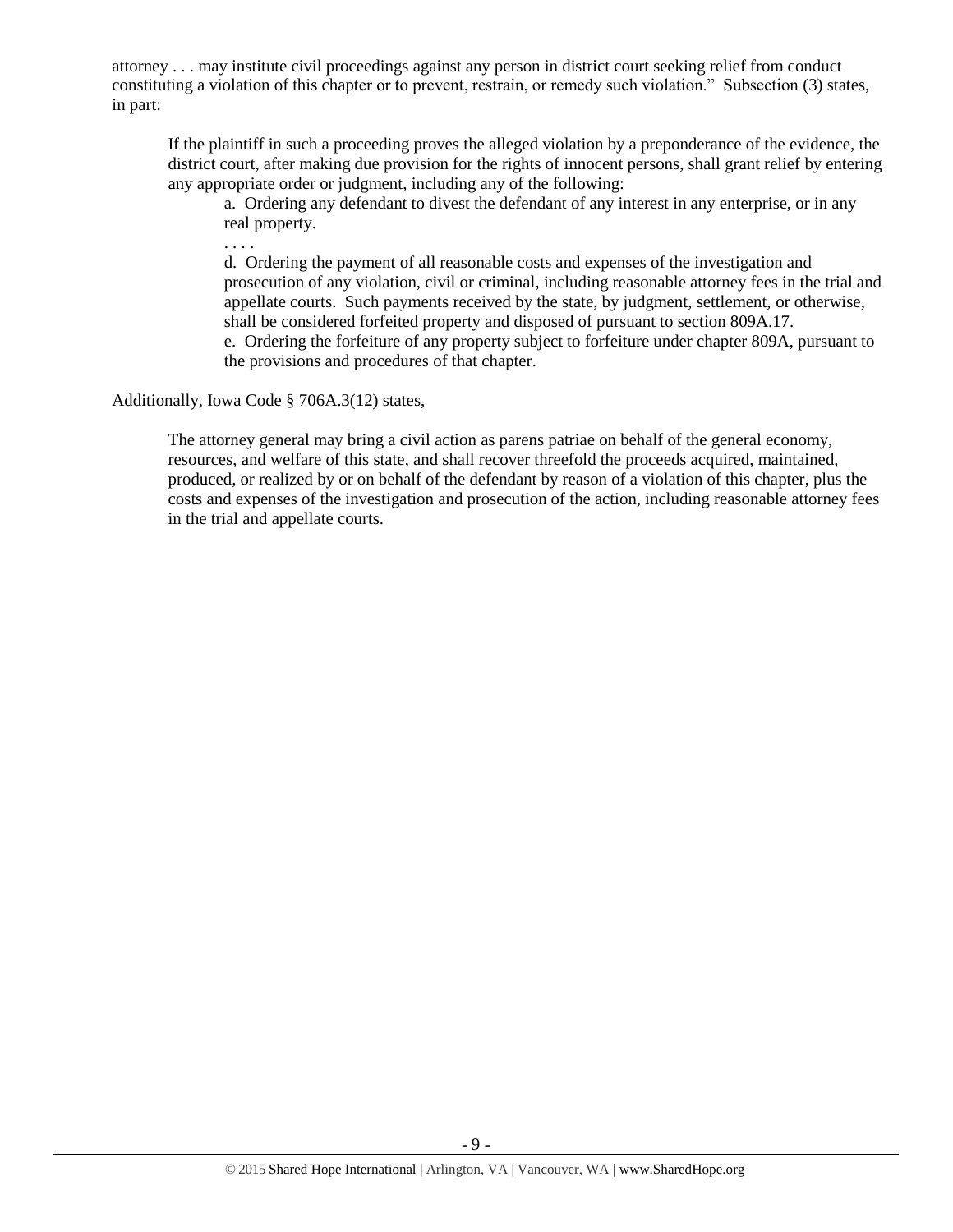#### **FRAMEWORK ISSUE 2: CRIMINAL PROVISIONS FOR DEMAND**

### *Legal Components:*

- *2.1 The state sex trafficking law can be applied to the buyers of commercial sex acts with a victim of domestic minor sex trafficking.*
- *2.2 Buyers of commercial sex acts with a minor can be prosecuted under commercial sexual exploitation of children (CSEC) laws.*
- *2.3 Solicitation laws differentiate buying sex acts with an adult and buying sex acts with a minor under 18.*
- *2.4 Penalties for buyers of commercial sex acts with minors are as high as federal penalties.*
- *2.5 Using the Internet or electronic communications to lure, entice, or purchase, or attempt to lure, entice, or purchase commercial sex acts with a minor is a separate crime or results in an enhanced penalty for buyers.*
- *2.6 No age mistake defense is permitted for a buyer of commercial sex acts with any minor under 18.*
- *2.7 Base penalties for buying sex acts with a minor under 18 are sufficiently high and not reduced for older minors.*
- *2.8 Financial penalties for buyers of commercial sex acts with minors are sufficiently high to make it difficult for buyers to hide the crime.*
- *2.9 Buying and possessing child pornography carries penalties as high as similar federal offenses.*
- *2.10 Convicted buyers of commercial sex acts with minors and child pornography are required to register as sex offenders.*

\_\_\_\_\_\_\_\_\_\_\_\_\_\_\_\_\_\_\_\_\_\_\_\_\_\_\_\_\_\_\_\_\_\_\_\_\_\_\_\_\_\_\_\_\_\_\_\_\_\_\_\_\_\_\_\_\_\_\_\_\_\_\_\_\_\_\_\_\_\_\_\_\_\_\_\_\_\_\_\_\_\_\_\_\_\_\_\_\_\_\_\_\_\_

# *Legal Analysis:*

*2.1 The state sex trafficking law can be applied to the buyers of commercial sex acts with a victim of domestic minor sex trafficking.*

Iowa's human trafficking law clearly applies to buyers of sex acts with minors. Iowa Code § 710A.2(4) states, "A person who knowingly engages in human trafficking by soliciting services or benefiting from the services of a victim  $\ldots$  if the victim is under the age of eighteen  $\ldots$  is guilty of a class 'C' felony." Iowa Code  $\S$ 710A.1(4)(b) (Definitions) explicitly defines "human trafficking" to include "knowingly purchasing or attempting to purchase services involving commercial sexual activity from a victim or another person engaged in human trafficking."

*2.2 Buyers of commercial sex acts with a minor can be prosecuted under commercial sexual exploitation of children (CSEC) laws.*

Included under the state's human trafficking chapter, Iowa Code § 710A.2A (Solicitation of commercial sexual activity) states that "a person shall not entice, coerce, or recruit, or attempt to entice, coerce, or recruit either a person who is under the age of eighteen or a law enforcement officer or agent who is representing that the officer or agent is under the age of eighteen, to engage in a commercial sexual activity. A person who violates this section commits a class "'D' felon[y]" punishable by up to 5 years in prison and a fine between \$750-7,500. Iowa Code § 902.9(1)(e).

Iowa Code § 725.  $1(b)^{24}$  (Prostitution) establishes that "a person who purchases or offers to purchase services as a partner in a sex act from a person who is under the age of eighteen commits a class "D" felony. A class D felony is punishable by imprisonment up to 5 years and a fine of \$750–\$7,500. Iowa Code § 902.9(1)(e).

 $\overline{a}$ <sup>24</sup>*See supra* note [12.](#page-4-1)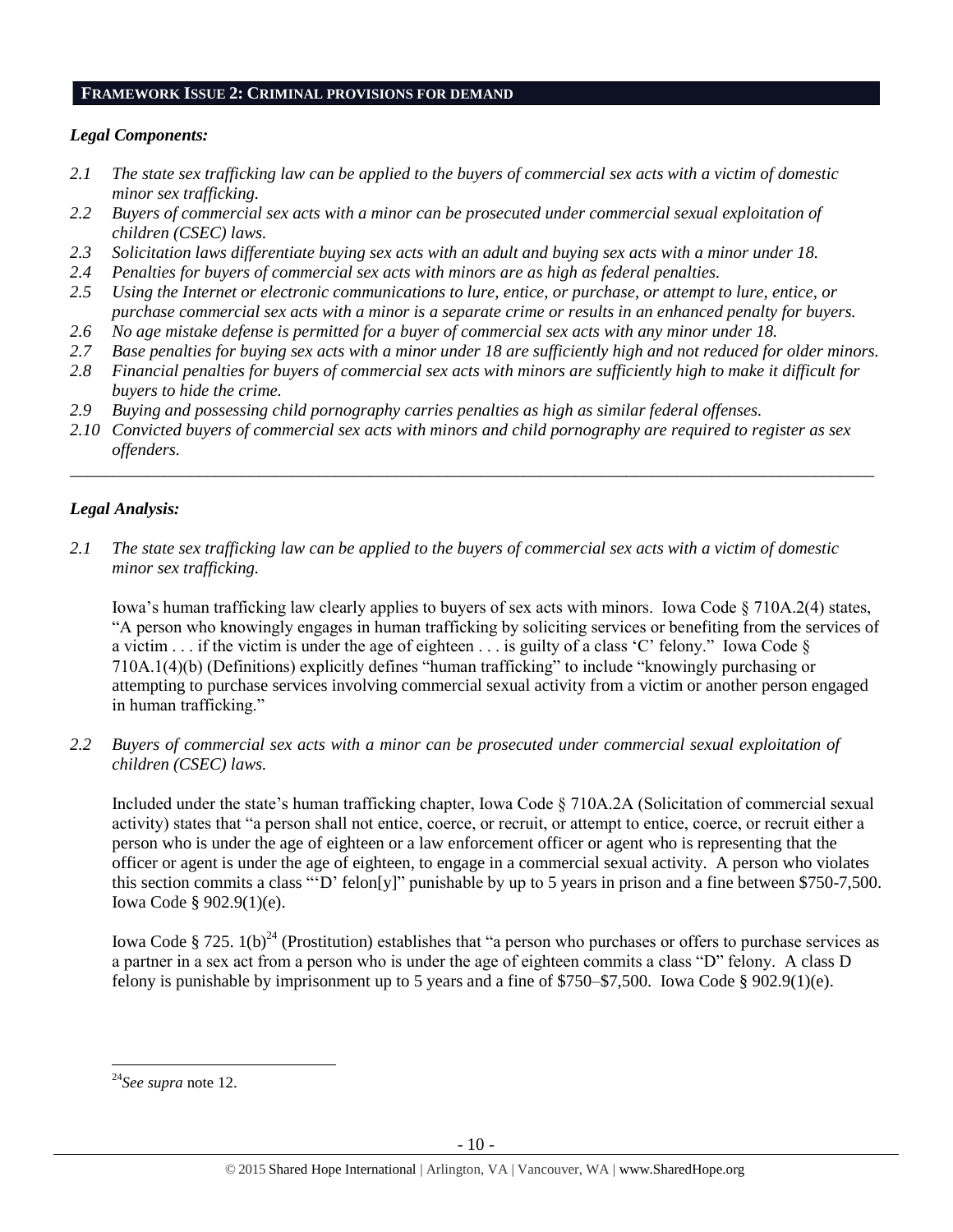Additionally, several sexual offense laws, including the non-commercial clauses of Iowa Code § 710.10(1), (2) (Enticing a minor) and solicitation of a minor for sex acts under Iowa Code § 709.12 (Indecent contact with a child) or Iowa Code § 709.8 (Lascivious acts with a child), could be used to prosecute certain buyers of commercial sex acts with a minor but these do not specifically criminalize the purchase of sex acts with a child $^{25}$ 

# *2.3 Solicitation laws differentiate buying sex acts with an adult and buying sex acts with a minor under 18.*

Iowa's solicitation law, Iowa Code § 725.1<sup>26</sup> (Prostitution), distinguishes between buying sex acts with an adult and buying sex with a minor. A conviction under Iowa Code  $\S 725.1(2)(a)$  is an aggravated misdemeanor when the offense involves an adult and is punishable by imprisonment up to 2 years and a fine of \$625–\$6,250. However, Iowa Code § 725.1(2)(b) heightens the penalty to a Class D felony when "a person . . . purchases or offers to purchase services as a partner in a sex act from a person who is under the age of eighteen." Iowa Code §§ 903.1(2), 725.1(2)(b), 902.9(1)(e).

Additionally, under Iowa Code § 710A.2A (Solicitation of commercial sexual activity), "a person shall not entice, coerce, or recruit, or attempt to entice, coerce, or recruit either a person who is under the age of eighteen or a law enforcement officer or agent who is representing that the officer or agent is under the age of eighteen, to engage in a commercial sexual activity."

# *2.4 Penalties for buyers of commercial sex acts with minors are as high as federal penalties.*

Buyers convicted under Iowa Code § 710A.2 (Human trafficking) face enhanced penalties if the victim of the offense is a minor. Iowa Code § 710A.2 states,

1. A person who knowingly engages in human trafficking is guilty of a class "D" felony, except that if the victim is under the age of eighteen, the person is guilty of a class "C" felony.

2. A person who knowingly engages in human trafficking by causing or threatening to cause serious physical injury to another person is guilty of a class "C" felony, except that if the victim is under the age of eighteen, the person is guilty of a class "B" felony.

3. A person who knowingly engages in human trafficking by physically restraining or threatening to physically restrain another person is guilty of a class "D" felony, except that if the victim is under the age of eighteen, the person is guilty of a class "C" felony.

4. A person who knowingly engages in human trafficking by soliciting services or benefiting from the services of a victim is guilty of a class "D" felony, except that if the victim is under the age of eighteen, the person is guilty of a class "C" felony.

5. A person who knowingly engages in human trafficking by abusing or threatening to abuse the law or legal process is guilty of a class "D" felony, except that if the victim is under the age of eighteen, the person is guilty of a class "C" felony.

6. A person who knowingly engages in human trafficking by knowingly destroying, concealing, removing, confiscating, or possessing any actual or purported passport or other immigration document, or any other actual or purported government identification document of a victim is guilty of a class "D" felony, except that if that other person is under the age of eighteen, the person is guilty of a class "C" felony.

. . . .

<sup>&</sup>lt;sup>25</sup> See supra Section 1.2 for a full description of the sexual offenses laws that may be used to prosecute buyers.

<sup>26</sup> *See supra* note [12.](#page-4-1)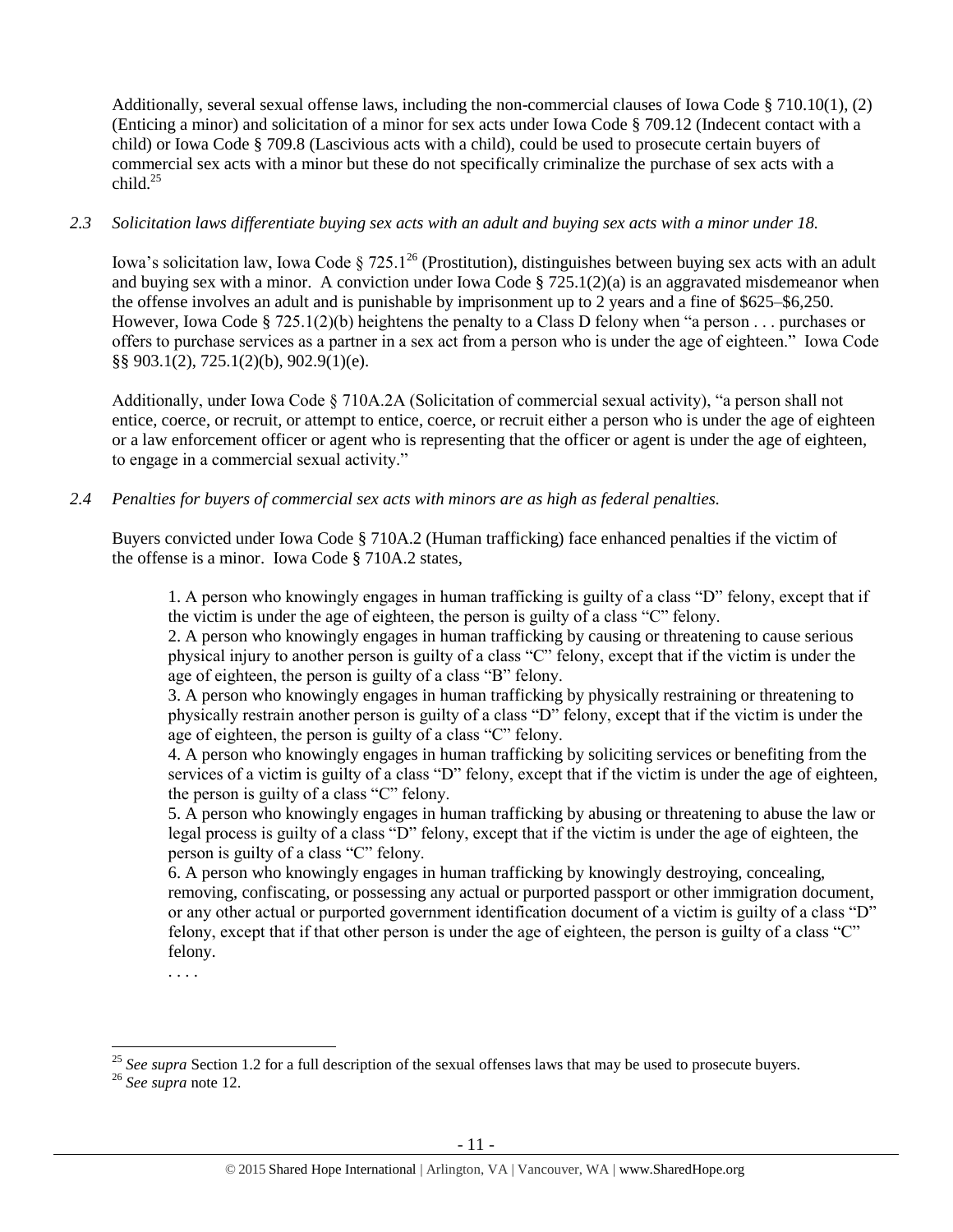Class B, C, and D felonies are punishable as follows: Class B felonies are punishable by imprisonment up to 25 years, Class C felonies by imprisonment up to 10 years and a fine of \$1,000–\$10,000,<sup>27</sup> and Class D felonies by imprisonment up to 5 years and a fine of \$750–\$7,500. Iowa Code § 902.9(1)(b), (d), (e). A habitual felon may receive imprisonment up to 15 years.<sup>28</sup> Iowa Code § 902.9(1)(c). In addition to fines imposed for an offense under Iowa Code § 710A.2 (Human trafficking), Iowa Code § 911.2A (Human trafficking victim surcharge) requires a convicted buyer to pay a human trafficking victim surcharge of \$1,000 to be deposited in the human trafficking victim fund.

Buyers also face penalties under Iowa Code § 710A.2A (Solicitation of commercial sexual activity) and Iowa Code § 725.1<sup>29</sup> (Prostitution) which are both Class D felonies punishable by up to 5 years in prison and a fine between \$750-7,500. Iowa Code § 902.9(1)(e).

Buyers convicted under the sex offense of Iowa Code § 710.10(1), (2) (Enticing a minor) will be guilty of a Class C or D felony, depending on what provision is violated. A violation of Iowa Code § 710A.2A (Solicitation of commercial sexual activity) results in a Class D felony, which is punishable by imprisonment up to 5 years and a fine of \$750–\$7,500. Iowa Code § 902.9(1)(e). A Class C felony is punishable by imprisonment up to 10 years and a fine of \$1,000–\$10,000. Iowa Code § 902.9(1)(d). A second conviction under Iowa Code § 710.10(1) is punishable by imprisonment for 25 years and subsequent convictions are punishable as Class A felonies by imprisonment for life. Iowa Code §§ 901A.1(1)(c), 901A.2(3), (4), 902.1<sup>30</sup>.

<span id="page-11-0"></span>In comparison, if the victim is under the age of 14, a conviction under the Trafficking Victims Protection Act  $(TVPA)^{31}$  for child sex trafficking is punishable by 15 years to life imprisonment and a fine not to exceed \$250,000. 18 U.S.C. §§ 1591(b)(1),  $3559(a)(1)$ ,  $3571(b)(3)$ . If the victim is between the ages of 14–17, a conviction is punishable by 10 years to life imprisonment and a fine not to exceed \$250,000. 18 U.S.C. §§ 1591(b)(2), 3559(a)(1), 3571(b)(3). A conviction is punishable by mandatory life imprisonment, however, if the buyer has a prior conviction for a federal sex offense<sup>32</sup> against a minor. 18 U.S.C. § 3559(e)(1). To the extent buyers can be prosecuted under other federal CSEC laws,<sup>33</sup> a conviction is punishable by penalties ranging from a fine not to exceed \$250,000 to life imprisonment and a fine not to exceed  $$250,000.<sup>34</sup>$ 

<span id="page-11-1"></span> $\overline{a}$ 

an offense under section 1591 [18 USCS § 1591] (relating to sex trafficking of children), 2241 [18 USCS § 2241] (relating to aggravated sexual abuse), 2242 [18 USCS § 2242] (relating to sexual abuse),  $2244(a)(1)$  [18 USCS §  $2244(a)(1)$ ] (relating to abusive sexual contact),  $2245$  [18 USCS § 2245] (relating to sexual abuse resulting in death), 2251 [18 USCS § 2251] (relating to sexual exploitation of children), 2251A [18 USCS § 2251A] (relating to selling or buying of children), 2422(b) [18 USCS § 2422(b)] (relating to coercion and enticement of a minor into prostitution), or 2423(a) [18 USCS § 2423(a)] (relating to transportation of minors).

<sup>33</sup> 18 U.S.C. §§ 2251A(b) (Selling or buying of children), 2251(a) (Sexual exploitation of children), 2423(a) (Transportation of a minor with intent for minor to engage in criminal sexual activity), 2422(a) (Coercion and enticement), 2252(a)(2), (a)(4) (Certain activities relating to material involving the sexual exploitation of minors).  $34$  18 U.S.C. §§ 2251A(b) (conviction punishable by imprisonment for 30 years to life and a fine), 2251(e) (conviction punishable by imprisonment for 15–30 years and a fine), 2423(a) (conviction punishable by

<sup>&</sup>lt;sup>27</sup> Iowa Code § 911.1(1) states in part, "When a court imposes a fine or forfeiture for a violation of state law, or a city or county ordinance, except an ordinance regulating the parking of motor vehicles, the court or the clerk of the district court shall assess an additional penalty in the form of a criminal penalty surcharge equal to thirty-five percent of the fine or forfeiture imposed."

<sup>28</sup> *See supra* note *[7](#page-2-0)*.

<sup>29</sup> *See supra* note [12.](#page-4-1) 

<sup>30</sup> *See supra* note [9.](#page-2-1)

<sup>&</sup>lt;sup>31</sup> Trafficking Victims Protection Act (TVPA) of 2000, Pub. L. No. 106-386, 114 Stat. 1464, 1466 (codified in scattered sections of 18 and 22 U.S.C.).

<sup>&</sup>lt;sup>32</sup> Pursuant to 18 U.S.C. § 3559 $(e)(2)$ , "federal sex offense" is defined as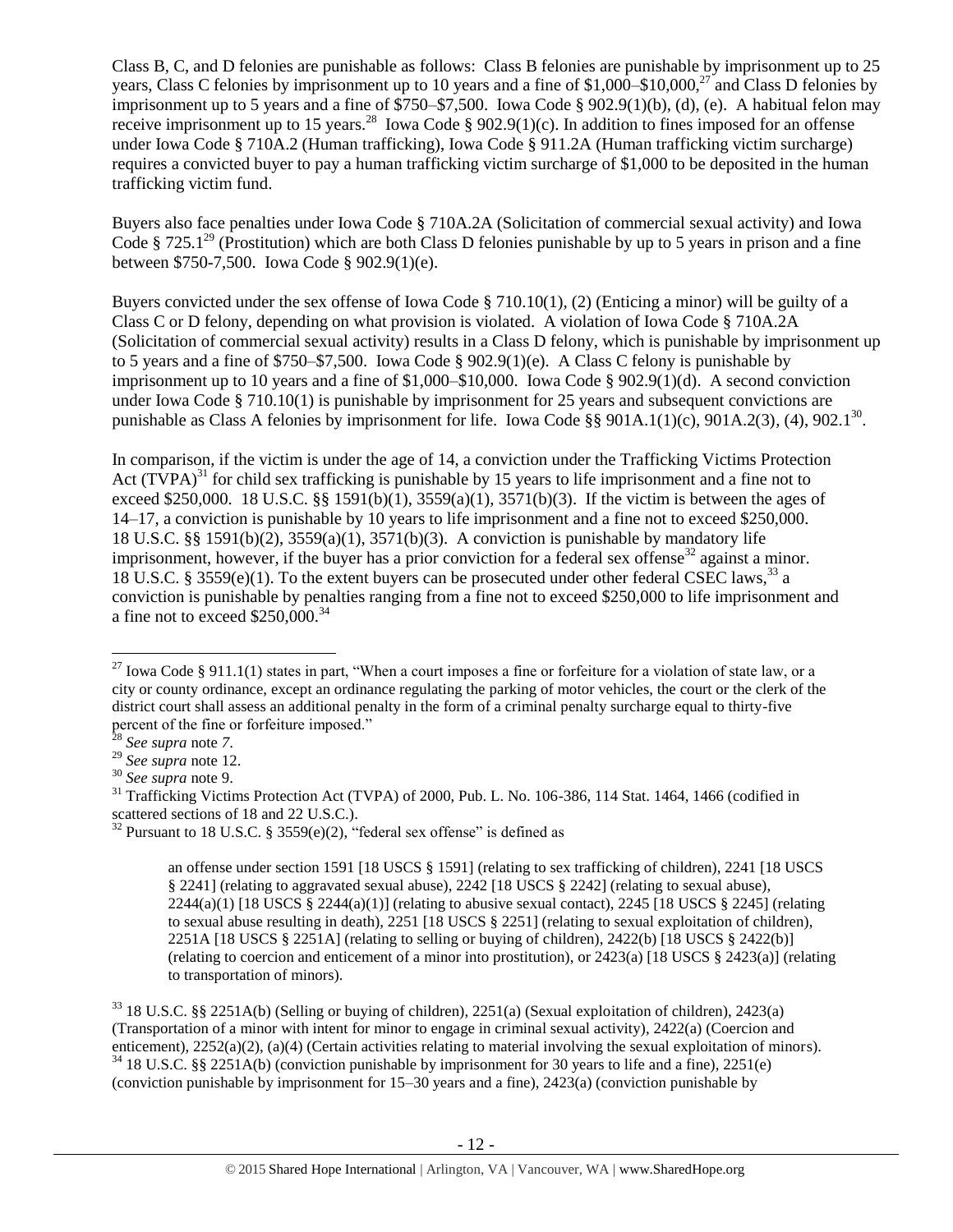*2.5 Using the Internet or electronic communications to lure, entice, or purchase, or attempt to lure, entice, or purchase commercial sex acts with a minor is a separate crime or results in an enhanced penalty for buyers.*

Iowa Code § 710.10 (Enticing a minor), although not expressly applicable to buyers of commercial sex, specifically criminalizes use of the Internet or other electronic communication to commit certain sex offenses and may be used to penalize buyers who attempt to entice or purchase commercial sex acts with minors over the Internet or electronic communication.<sup>35</sup> Iowa Code § 710.10(7) defines "enticement" to include "personal contact and communication by any means including through the mail, telephone, internet, or any social media, and include<sup>[s]</sup> text messages, instant messages and electronic mail."<sup>36</sup>

<span id="page-12-0"></span>Buyers who "entice a person reasonably believed to be under the age of thirteen" in violation of Iowa Code § 710.10(1) (Enticing a minor), are guilty of a Class C felony punishable by imprisonment up to 10 years and a fine of  $$1,000–$10,000$ . Iowa Code  $§$   $710.10(1)$ ,  $902.9(1)(4d)$ . A second conviction is punishable by imprisonment for 25 years and subsequent convictions are punishable as Class A felonies by imprisonment for life. Iowa Code §§ 901A.1(1)(c), 901A.2(3), (4), 902.1<sup>37</sup>. Buyers who violate Iowa Code § 710.10(2) will be guilty of a Class D felony punishable by imprisonment up to 5 years and a fine of \$750–\$7,500. Iowa Code §§ 710.10(2), 902.9(1)(e).

- 2.5.1 Recommendation: Amend Iowa Code § 710.10 (Enticing a minor) to expressly include soliciting a minor over the Internet or electronic communication for commercial sexual activity.
- *2.6 No age mistake defense is permitted for a buyer of commercial sex acts with any minor under 18.*

Iowa Code § 710A.2(8) (Human trafficking) states, "[a] person's ignorance of the age of the victim or a belief that the victim was older is no defense to a violation of this section." However, Iowa Code § 710.10 (Enticing a minor), § 725.1<sup>38</sup> (Prostitution), and § 709.8 (Lascivious acts with a child) do not expressly prohibit the use of an age mistake defense by a buyer of commercial sex acts with a minor. Iowa Code § 725.1 (Prostitution) is age-neutral, making the mistake of age defense inapplicable.

- 2.6.1 Recommendation: Amend Iowa Code § 710.10 (Enticing a minor), § 725.1 (Prostitution), and § 709.8 (Lascivious acts with a child) to specifically state there is no age mistake defense permitted for a buyer of commercial sex acts with any minor under 18.
- *2.7 Base penalties for buying sex acts with a minor under 18 are sufficiently high and not reduced for older minors.*

Under Iowa Code § 710A.2A (Solicitation of commercial sexual activity), Iowa Code § 725.1(b)<sup>39</sup> (Prostitution), and Iowa Code § 710A.2 (Human trafficking), all minors under the age of 18 are protected.

imprisonment for 10 years to life and a fine), 2422(a) (conviction punishable by a fine, imprisonment up to 20 years, or both),  $2252(a)(2)$ , (4) (stating that a conviction under subsection (a)(2) is punishable by imprisonment for  $5-20$ years and a fine, while a conviction under subsection (a)(4) is punishable by imprisonment up to 10 years, a fine, or both); *see also* 18 U.S.C. §§ 3559(a)(1) (classifying all of the above listed offenses as felonies), 3571(b)(3) (providing a fine up to \$250,000 for any felony conviction).

See supra Section 1.2 for the relevant provisions of Iowa Code § 710.10.

<sup>&</sup>lt;sup>36</sup> Iowa Code § 710.10(6) also provides, "For purposes of determining jurisdiction under section 803.1, an offense is considered committed in this state if the communication to entice or attempt to entice a person believed to be a minor who is present in this state originates from another state, or the communication to entice or attempt to entice a person believed to be a minor is sent from this state."

<sup>37</sup> *See supra* note [9.](#page-2-1)

<sup>38</sup> *See supra* not[e12.](#page-4-1)

<sup>39</sup> *See supra* note [12.](#page-4-1)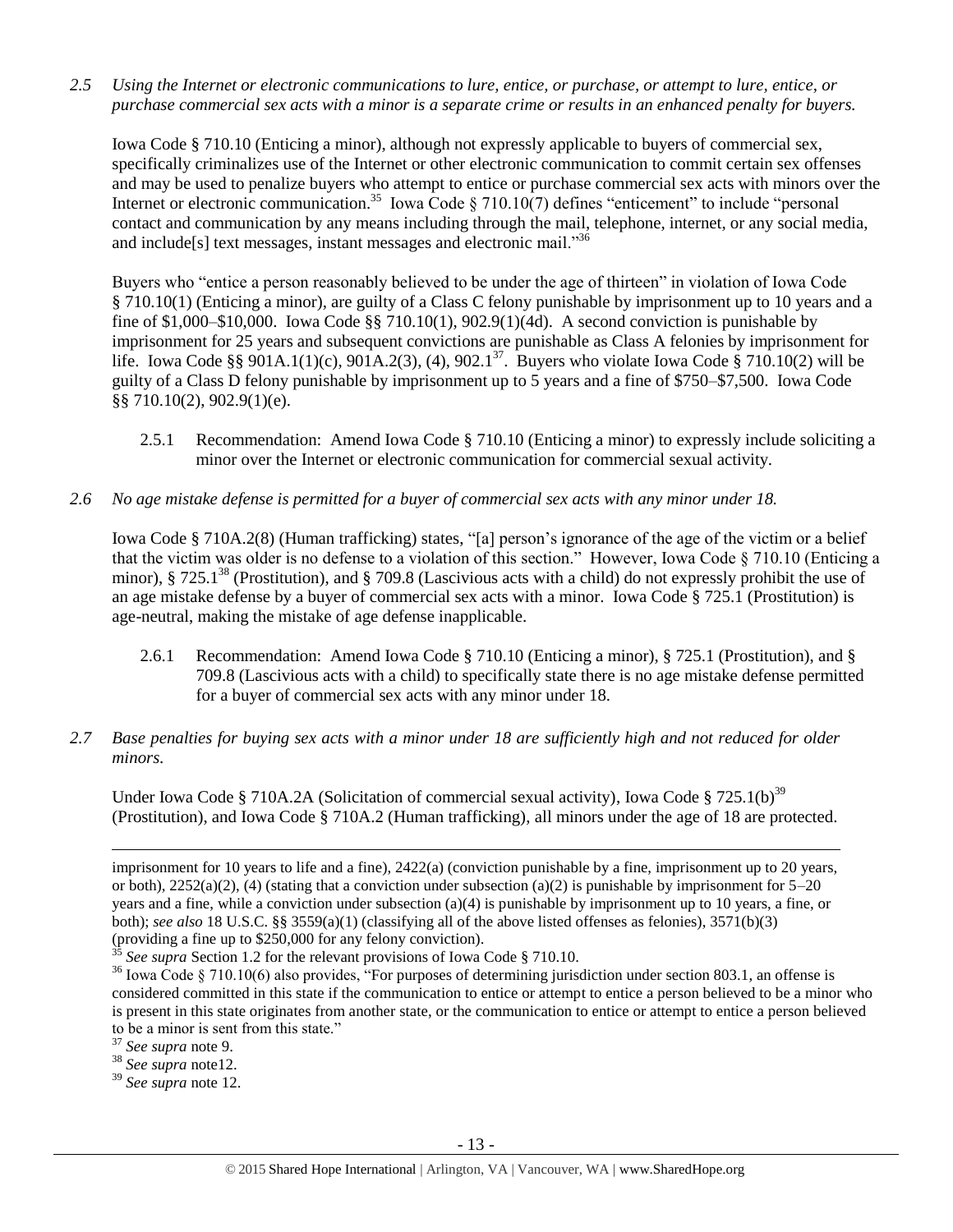*2.8 Financial penalties for buyers of commercial sex acts with minors are sufficiently high to make it difficult for buyers to hide the crime.* 

Buyers convicted under Iowa Code § 710A.2 (Human trafficking), face fines ranging from \$750 to \$10,000. Iowa Code § 902.9(1)(b), (d), (e). Buyers convicted under Iowa Code § 710.10(1), (2) (Enticing a minor) will be guilty of a Class C or D felony, depending on what provision is violated. A conviction under Iowa Code  $\S 725.1(2)(b)^{40}$  (Prostitution) also carries a Class D felony. A Class D felony is punishable by imprisonment up to 5 years and a fine of \$750–\$7,500. Iowa Code § 902.9(1)(e). A Class C felony is punishable by imprisonment up to 10 years and a fine of  $$1,000–$10,000$ . Iowa Code  $§$  902.9(1)(d). A second conviction is punishable by imprisonment for 25 years and subsequent convictions are punishable as Class A felonies by imprisonment for life. Iowa Code §§ 901A.1(1)(c),  $901A.2(3)$ , (4), 902.1<sup>41</sup>. If convicted under Iowa Code § 710A.2A (Solicitation of commercial sexual activity), a buyer would face a Class D felony, which is punishable by imprisonment up to 5 years and a fine of \$750–\$7,500. Iowa Code § 902.9(1)(e). Iowa Code § 911.2A establishes a Human trafficking victim surcharge of \$1,000 in addition to the maximum fines for prostitution, pandering, and human trafficking offenses.

Under Iowa's "Forfeiture Reform Act," Chapter 809A, certain types of offenses must give rise to forfeiture where authorized, including, pursuant to Iowa Code § 809A.3(1), (Conduct giving rise to forfeiture),

a. An act or omission which is a public offense and which is a serious or aggravated misdemeanor or felony.

b. An act or omission occurring outside of this state, that would be punishable by confinement of one year or more in the place of occurrence and would be a serious or aggravated misdemeanor or felony if the act or omission occurred in this state.

c. An act or omission committed in furtherance of any act or omission described in paragraph "a", which is a serious or aggravated misdemeanor or felony, including any inchoate or preparatory offense. . . . .

The following types of property are subject to forfeiture under Iowa Code § 809A.4 (Property subject to forfeiture),

2. a. All property . . . including the whole of any lot or tract of land and any appurtenances or improvements to real property, including homesteads that are otherwise exempt from judicial sale pursuant to section 561.16, that is either:

(1) Furnished or intended to be furnished by a person in an exchange that constitutes conduct giving rise to forfeiture.

(2) Used or intended to be used in any manner or part to facilitate<sup>42</sup> conduct giving rise to forfeiture.

. . . . . . . .

6. a. Any property of a person up to the value of property which is either of the following:

(1) Described in subsection 2 that the person owned or possessed for the purpose of a use described in subsection 2.

(2) Described in subsection 3 and is proceeds of conduct engaged in by the person or for which the person is criminally responsible.

. . . .

<sup>40</sup> *See supra* note [12.](#page-4-1)

<sup>41</sup> *See supra* note [9.](#page-2-1)

 $42$  Iowa Code § 809A.4(7) (Property subject to forfeiture) states, "As used in this section, 'facilitate' means to have a substantial connection between the property and the conduct giving rise to forfeiture."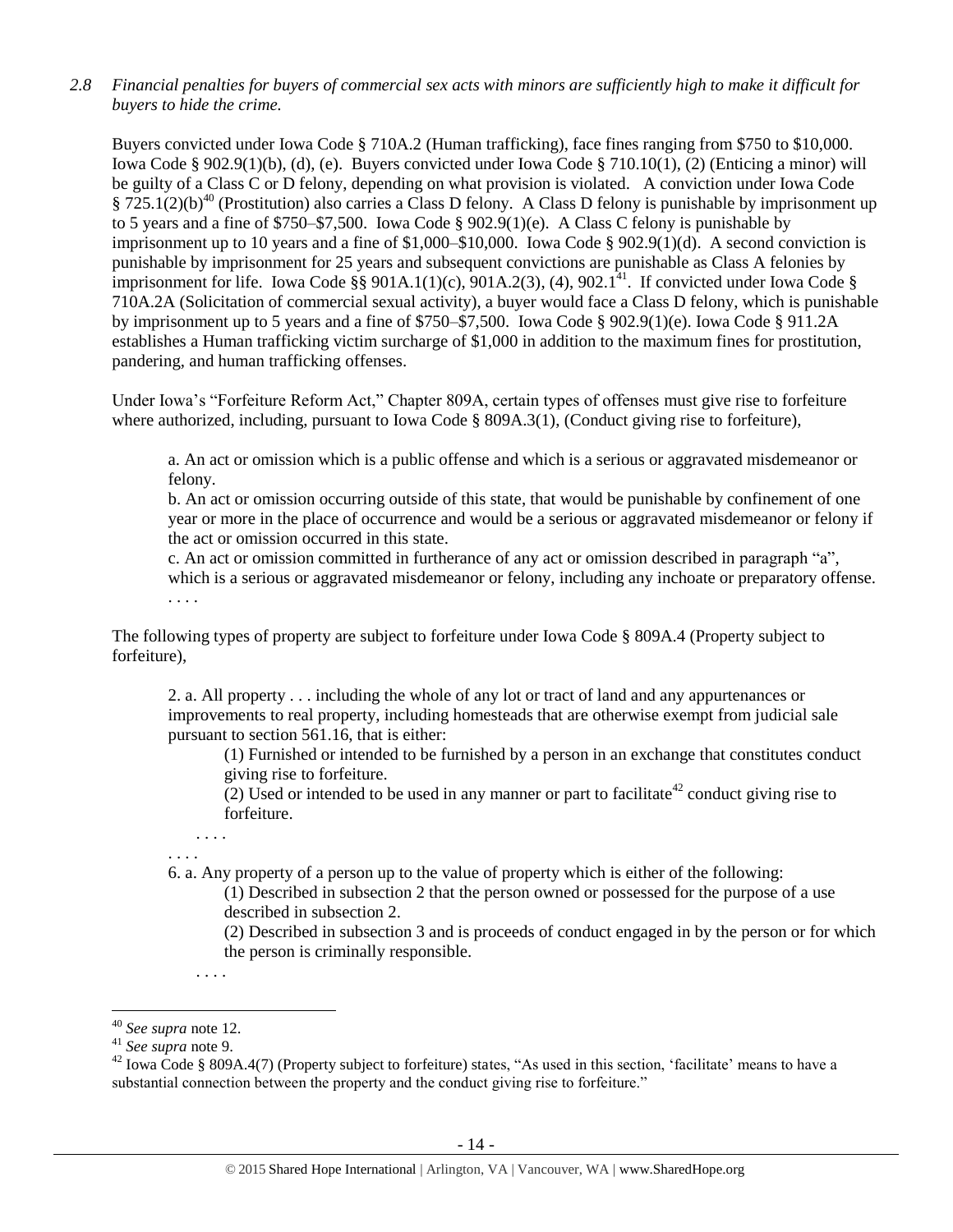Property may be seized pursuant to procedures outlined in Iowa Code § 809A.6. Property may be forfeited in an *in rem* proceeding, pursuant to Iowa Code §809A.13 or an *in personam* proceedings pursuant to Iowa Code § 809A.14. Both of these actions are civil in nature. Iowa Code § 809A. 17 provides for the allocation of forfeited property and states, in part:

2. Forfeited property not needed as evidence in a criminal case shall be delivered to the department of justice, or, upon written authorization . . . the property may be destroyed, sold, or delivered to an appropriate agency for disposal in accordance with this section.

3. Forfeited property may be used by the department of justice in the enforcement of the criminal law. The department may give, sell, or trade property to any other state agency or to any other law enforcement agency within the state if, in the opinion of the attorney general, it will enhance law enforcement within the state.

4. Forfeited property which is not used by the department of justice in the enforcement of the law may be requisitioned by the department of public safety or any law enforcement agency within the state for use in enforcing the criminal laws of this state.

Buyers are subject to a mandatory order of restitution, to be paid directly to the victim. Iowa Code § 910.2(1) (Restitution or community service to be ordered by sentencing court) states,

<span id="page-14-1"></span><span id="page-14-0"></span>In all criminal cases in which there is a plea of guilty, verdict of guilty, or special verdict upon which a judgment of conviction is rendered, the sentencing court shall order that restitution be made by each offender to the victims<sup>43</sup> of the offender's criminal activities<sup>44</sup> . . . . In structuring a plan of restitution, the court shall provide for payments in the following order of priority: victim, fines, penalties, and surcharges, crime victim compensation program reimbursement, public agencies, court costs including correctional fees . . . , court-appointed attorney fees . . . , including the expense of a public defender, contribution to a local anticrime organization, and the medical assistance program . . . .

Iowa Code § 910.1(4) (Definitions) defines "restitution" as

. . . .

payment of pecuniary damages to a victim in an amount and in the manner provided by the offender's plan of restitution. "Restitution" also includes fines, penalties, and surcharges, . . . court costs . . . and payment to the medical assistance program pursuant to chapter 249A [State supplementary assistance] for expenditures paid on behalf of the victim resulting from the offender's criminal activities including investigative costs incurred by the Medicaid fraud control unit pursuant to section 249A.7 [Assistance inalienable].

Iowa Code § 915.100(2) (Victim restitution rights) states,

2. The right to restitution includes the following:

a. In all criminal cases in which there is a plea of guilty, verdict of guilty, or special verdict upon which a judgment of conviction is rendered, the sentencing court shall order that restitution be made

 $43$  Iowa Code § 910.1(5) defines a "victim" as "a person who has suffered pecuniary damages as a result of the offender's criminal activities."

<sup>&</sup>lt;sup>44</sup> Iowa Code § 910.1(1) defines "criminal activities" as

any crime for which there is a plea of guilty, verdict of guilty, or special verdict upon which a judgment of conviction is rendered and any other crime committed after July 1, 1982, which is admitted or not contested by the offender, whether or not prosecuted. However, "criminal activities" does not include simple misdemeanors under chapter 321.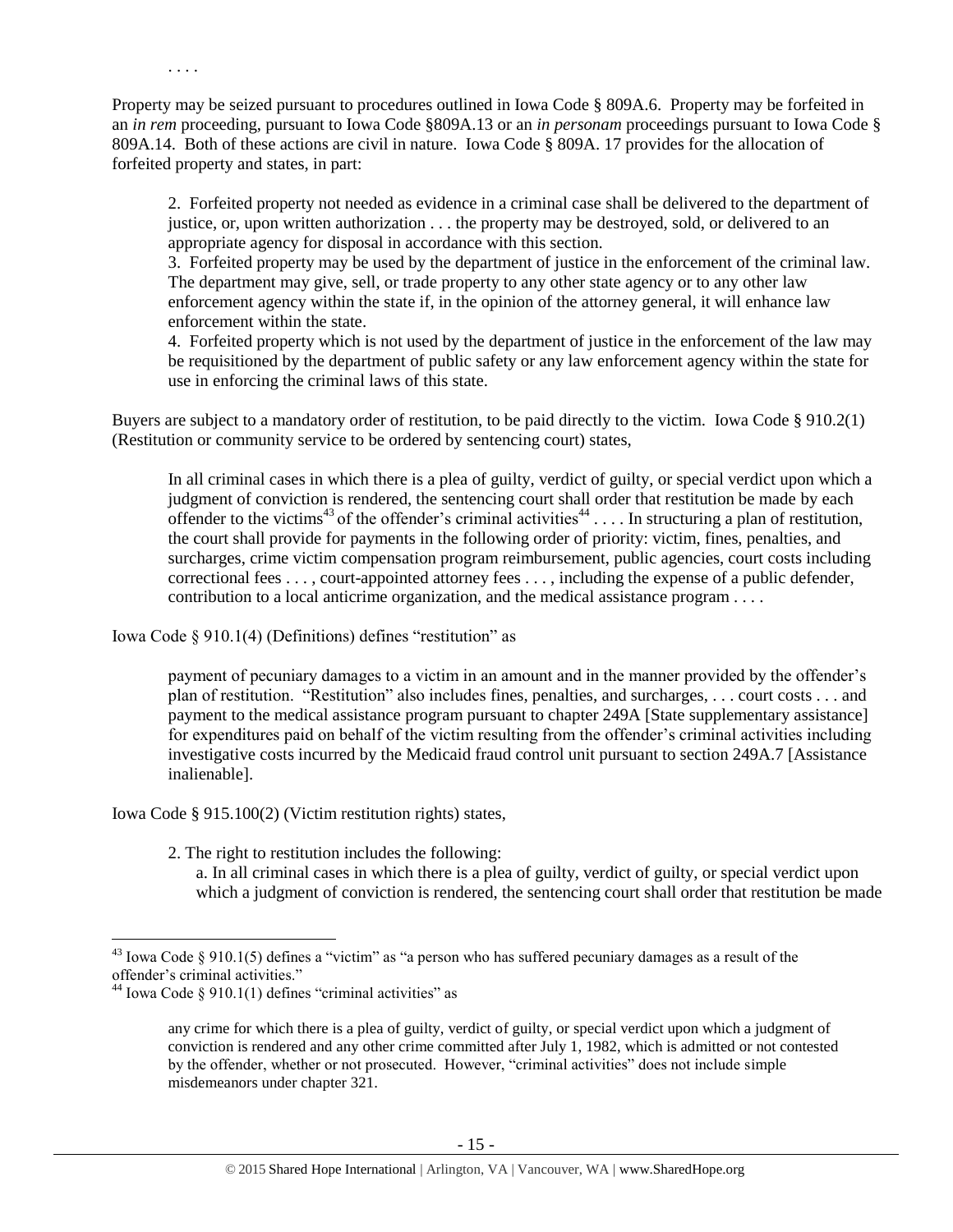by each offender to victims of the offender's criminal activities.

. . . .

e. Victims shall be paid in full pursuant to an order of restitution, before fines, penalties, surcharges, crime victim compensation program reimbursement, public agency reimbursement, court costs, correctional fees, court-appointed attorney fees, expenses of a public defender, or contributions to local anticrime organizations are paid.

. . . .

i. The right to victim restitution for the pecuniary damages incurred by a victim as the result of a crime does not limit or impair the right of the victim to sue and recover damages from the offender in a civil action.

# *2.9 Buying and possessing child pornography carries penalties as high as similar federal offenses.*

Iowa Code § 728.12(3) (Sexual exploitation of a minor) criminalizes the buying and possessing of child pornography. Iowa Code § 728.12(3) states,

It shall be unlawful to knowingly purchase or possess a visual depiction of a minor engaging in a prohibited sexual act or the simulation of a prohibited sexual act. A visual depiction containing pictorial representation of different minors shall be prosecuted and punished as separate offenses for each pictorial representation of a different minor in the visual depiction. However, violations of this subsection involving multiple visual depictions of the same minor shall be prosecuted and punished as one offense. . . .

An offender's first violation of Iowa Code § 728.12(3) is an aggravated offense, punishable by imprisonment up to 2 years and a fine of \$625–\$6,250, while any subsequent violations are Class D felonies punishable by imprisonment up to 5 years and a fine of \$750–\$7,500.<sup>45</sup> Iowa Code §§ 728.12(3), 903.1(2), 902.9(1)(e).

In comparison, a federal conviction for possession of child pornography<sup>46</sup> is generally punishable by imprisonment for 5–20 years and a fine not to exceed  $$250,000.<sup>47</sup>$  Subsequent convictions, however, are punishable by imprisonment up to 40 years and a fine not to exceed  $$250,000.<sup>48</sup>$ 

<sup>46</sup> 18 U.S.C. §§ 2252(a)(2), (a)(4) (Certain activities relating to material involving the sexual exploitation of minors),  $2252A(a)(2)$ –(3) (Certain activities relating to material constituting or containing child pornography), 1466A(a), (b) (Obscene visual representations of the sexual abuse of children).

<sup>7</sup> 18 U.S.C. §§ 2252(b) (stating that a conviction under subsection (a)(2) is punishable by imprisonment for 5–20 years and a fine, while a conviction under subsection (a)(4) is punishable by imprisonment up to 10 years, a fine, or both), 2252A(b)(1) (a conviction is punishable by imprisonment for 5–20 years and a fine), 1466A(a), (b) (stating that a conviction under subsection (a) is "subject to the penalties provided in section  $2252A(b)(1)$ ," imprisonment for 5–20 years and a fine, while a conviction under subsection (b) is "subject to the penalties provided in section 2252A(b)(2)," imprisonment up to 10 years, a fine, or both); *see also* 18 U.S.C. §§ 3559(a)(1) (classifying all of the above listed offenses as felonies), 3571(b)(3) (providing a fine up to \$250,000 for any felony conviction).

 $^{48}$  18 U.S.C. §§ 2252(b) (stating if a person has a prior conviction under subsection (a)(2), or a list of other statutes, a conviction is punishable by a fine and imprisonment for 15–40 years, but if a person has a prior conviction under subsection (a)(4), or a list of other statutes, a conviction is punishable by a fine and imprisonment for  $10-20$  years),  $2252A(b)(1)$  (stating if a person has a prior conviction under subsection (a)(2), (a)(3), or a list of other statutes, a

 $\overline{a}$  $45$  Iowa Code § 728.12(3) explains,

For purposes of this subsection, an offense is considered a second or subsequent offense if, prior to the person's having been convicted under this subsection, any of the following apply:

a. The person has a prior conviction or deferred judgment under this subsection.

b. The person has a prior conviction, deferred judgment, or the equivalent of a deferred judgment in another jurisdiction for an offense substantially similar to the offense defined in this subsection. The court shall judicially notice the statutes of other states that define offenses substantially similar to the offense defined in this subsection and that therefore can be considered corresponding statutes.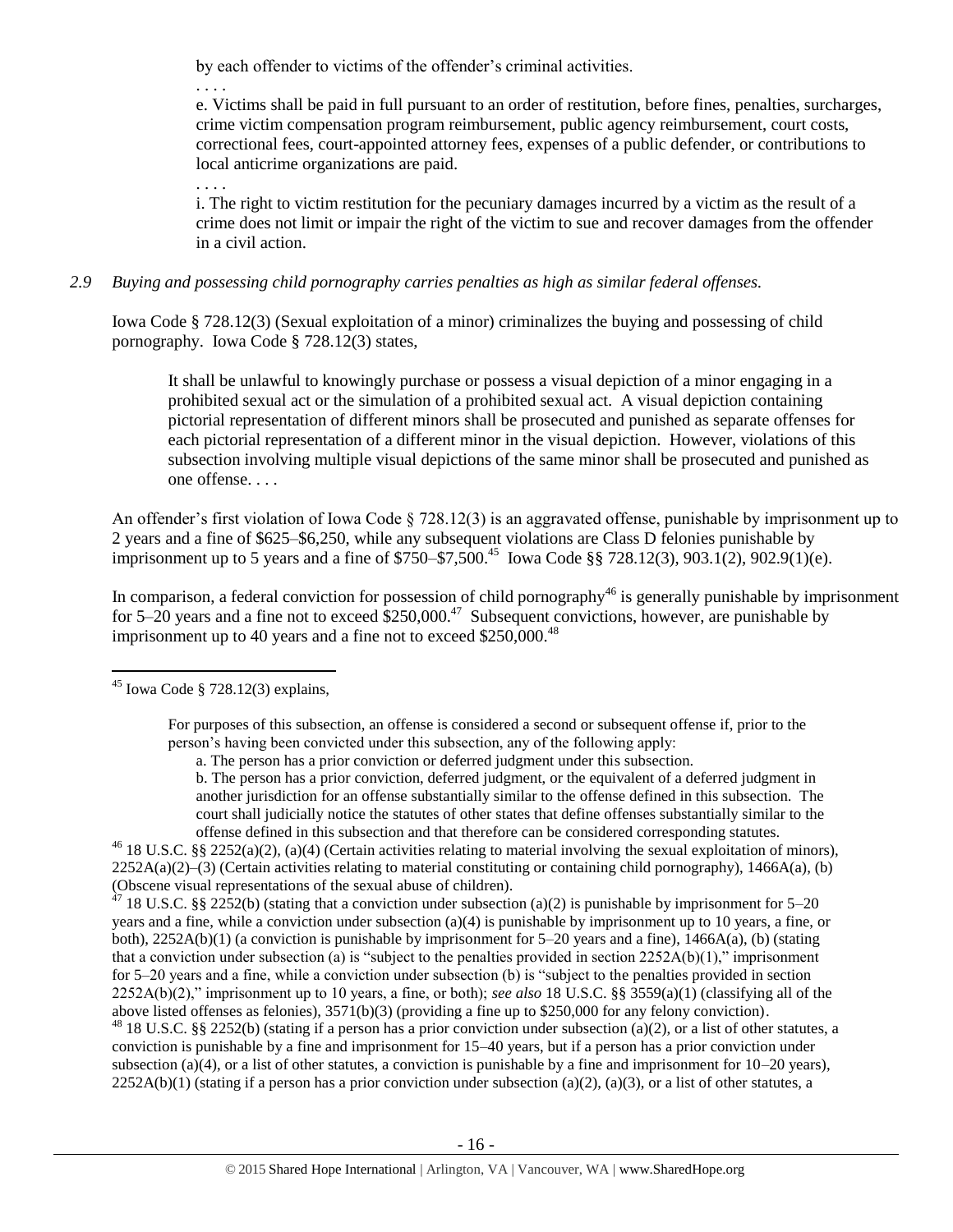- 2.9.1 Recommendation: Amend Iowa Code § 728.12(3) to increase the penalties for buying and possessing child pornography to reflect the seriousness of the offense.
- *2.10 Convicted buyers of commercial sex acts with minors and child pornography are required to register as sex offenders.*

Iowa Code § 692A.103(1) states in part, "A person who has been convicted of any sex offense classified as a tier I, tier II, or tier III offense, or an offender required to register in another jurisdiction under the other jurisdiction's sex offender registry, shall register as a sex offender as provided in this chapter if the offender resides, is employed, or attends school in this state."

Iowa Code § 692A.102(1) (Sex offense classifications) outlines a tiered offender registry for purposes of Chapter 692A (Sex offender registry), as follows:

1. For purposes of this chapter [Sex offender registry], all individuals required to register shall be classified as a tier I, tier II, or tier III offender. For purposes of this chapter, sex offenses are classified into the following tiers:

a. Tier I offenses include a conviction for the following sex offenses:

. . . .

(12) Receipt or possession of child pornography in violation of [18 U.S.C. § 2252.](https://www.lexis.com/research/buttonTFLink?_m=4fc730b00228455ff3529e63593f5654&_xfercite=%3ccite%20cc%3d%22USA%22%3e%3c%21%5bCDATA%5bIowa%20Code%20%a7%20692A.102%5d%5d%3e%3c%2fcite%3e&_butType=4&_butStat=0&_butNum=3&_butInline=1&_butinfo=18%20USC%202252&_fmtstr=FULL&docnum=1&_startdoc=1&wchp=dGLbVzV-zSkAW&_md5=28a0aa8b1856cb4eb43956793e575523)

(13) Material containing child pornography in violation of [18 U.S.C. § 2252A.](https://www.lexis.com/research/buttonTFLink?_m=4fc730b00228455ff3529e63593f5654&_xfercite=%3ccite%20cc%3d%22USA%22%3e%3c%21%5bCDATA%5bIowa%20Code%20%a7%20692A.102%5d%5d%3e%3c%2fcite%3e&_butType=4&_butStat=0&_butNum=4&_butInline=1&_butinfo=18%20USC%202252A&_fmtstr=FULL&docnum=1&_startdoc=1&wchp=dGLbVzV-zSkAW&_md5=5636aa1de2b137b29375d5b4a005df40)

. . . . b. Tier II offenses include a conviction for the following sex offenses:

(1) Lascivious acts with a child in violation of section 709.8, subsection 1 paragraph "d" or "e". (2) Solicitation of a minor to engage in an illegal sex act in violation of section 705.1 [Solicitation].

(3) Solicitation of a minor to engage in an illegal act under section 709.8, subsection 1 paragraph c, in violation of section 705.1.

(19) Sexual exploitation of a minor in violation of section 728.12, subsection . . . 3 [Prohibiting the purchase or possession of child pornography].

. . . .

. . . .

 $\overline{a}$ 

. . . .

(22) Transportation of a minor for illegal sexual activity in violation of [18 U.S.C. § 2421.](https://www.lexis.com/research/buttonTFLink?_m=4fc730b00228455ff3529e63593f5654&_xfercite=%3ccite%20cc%3d%22USA%22%3e%3c%21%5bCDATA%5bIowa%20Code%20%a7%20692A.102%5d%5d%3e%3c%2fcite%3e&_butType=4&_butStat=0&_butNum=11&_butInline=1&_butinfo=18%20USC%202421&_fmtstr=FULL&docnum=1&_startdoc=1&wchp=dGLbVzV-zSkAW&_md5=e83e3d2bd1fc5d1af19f74d3a2c1c4a6)

(23) Coercion and enticement of a minor for illegal sexual activity in violation of [18 U.S.C.](https://www.lexis.com/research/buttonTFLink?_m=4fc730b00228455ff3529e63593f5654&_xfercite=%3ccite%20cc%3d%22USA%22%3e%3c%21%5bCDATA%5bIowa%20Code%20%a7%20692A.102%5d%5d%3e%3c%2fcite%3e&_butType=4&_butStat=0&_butNum=12&_butInline=1&_butinfo=18%20USC%202422&_fmtstr=FULL&docnum=1&_startdoc=1&wchp=dGLbVzV-zSkAW&_md5=1297e2a5950c748e9f4344c55905c8e9)   $§ 2422(a)$  $§ 2422(a)$  $§ 2422(a)$  or (b).

(24) Transportation of minors for illegal sexual activity in violation of [18 U.S.C. § 2423\(](https://www.lexis.com/research/buttonTFLink?_m=4fc730b00228455ff3529e63593f5654&_xfercite=%3ccite%20cc%3d%22USA%22%3e%3c%21%5bCDATA%5bIowa%20Code%20%a7%20692A.102%5d%5d%3e%3c%2fcite%3e&_butType=4&_butStat=0&_butNum=13&_butInline=1&_butinfo=18%20USC%202423&_fmtstr=FULL&docnum=1&_startdoc=1&wchp=dGLbVzV-zSkAW&_md5=74ad89f5fb9667e6756dc7bddc5d2d08)a).

(25) Travel with the intent to engage in illegal sexual conduct with a minor in violation of [18](https://www.lexis.com/research/buttonTFLink?_m=4fc730b00228455ff3529e63593f5654&_xfercite=%3ccite%20cc%3d%22USA%22%3e%3c%21%5bCDATA%5bIowa%20Code%20%a7%20692A.102%5d%5d%3e%3c%2fcite%3e&_butType=4&_butStat=0&_butNum=14&_butInline=1&_butinfo=18%20USC%202423&_fmtstr=FULL&docnum=1&_startdoc=1&wchp=dGLbVzV-zSkAW&_md5=7f00c21c6c6a0ea8fa385c078bba1478)  [U.S.C. § 2423.](https://www.lexis.com/research/buttonTFLink?_m=4fc730b00228455ff3529e63593f5654&_xfercite=%3ccite%20cc%3d%22USA%22%3e%3c%21%5bCDATA%5bIowa%20Code%20%a7%20692A.102%5d%5d%3e%3c%2fcite%3e&_butType=4&_butStat=0&_butNum=14&_butInline=1&_butinfo=18%20USC%202423&_fmtstr=FULL&docnum=1&_startdoc=1&wchp=dGLbVzV-zSkAW&_md5=7f00c21c6c6a0ea8fa385c078bba1478)

(26) Engaging in illicit sexual conduct in foreign places in violation of [18 U.S.C. § 2423\(](https://www.lexis.com/research/buttonTFLink?_m=4fc730b00228455ff3529e63593f5654&_xfercite=%3ccite%20cc%3d%22USA%22%3e%3c%21%5bCDATA%5bIowa%20Code%20%a7%20692A.102%5d%5d%3e%3c%2fcite%3e&_butType=4&_butStat=0&_butNum=15&_butInline=1&_butinfo=18%20USC%202423&_fmtstr=FULL&docnum=1&_startdoc=1&wchp=dGLbVzV-zSkAW&_md5=b37f8956456423d2bea9ea5b70d8bfae)c). . . . .

c. Tier III offenses include a conviction for the following sex offenses:

(23) Human trafficking in violation of section 710A.2 if sexual abuse or assault with intent to commit sexual abuse is committed or sexual conduct or sexual contact is an element of the offense.

conviction is punishable by a fine and imprisonment for  $15-40$  years),  $1466A(a)$ , (b) (stating that the penalty scheme for section 2252A(b) applies); *see also* 18 U.S.C. §§ 3559(a)(1) (classifying all of the above listed offenses as felonies), 3571(b)(3) (providing a fine up to \$250,000 for any felony conviction).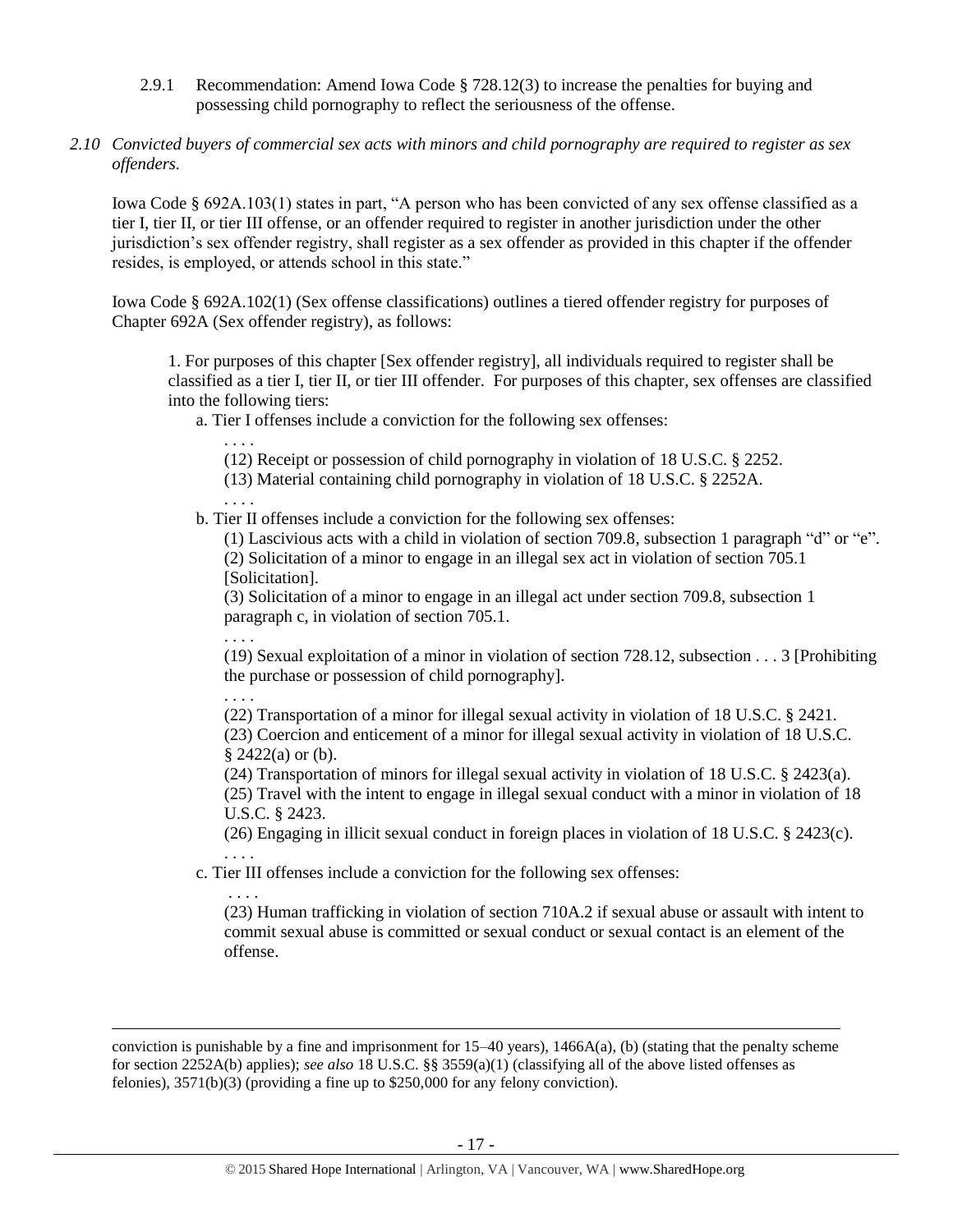(24) Purchase or sale of an individual in violation of section 710.11 if a determination is made that the offense was sexually motivated pursuant to section 692A.126.

. . . .

(30) Enticing a minor in violation of section 710.10, if the violation includes an intent to commit sexual abuse, sexual exploitation, sexual contact, or sexual conduct directed towards a minor.

(31) Solicitation of commercial sexual activity in violation of section 710A.2A [Solicitation of a commercial sexual activity].

(38) Sexual exploitation of children in violation of [18 U.S.C. § 2251.](https://www.lexis.com/research/buttonTFLink?_m=4fc730b00228455ff3529e63593f5654&_xfercite=%3ccite%20cc%3d%22USA%22%3e%3c%21%5bCDATA%5bIowa%20Code%20%a7%20692A.102%5d%5d%3e%3c%2fcite%3e&_butType=4&_butStat=0&_butNum=23&_butInline=1&_butinfo=18%20USC%202251&_fmtstr=FULL&docnum=1&_startdoc=1&wchp=dGLbVzV-zSkAW&_md5=9aec939dada19e89d789d2adabfddf89)

(39) Selling or buying of children in violation of [18 U.S.C. § 2251A.](https://www.lexis.com/research/buttonTFLink?_m=4fc730b00228455ff3529e63593f5654&_xfercite=%3ccite%20cc%3d%22USA%22%3e%3c%21%5bCDATA%5bIowa%20Code%20%a7%20692A.102%5d%5d%3e%3c%2fcite%3e&_butType=4&_butStat=0&_butNum=24&_butInline=1&_butinfo=18%20USC%202251A&_fmtstr=FULL&docnum=1&_startdoc=1&wchp=dGLbVzV-zSkAW&_md5=9293aacd54f5da281c2803161a7ba782)

. . . .

. . . .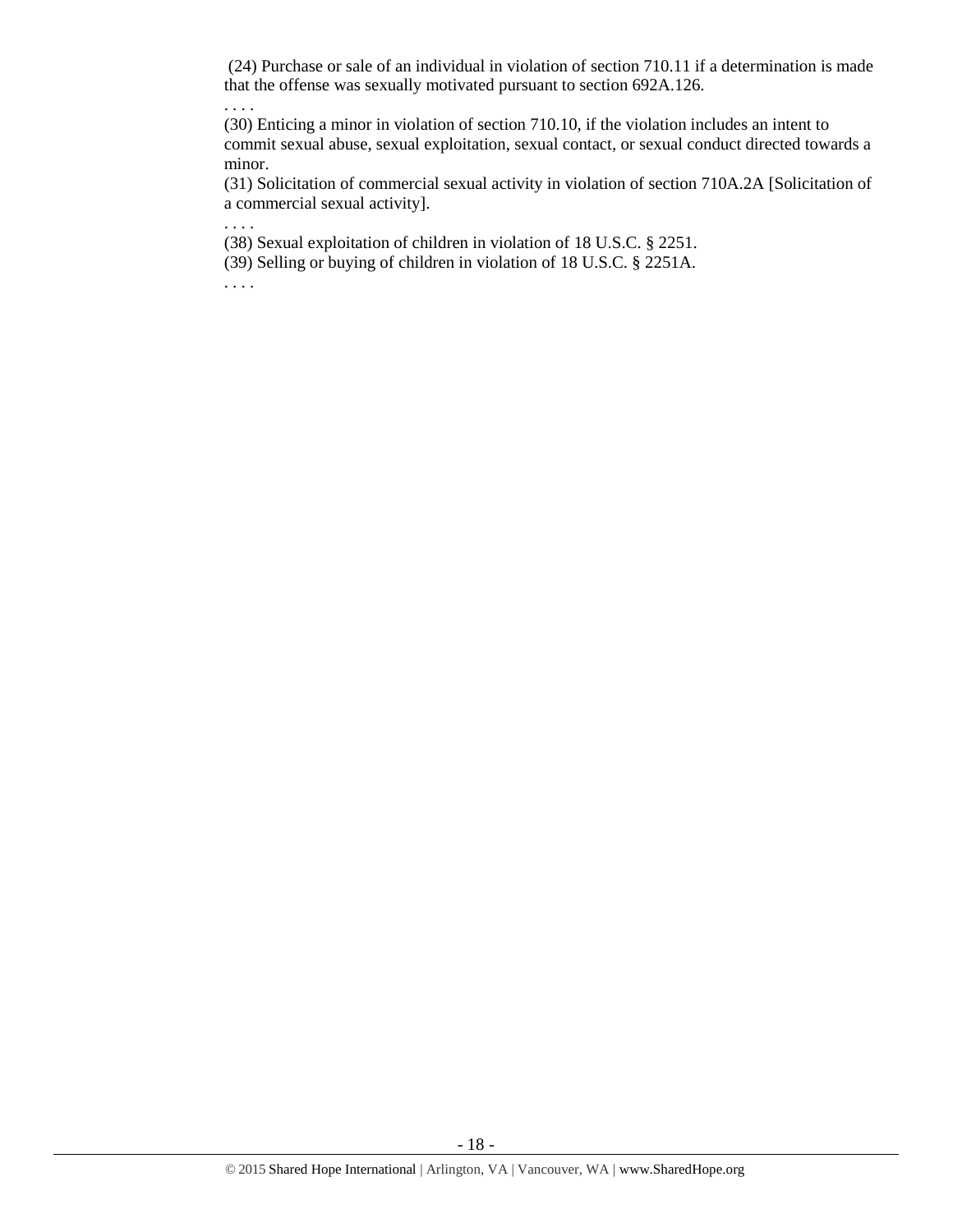#### **FRAMEWORK ISSUE 3: CRIMINAL PROVISIONS FOR TRAFFICKERS**

#### *Legal Components:*

- *3.1 Penalties for trafficking a child for sexual exploitation are as high as federal penalties.*
- *3.2 Creating and distributing child pornography carries penalties as high as similar federal offenses.*
- *3.3 Using the Internet or electronic communications to lure, entice, recruit or sell commercial sex acts with a minor is a separate crime or results in an enhanced penalty for traffickers.*
- *3.4 Financial penalties for traffickers, including asset forfeiture, are sufficiently high.*
- *3.5 Convicted traffickers are required to register as sex offenders.*
- *3.6 Laws relating to termination of parental rights for certain offenses include sex trafficking or commercial sexual exploitation of children (CSEC) offenses in order to remove the children of traffickers from their control and potential exploitation.*

*\_\_\_\_\_\_\_\_\_\_\_\_\_\_\_\_\_\_\_\_\_\_\_\_\_\_\_\_\_\_\_\_\_\_\_\_\_\_\_\_\_\_\_\_\_\_\_\_\_\_\_\_\_\_\_\_\_\_\_\_\_\_\_\_\_\_\_\_\_\_\_\_\_\_\_\_\_\_\_\_\_\_\_\_\_\_\_\_\_\_\_\_\_\_*

#### *Legal Analysis:*

*3.1 Penalties for trafficking a child for sexual exploitation are as high as federal penalties.* 

Traffickers who violate Iowa Code § 710A.2 (Human trafficking),<sup>49</sup> when the victim is a minor, commit a Class B or a Class C felony. Class B felonies are punishable by imprisonment up to 25 years, while Class C felonies are punishable by imprisonment up to 10 years and a fine of \$1,000–\$10,000. Iowa Code § 902.9(1)(b), (d). To the extent that a trafficker is a habitual offender,<sup>50</sup> the trafficker may receive imprisonment up to 15 years. Iowa Code § 902.9(1)(c).

A conviction under Iowa Code § 725.3(2) (Pandering),<sup>51</sup> is punishable as a Class C felony by imprisonment up to 10 years, a fine of \$1,000–\$10,000, and an additional "law enforcement initiative surcharge" of \$125. Iowa Code §§ 902.9(1)(d), 911.3. A second conviction is punishable by imprisonment for 25 years and subsequent convictions are punishable as Class A felonies by imprisonment for life. Iowa Code §§ 901A.1(1)(d), 901A.2(3), (4),  $902.1^{52}$ . A conviction under Iowa Code § 710.10(1) (Enticing a minor)<sup>53</sup> is punishable as a Class C felony by imprisonment up to 10 years and a fine of \$1,000–\$10,000. Iowa Code §§ 710.10(1), 902.9(1)(d). A second conviction is punishable by imprisonment for 25 years and subsequent convictions are punishable as Class A felonies by imprisonment for life. Iowa Code §§ 901A.1(1)(c), 901A.2(3), (4), 902.1. A conviction under Iowa Code § 710.10(2) is punishable as a Class D felony by imprisonment up to 5 years and a fine of \$750–\$7,500. Iowa Code §§ 710.10(2), 902.9(1)(e). Traffickers may be convicted under Iowa Code § 710A.2A (Solicitation of commercial sexual activity) which also results in a Class D felony punishable by imprisonment up to 5 years and a fine of \$750–\$7,500. A conviction under Iowa Code § 725.2 (Pimping) is punishable as a Class C felony by imprisonment up to 10 years and a fine of \$1,000–\$10,000. Iowa Code § 902.9(1)(b), (d). In addition to fines imposed for an offense under Iowa Code § 710A.2 (Human trafficking) and § 725.2 (Pimping), Iowa Code § 911.2A (Human trafficking victim surcharge) requires a convicted trafficker to pay a human trafficking victim surcharge of \$1,000 to be deposited in the human trafficking victim fund.

Iowa Code § 710.8(2), (3) (Harboring a runaway child prohibited—penalty) states,

<sup>49</sup> *See supra* Section 1.1 for the provisions of Iowa Code § 710A.2.

 $50$  This provision applies throughout section 3.1 in all cases where a trafficker is a habitual offender, the offense committed is a Class D or C felony, and the maximum imprisonment term otherwise provided for an offense is less than 15 years. *See supra* note [7](#page-2-0) for the provisions of Iowa Code § 902.8 (Minimum sentence—habitual offender). <sup>51</sup> *See supra* Section 1.2 for the provisions of Iowa Code § 725.3(2).

<sup>52</sup> *See supra* note [9.](#page-2-1)

<sup>53</sup> *See supra* Section 1.2 for the provisions of Iowa Code § 710.10(1), (2)..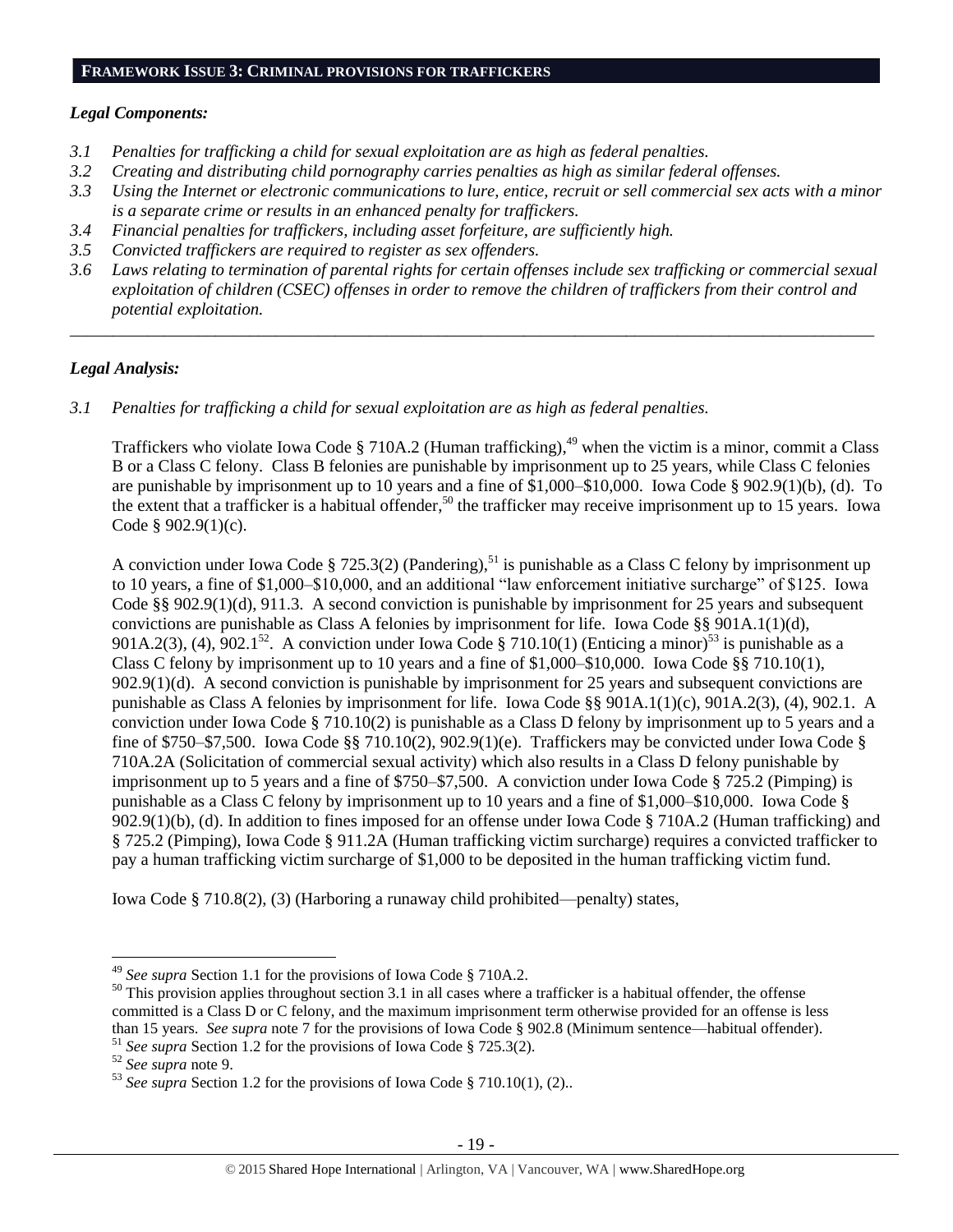2. A person shall not harbor a runaway child with the intent of committing a criminal act involving the child or with the intent of enticing or forcing the runaway child to commit a criminal act. 3. A person shall not harbor a runaway child with the intent of allowing the runaway child to remain away from home against the wishes of the child's parent, guardian, or custodian. However, the provisions of this subsection do not apply to a shelter care home which is licensed or approved by the department of human services.

A conviction under Iowa Code § 710.8(2), (3) is punishable as an aggravated misdemeanor by imprisonment up to 2 years and a fine of \$625–\$6,250. Iowa Code §§ 710.8(4), 903.1(2).

Lastly, traffickers may be prosecuted under Iowa Code § 706B.2 (Money laundering penalty—civil remedies). Iowa Code § 706B.2(1) states,

It is unlawful for a person to commit money laundering by doing any of the following:

a. To knowingly transport, receive, or acquire property or to conduct a transaction involving property, knowing that the property involved is the proceeds of some form of unlawful activity.<sup>54</sup> when, in fact, the property is the proceeds of specified unlawful activity.<sup>55</sup>

b. To make property available to another, by transaction, transportation, or otherwise, knowing that it is intended to be used for the purpose of committing or furthering the commission of specified unlawful activity.

c. To conduct a transaction knowing that the property involved in the transaction is the proceeds of some form of unlawful activity with the intent to conceal or disguise the nature, location, source, ownership, or control of the property or the intent to avoid a transaction-reporting requirement under chapter 529, the Iowa financial transaction reporting Act, or federal law.

d. To knowingly engage in the business of conducting, directing, planning, organizing, initiating, financing, managing, supervising, or facilitating transactions involving property, knowing that the property involved in the transaction is the proceeds of some form of unlawful activity, that, in fact, is the proceeds of specified unlawful activity.

Iowa Code § 710A.2 (Human trafficking) and Iowa's CSEC laws fall within the definition of specified unlawful activity, as each is punishable by imprisonment of more than 1 year. A conviction under Iowa Code § 706B.2(1)(a),(b), (c) is punishable as a Class C felony by imprisonment up to 10 years, a fine up to the greater of \$10,000 or twice the value of the of the property involved, or both imprisonment and a fine. Iowa Code § 706B.2(2)(a). A conviction under Iowa Code § 706B.2(1)(d) is punishable as a Class D felony and by imprisonment up to 5 years, a fine up to the greater of \$7,500 or twice the value of the of the property involved, or both imprisonment and a fine. Iowa Code § 706B.2(2)(b).

In comparison, if the victim is under the age of 14, a conviction under the Trafficking Victims Protection Act  $(TVPA)^{56}$  for child sex trafficking is punishable by 15 years to life imprisonment and a fine not to exceed \$250,000. 18 U.S.C. §§ 1591(b)(1), 3559(a)(1), 3571(b)(3). If the victim is between the ages of 14–17, a conviction is punishable by 10 years to life imprisonment and a fine not to exceed \$250,000. 18 U.S.C.

 $54$  Iowa Code § 706B.1(5) (Definitions) defines "unlawful activity" as "any act which is chargeable or indictable as a public offense of any degree under the laws of the state in which the act occurred or under federal law and, if the act occurred in a state other than this state, would be chargeable or indictable as a public offense of any degree under the laws of this state or under federal law."

<sup>55</sup> Iowa Code § 706B.1(3) defines for this section "specified unlawful activity" as "any act, including any preparatory or completed offense, committed for financial gain on a continuing basis, that is punishable by confinement of one year or more under the laws of this state, or, if the act occurred outside this state, would be punishable by confinement of one year or more under the laws of the state in which it occurred and under the laws of this state."

<sup>56</sup> *See supra* note [31.](#page-11-0)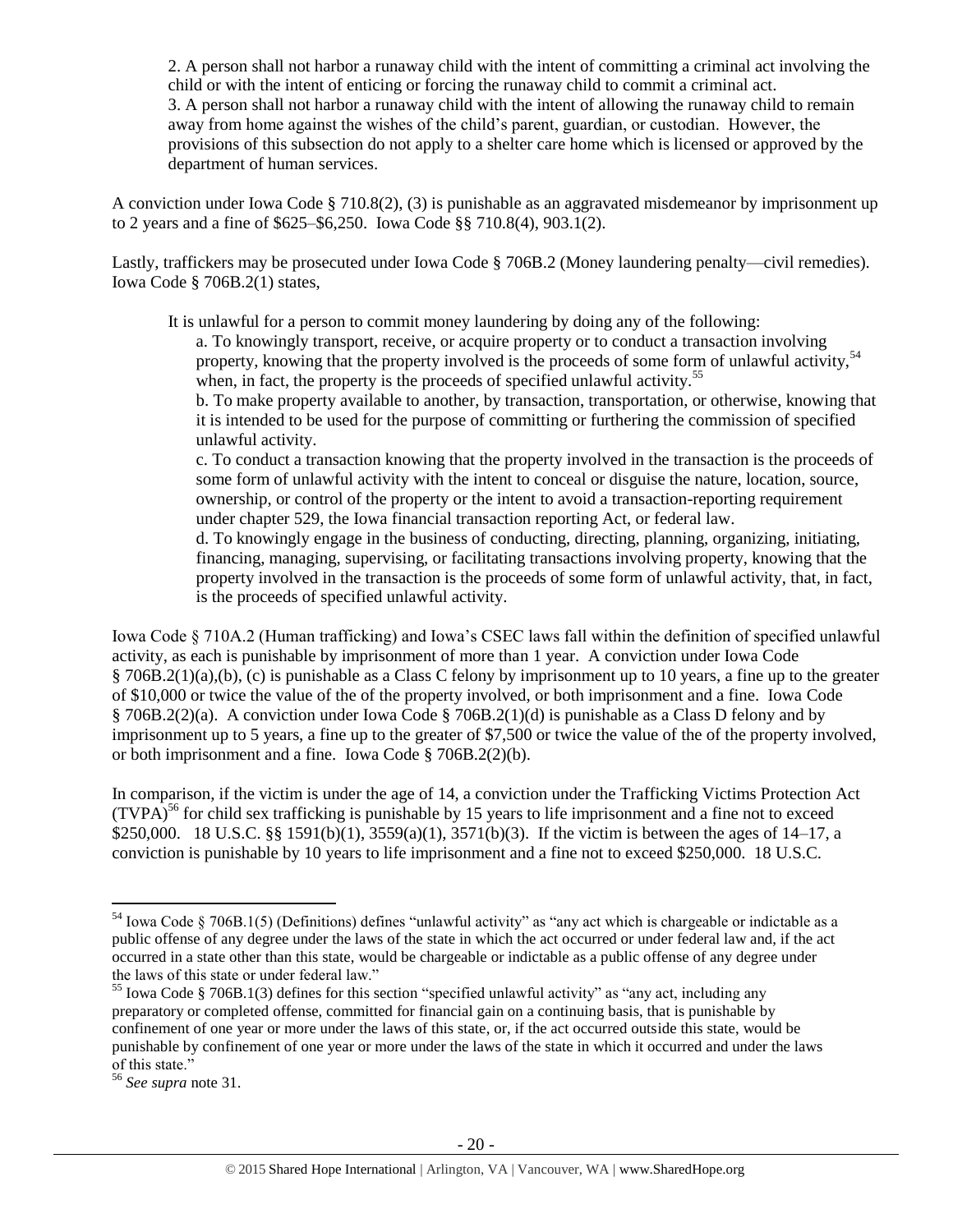§§ 1591(b)(2), 3559(a)(1), 3571(b)(3). A conviction is punishable by mandatory life imprisonment, however, if the trafficker has a prior conviction for a federal sex offense<sup>57</sup> against a minor.

# *3.2 Creating and distributing child pornography carries penalties as high as similar federal offenses.*

The creation or distribution of child pornography is prohibited under Iowa Code § 728.12 (Sexual exploitation of a minor). Iowa Code § 728.12 states,

1. It shall be unlawful to employ, use, persuade, induce, entice, coerce, solicit, knowingly permit, or otherwise cause or attempt to cause a minor to engage in a prohibited sexual  $\arctan 80^\circ$  or in the simulation of a prohibited sexual act. A person must know, or have reason to know, or intend that the act or simulated act may be photographed, filmed, or otherwise preserved in a visual depiction. . . . 2. It shall be unlawful to knowingly promote<sup>59</sup> any material visually depicting a live performance of a minor engaging in a prohibited sexual act or in the simulation of a prohibited sexual act. . . .

Traffickers who produce child pornography in violation of Iowa Code § 728.12(1), a Class C felony, will receive imprisonment up to 10 years and a fine of \$1,000–\$10,000 and may receive an additional \$50,000 fine for each violation under Iowa Code § 728.12. Iowa Code §§ 728.12(1), 902.9(1)(d). A second conviction is punishable by imprisonment for 25 years and subsequent convictions are punishable as Class A felonies by imprisonment for life. Iowa Code  $\S$ § 901A.1(1)(b), 901A.2(3), (4), 902.1<sup>1</sup>. Those who distribute child pornography in violation of Iowa Code § 728.12(2), a Class D felony, will receive imprisonment up to 5 years and a fine of \$750–\$7,500 and may receive an additional \$25,000 fine for each violation under Iowa Code § 728.12. Iowa Code §§ 728.12(2), 902.9(1)(e).

In comparison, if the victim is under the age of 14, a conviction under the TVPA for child sex trafficking is punishable by 15 years to life imprisonment and a fine not to exceed \$250,000. 18 U.S.C. §§ 1591(b)(1),  $3559(a)(1)$ ,  $3571(b)(3)$ . If the victim is between the ages of  $14-17$ , a conviction is punishable by 10 years to life imprisonment and a fine not to exceed \$250,000. 18 U.S.C. §§ 1591(b)(2), 3559(a)(1), 3571(b)(3). A conviction is punishable by mandatory life imprisonment, however, if the trafficker has a prior conviction for a federal sex offense<sup>60</sup> against a minor. Additionally, a federal conviction for distribution of child pornography<sup>61</sup> is generally punishable by imprisonment for  $5-20$  years and a fine not to exceed \$250,000.<sup>62</sup> Subsequent convictions, however, are punishable by imprisonment up to 40 years and a fine not to exceed \$250,000.<sup>63</sup>

<sup>57</sup> *See supra* note [32.](#page-11-1)

<sup>58</sup> *See supra* note [10](#page-2-2) for definition of "prohibited sexual act."

<sup>59</sup> Iowa Code § 728.1(8) defines "promote" as "to procure, manufacture, issue, sell, give, provide, lend, mail, deliver, transfer, transmute, transmit, publish, distribute, circulate, disseminate, present, exhibit, or advertise, or to offer or agree to do any of these acts."

<sup>60</sup> *See supra* note [32.](#page-11-1)

<sup>&</sup>lt;sup>61</sup> 18 U.S.C. §§ 2252(a)(1), (a)(2), (a)(3) (Certain activities relating to material involving the sexual exploitation of minors),  $2252A(a)(2)$ ,  $(a)(3)$  (Certain activities relating to material constituting or containing child pornography), 1466A(a) (Obscene visual representations of the sexual abuse of children).

<sup>&</sup>lt;sup>62</sup> 18 U.S.C. §§ 2252(b) (stating that a conviction under subsection (a)(1), (a)(2), or (a)(3) is punishable by imprisonment for 5–20 years and a fine), 2252A(b)(1) (a conviction is punishable by imprisonment for 5–20 years and a fine),  $1466A(a)$ , (b) (stating that a conviction under subsection (a) is "subject to the penalties provided in section 2252A(b)(1)," imprisonment for 5–20 years and a fine, while a conviction under subsection (b) is "subject to the penalties provided in section 2252A(b)(2)," imprisonment up to 10 years, a fine, or both); *see also* 18 U.S.C. §§ 3559(a)(1) (classifying all of the above listed offenses as felonies),  $3571(b)(3)$  (providing a fine up to \$250,000 for any felony conviction).

<sup>&</sup>lt;sup>63</sup> 18 U.S.C. §§ 2252(b) (stating if a person has a prior conviction under subsection (a)(1), (a)(2), or (a)(3) or a list of other statutes, a conviction is punishable by a fine and imprisonment for  $15-40$  years),  $2252A(b)(1)$  (stating if a person has a prior conviction under subsection (a)(2), (a)(3), or a list of other statutes, a conviction is punishable by a fine and imprisonment for 15–40 years), 1466A(a), (b) (stating that the penalty scheme for section 2252A(b)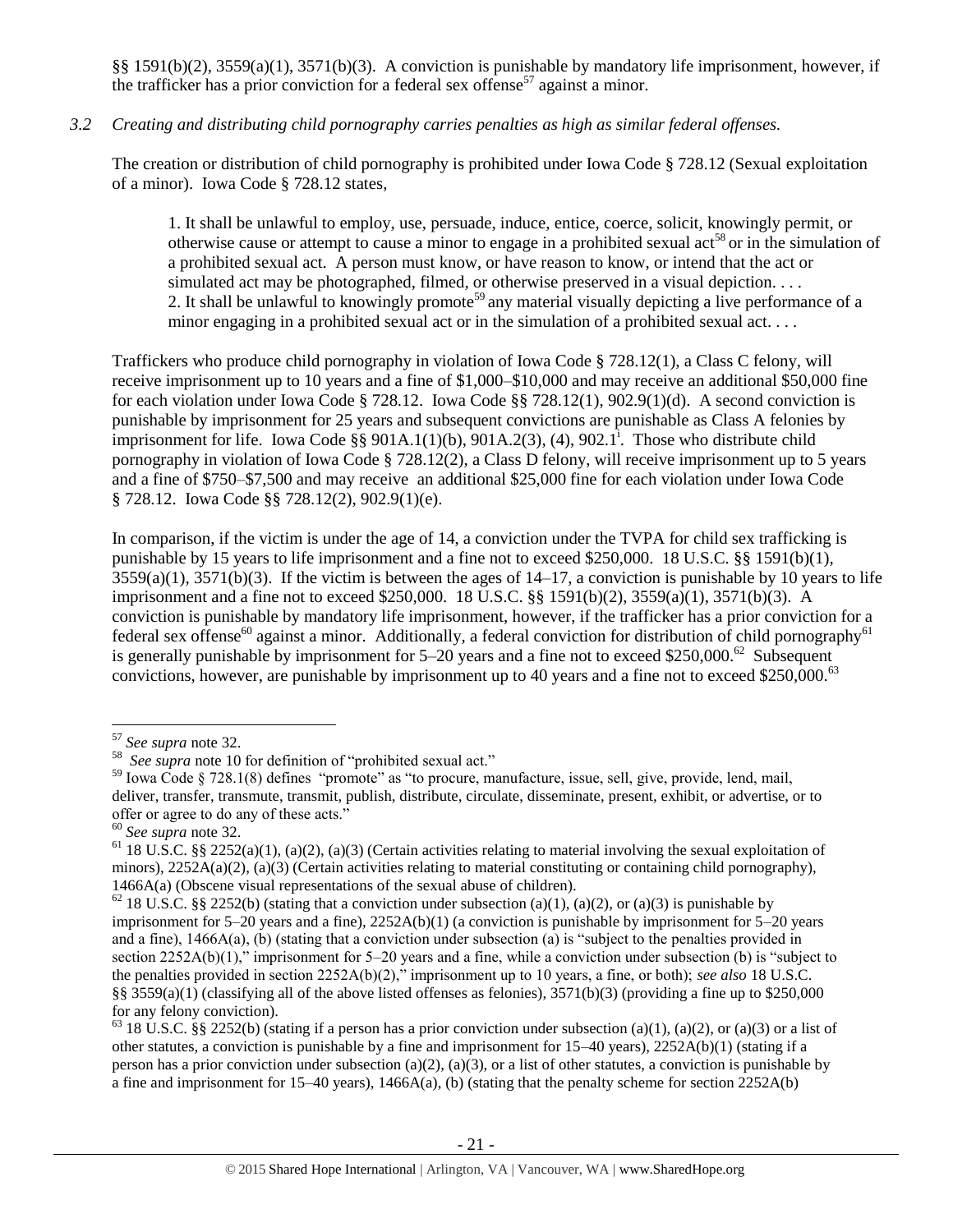*3.3 Using the Internet or electronic communications to lure, entice, recruit or sell commercial sex acts with a minor is a separate crime or results in an enhanced penalty for traffickers.*

Iowa Code § 710.10 (Enticing a minor) may be used to penalize traffickers who attempt to lure, entice or recruit a minor for sex acts over the Internet or other electronic communication and specifically reaches a trafficker's use of the internet to sell sex acts with minors or recruit minors for commercial sex acts. Iowa Code § 710.10(7) defines "enticement" to include "personal contact and communication by any means including through the mail, telephone, internet, or any social media, and include[s] text messages, instant messages and electronic mail."<sup>64</sup>

A person who "entices or attempts to entice a person reasonably believed to be under the age of thirteen" in violation of Iowa Code § 710.10(1) (Enticing a minor),<sup>65</sup> is guilty of a Class C felony punishable by imprisonment up to 10 years and a fine of \$1,000–\$10,000. Iowa Code §§ 710.10(1), 902.9(1)(d). A second conviction is punishable by imprisonment for 25 years and subsequent convictions are punishable as Class A felonies by imprisonment for life. Iowa Code §§ 901A.1(1)(c), 901A.2(3), (4), 902.1<sup>66</sup>. A person who violates Iowa Code § 710.10(2) commits a Class D felony punishable by imprisonment up to 5 years and a fine of \$750–\$7,500. Iowa Code §§ 710.10(2), 902.9(1)(e).

#### *3.4 Financial penalties for traffickers, including asset forfeiture, are sufficiently high.*

Several statutes impose financial penalties for trafficking a child for sexual exploitation. A violation of Iowa Code § 710A.2 (Human trafficking) involving a minor victim is punishable either as a Class B or as a Class C felony, whereas a violation of Iowa Code § 710A.2A (Solicitation of Commercial Sexual Activity) results in a Class D felony. Traffickers convicted of Class B felonies are not required to pay a fine; however, those convicted of Class C felonies will be required to pay a fine of \$1,000–\$10,000. Iowa Code § 902.9(1)((b), (d). Traffickers convicted of CSEC crimes are subject to fines. A conviction under Iowa Code § 710.10(1) (Enticing a minor),<sup>67</sup> is punishable as a Class C felony carrying a fine of \$1,000–\$10,000. Iowa Code §§ 710.10(1), 902.9(1)(d), while a conviction under Iowa Code § 710.10(2) is punishable as a Class D felony with a fine of \$750–\$7,500. Iowa Code §§ 710.10(2), 902.9(1)(e). A conviction under Iowa Code § 728.12(1) (Sexual exploitation of a minor)<sup>68</sup> is punishable as a Class C felony, generally subject to fine of \$1,000– \$10,000; however, "[n]otwithstanding section 902.9 [Maximum sentence for felons], the court may assess a fine of not more than fifty thousand dollars for each offense under this subsection in addition to imposing any other authorized sentence." Traffickers convicted of violating Iowa Code § 725.3(2) (Pandering),<sup>69</sup> a Class C felony, face a fine of \$1,000–\$10,000, as well as an additional "law enforcement initiative surcharge" of \$125.<sup>70</sup> Iowa Code §§ 725.3(2), 902.9(1)(d). Traffickers convicted of violating Iowa Code § 725.2 (2) (Pimping) when the offense involves a minor victim are subject to a Class C felony carrying a fine of \$1,000–\$10,000. Iowa Code § 911.2A (Human trafficking victim surcharge) establishes a Human trafficking victim surcharge of one thousand dollars in addition to the maximum fines for human trafficking and pimping offenses.

Traffickers prosecuted under Iowa Code § 706B.2 (Money laundering penalty—civil remedies) also will be required to pay fines. Convictions under Iowa Code § 706B.2(1)(a), (b), (c), punishable as Class C felonies, may be required to pay a fine up to the greater of \$10,000 or twice the value of the of the property involved.

applies); *see also* 18 U.S.C. §§ 3559(a)(1) (classifying all of the above listed offenses as felonies), 3571(b)(3) (providing a fine up to \$250,000 for any felony conviction).

<sup>64</sup> *See supra* note [36.](#page-12-0)

<sup>&</sup>lt;sup>65</sup> See supra Section 1.2 for the provisions of Iowa Code § 710.10(1), (2).

<sup>66</sup> *See supra* note [9.](#page-2-1)

 $\frac{67}{2}$  *See supra* Section 1.2 for the provisions of Iowa Code § 710.10(1), (2)...

<sup>68</sup> *See supra* Section 1.2 for the provisions of Iowa Code § 728.12(1).

<sup>69</sup> *See supra* Section 1.2 for the provisions of Iowa Code § 725.3(2).

<sup>70</sup> *See supra* note [8](#page-2-3) for the provisions of Iowa Code § 911.3 (Law enforcement initiative surcharge).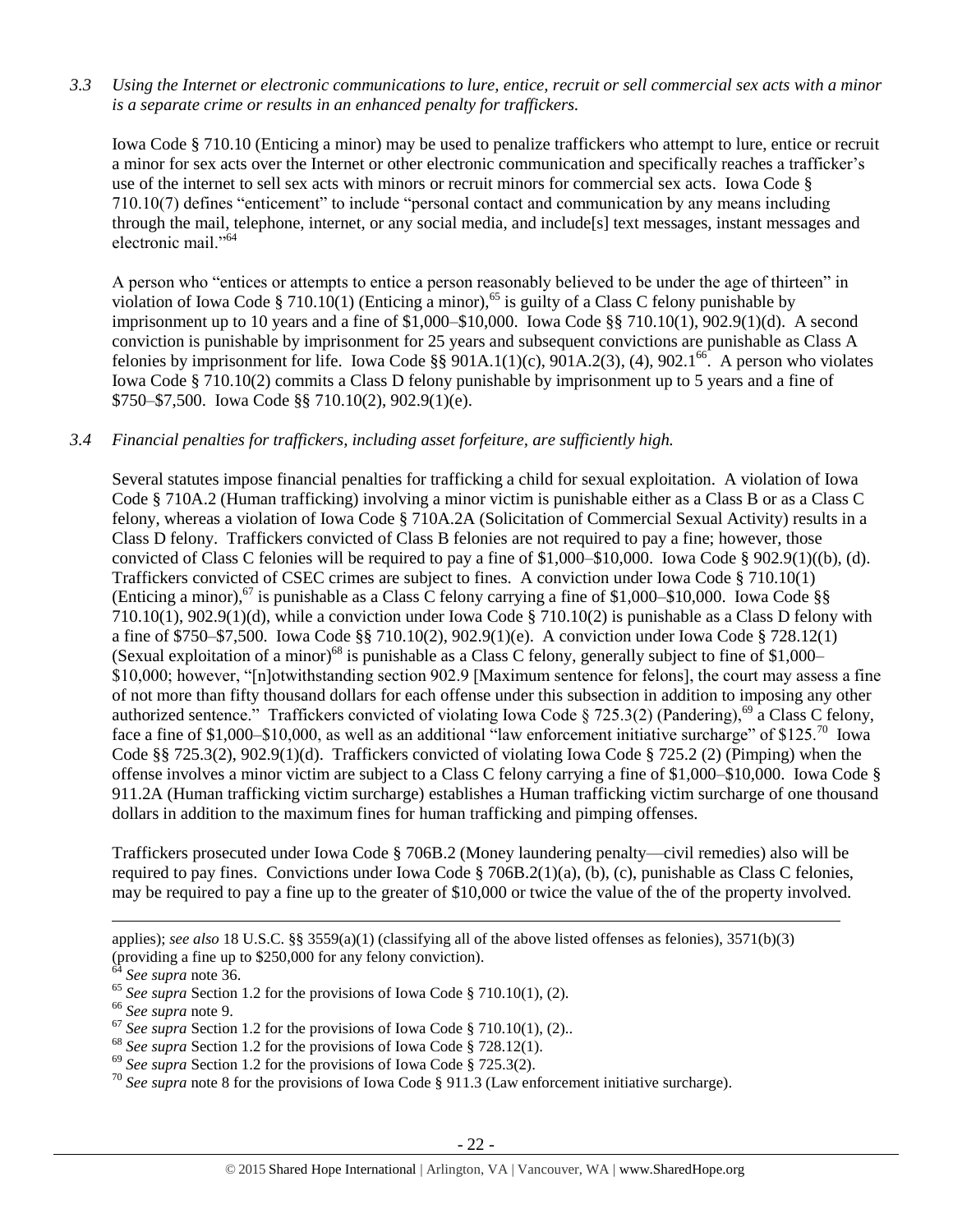Iowa Code § 706B.2(2)(a). A conviction under Iowa Code § 706B.2(1)(d) is punishable as a Class D felony with a fine up to the greater of \$7,500 or twice the value of the of the property involved. Iowa Code  $$706B.2(2)(b).$ 

Iowa Code § 809A.3(1)(a), (b), (c) (Conduct giving rise to forfeiture) and Iowa Code § 809A.4 (Property subject to forfeiture) broadly provide that defendants who commit serious misdemeanors, aggravated misdemeanors, or felonies will be required to forfeit all proceeds of the "conduct giving rise to forfeiture," as well as all property used to commit or "to facilitate the conduct giving rise to forfeiture."<sup>71</sup>

Furthermore, traffickers convicted of crimes under Iowa's laws will be required to make restitution directly to their victims. Iowa Code § 910.2(1) (Restitution or community service to be ordered by sentencing court) states that "[i]n all criminal cases in which there is a plea of guilty, verdict of guilty, or special verdict upon which a judgment of conviction is rendered, the sentencing court shall order that restitution be made by each offender to the victims of the offender's criminal activities  $\ldots$ <sup>72</sup> Iowa Code § 710A.4 (Restitution) further specifies that in making restitution to a victim of Iowa Code § 710A.2 (Human trafficking), "[t]he gross income of the defendant or the value of labor or services performed by the victim<sup>73</sup> to the defendant shall be considered when determining the amount of restitution."

In addition to a fine of \$625–\$6,250 imposed by § 903.1(2) for the aggravated misdemeanor offense of harboring a runaway under Iowa Code § 710.8, pursuant to Iowa Code § 710.9 (Civil liability for harboring a runaway child),

<span id="page-22-0"></span>A parent, guardian, or custodian of a runaway child has a right of action against a person who harbored the runaway child in violation of section 710.8 [Harboring a runaway child—penalty] for expenses sustained in the search for the child, for damages sustained due to physical or emotional distress due to the absence of the child, and for punitive damages.

# *3.5 Convicted traffickers are required to register as sex offenders.*

 $\overline{a}$ 

Iowa Code § 692A.103(1) (Offenders required to register) states, "A person who has been convicted of any sex offense classified as a tier I, tier II, or tier III offense,  $74$  or an offender required to register in another jurisdiction under the other jurisdiction's sex offender registry, shall register as a sex offender as provided in this chapter if the offender resides, is employed, or attends school in this state." Tier I offenses includes both Iowa Code § 725.2 (Pimping) and Iowa Code § 725.3(2) (Pandering) where the victim was a minor and "a determination is made that the offense was sexually motivated pursuant to section 692A.126." Iowa Code  $\S$  692A.102(1)(a)(7), (8). Tier II offenses include Iowa Code § 728.12(2) (Sexual exploitation of a minor). Iowa Code § 692A.102(1)(b)(19). Tier III offenses include Iowa Code § 710A.2 (Human trafficking) "if sexual abuse or assault with intent to commit sexual abuse is committed or sexual conduct or sexual contact is an element of the offense," § 710.11 (Purchase or sale of an individual) "if a determination is made that the offense was sexually motivated," and  $\S 728.12(1)$  (Sexual exploitation of a minor). Iowa Code  $\S 692A.102(1)(c)(23)$ , (24), (25).

<sup>&</sup>lt;sup>71</sup> *See supra* Section 2.8 for the provisions of Iowa Code § 809A.3(1)(a), (b), (c) (Conduct giving rise to forfeiture) and Iowa Code § 809A.4 (Property subject to forfeiture).

<sup>72</sup> *See* supra Section 2.8 for the provisions of Iowa Code § 910.2(1) (Restitution or community service to be ordered by sentencing court). *See supra* note [44](#page-14-0) for definition of "criminal activities."

<sup>&</sup>lt;sup>73</sup>Pursuant to Iowa Code § 710A.1(13), "victim" is defined as "a person subjected to human trafficking."

<sup>74</sup> *See supra* Section 2.10 for a full list of sex offense classifications grouped into tier I, tier II, and tier III offenses.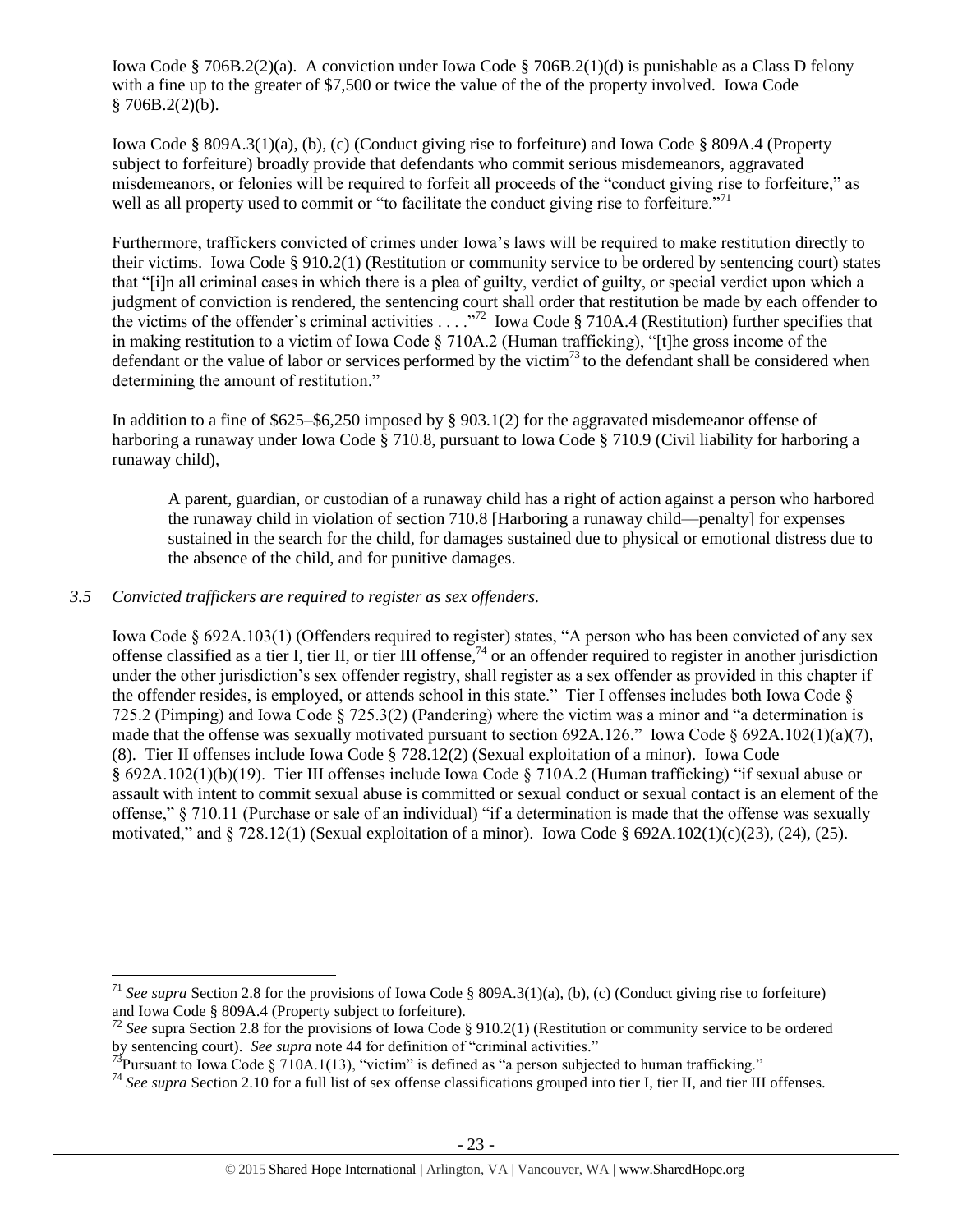*3.6 Laws relating to termination of parental rights for certain offenses include sex trafficking or commercial sexual exploitation of children (CSEC) offenses in order to remove the children of traffickers from their control and potential exploitation.* 

Convictions under Iowa Code § 710A.2 (Human trafficking) and Iowa's CSEC laws are included as grounds for terminating parental rights under Iowa Code § 232.116(1)(o) (Grounds for termination) and § 600A.8(10) (Grounds for termination). Both Iowa Code § 232.116(1)(o) and § 600A.8(10) authorize the termination of parental rights if

[t]he parent has been convicted of a felony offense that is a sex offense against a minor as defined in section 692A.101 [Definitions], the parent is divorced from or was never married to the minor's other parent, and the parent is serving a minimum sentence of confinement of at least five years for that offense.

Iowa Code § 692A.101(28)<sup>75</sup> defines a "sex offense against a minor" as "an offense for which a conviction has been entered for a sex offense classified as a tier I, tier II, or tier III offense under this chapter if such offense was committed against a minor, or otherwise involves a minor." Therefore, a conviction under the following laws, assuming the other requirements of the statute are met, could serve as the basis for terminating parental rights: Iowa Code § 710A.2 (Human trafficking), "if sexual abuse or assault with intent to commit sexual abuse is committed or sexual conduct or sexual contact is an element of the offense;" Iowa Code § 725.3(2) (Pandering), "if a determination is made that the offense was sexually motivated pursuant to section 692A.126;" Iowa Code § 710.10(1) (Enticing a minor), "if the violation includes an intent to commit sexual abuse, sexual exploitation, sexual contact, or sexual conduct directed towards a minor;" and Iowa Code § 710.11 (Purchase or sale of individual), "if a determination is made that the offense was sexually motivated pursuant to section 692A.126;" and Iowa Code § 728.12(1) (Sexual exploitation of a minor). Iowa Code §§ 629A.101(a)(7), (8),  $(c)(24)$ ,  $(25)$ ,  $(31)$ .

Other grounds for terminating parental rights provided under Iowa Code § 232.116(1) include the following:

i. The court finds that all of the following have occurred:

(1) The child meets the definition of child in need of assistance<sup>76</sup> based on a finding of physical or sexual abuse<sup>77</sup> or neglect as a result of the acts or omissions of one or both parents.

(2) There is clear and convincing evidence that the abuse or neglect posed a significant risk to the life of the child or constituted imminent danger to the child.

(3) There is clear and convincing evidence that the offer or receipt of services would not correct the conditions which led to the abuse or neglect of the child within a reasonable period of time.

. . . . m. The court finds that both of the following have occurred:

(1) The child has been adjudicated a child in need of assistance pursuant to section 232.96 after finding that the child has been physically or sexually abused or neglected as a result of the acts or omissions of a parent.

(2) The parent found to have physically or sexually abused or neglected the child has been convicted of a felony and imprisoned for physically or sexually abusing or neglecting the child, the child's sibling, or any other child in the household.

 $\overline{a}$ <sup>75</sup> *Id*. . . . .

<sup>76</sup> *See infra* Section 5.4 for discussion regarding a "child in need of assistance."

<sup>77</sup> *See supra* note [14](#page-4-0) for the definition of "sexual abuse."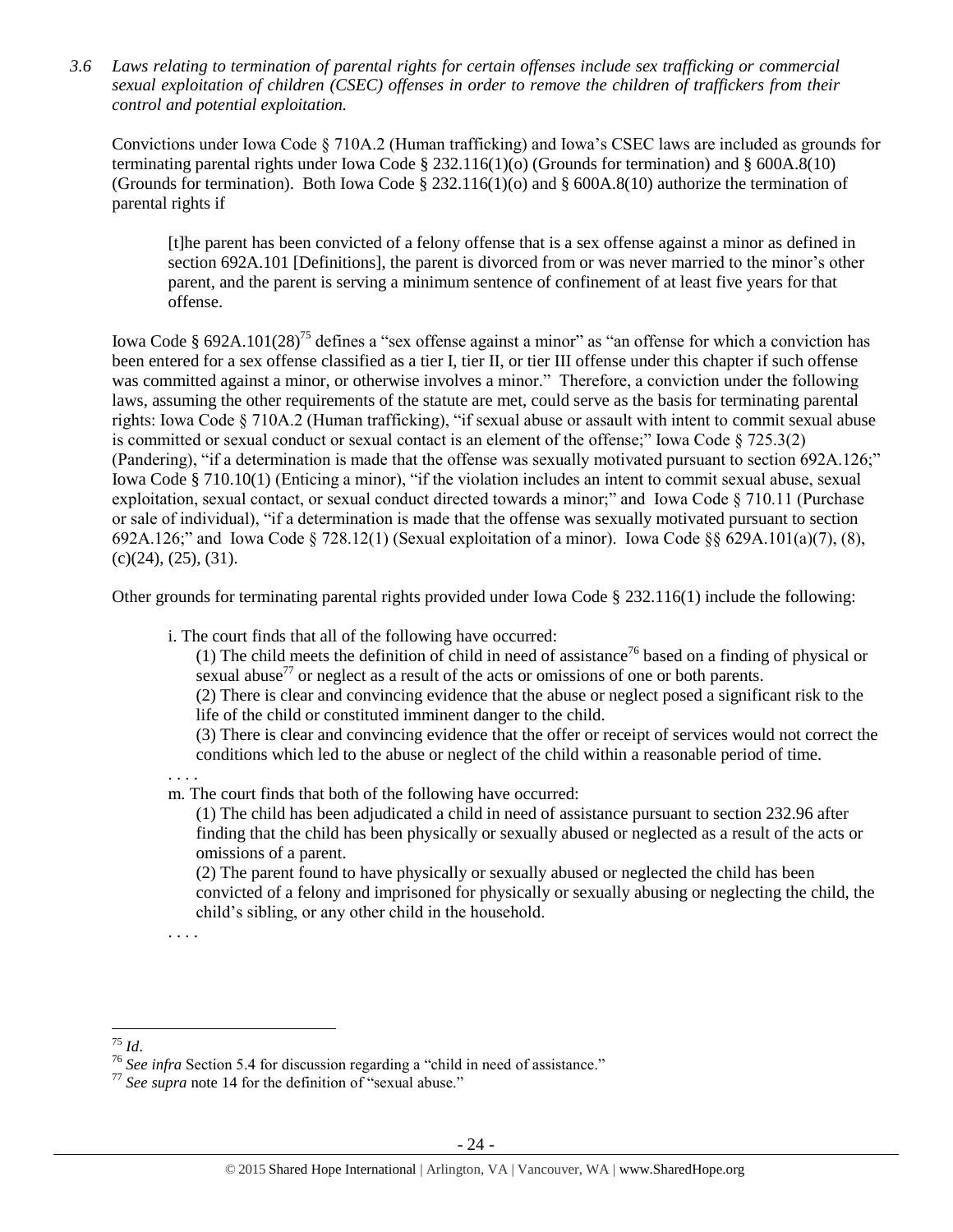#### *Legal Components:*

- *4.1 The acts of assisting, enabling, or financially benefitting from child sex trafficking are included as criminal offenses in the state sex trafficking statute.*
- *4.2 Financial penalties, including asset forfeiture laws, are in place for those who benefit financially from or aid and assist in committing domestic minor sex trafficking.*

*\_\_\_\_\_\_\_\_\_\_\_\_\_\_\_\_\_\_\_\_\_\_\_\_\_\_\_\_\_\_\_\_\_\_\_\_\_\_\_\_\_\_\_\_\_\_\_\_\_\_\_\_\_\_\_\_\_\_\_\_\_\_\_\_\_\_\_\_\_\_\_\_\_\_\_\_\_\_\_\_\_\_\_\_\_\_\_\_\_\_\_\_\_\_*

- *4.3 Promoting and selling child sex tourism is illegal.*
- *4.4 Promoting and selling child pornography is illegal.*

#### *Legal Analysis:*

*4.1 The acts of assisting, enabling, or financially benefitting from child sex trafficking are included as criminal offenses in the state sex trafficking statute.*

The act of assisting or facilitating the crime of sex trafficking is prohibited under Iowa Code § 710A.2(7) (Human trafficking), which states it is a Class C felony if the victim is under 18 and a facilitator "benefits financially or by receiving anything of value from knowing participation in human trafficking." Iowa Code § 710A.1(4)(a) (Definitions) defines "human trafficking" as, "participating in a venture<sup>78</sup> to . . . transport . . . a person for," among other things, "[c]ommercial sexual activity," without regard to the use of force, fraud, or coercion where the trafficked person is a minor. Therefore, facilitators also may be prosecuted under Iowa Code § 710A.2(1) for "knowingly engag[ing] in human trafficking," which is a Class C felony when the victim is a minor. Class C felonies are punishable by imprisonment up to 10 years and a fine of \$1,000–\$10,000. Iowa Code § 902.9(1)(d). Habitual offenders may receive imprisonment up to 15 years.<sup>79</sup> Iowa Code § 902.9 (1)(c).

A facilitator also may be prosecuted under Iowa Code § 725.3(2) (Pandering) to the extent that a facilitator "keeps or maintains any premises for the purpose of prostitution involving minors or knowingly shares in the income from such premises knowing the character and content of such income . . . ." A violation of Iowa Code § 725.3(2) is a Class C felony, punishable by imprisonment up to 10 years, a fine of \$1,000–\$10,000, and an additional "law enforcement initiative surcharge" of \$125. Iowa Code §§ 725.3(2), 902.9(1)(d), 911.3. A second conviction is punishable by imprisonment for 25 years and subsequent convictions are punishable as Class A felonies by imprisonment for life. Iowa Code §§ 901A.1(1)(d), 901A.2(3), (4), 902.1<sup>80</sup>. A habitual offender may receive imprisonment up to 15 years.<sup>81</sup> Iowa Code § 902.9(1)(c). A facilitator who "knowingly takes or shares in the earnings of a prostitute. . . or who knowingly furnishes a room or other place to be used for the purpose of prostitution" is subject to prosecution under Iowa Code § 725.2(2) (Pimping), a class C felony."<sup>82</sup> Class C felonies are punishable by imprisonment up to 10 years and a fine of \$1,000–\$10,000. Iowa Code § 902.9(1)(d). Facilitators convicted of Iowa Code § 725.2(2) (Pimping) and § 710A.2 (Human trafficking) are required to pay an additional fine of \$1,000 under Iowa Code § 911.2A (Human trafficking victim surcharge) for pandering, human trafficking, and pimping offenses.

<sup>78</sup> *See supra* note [2](#page-1-0) for the definition of "venture."

 $79$  This provision applies throughout section 4.1 in all cases where a facilitator is a habitual offender and the maximum imprisonment term otherwise provided for an offense is less than 15 years. *See supra* note [7](#page-2-0) for the provisions of Iowa Code § 902.8 (Minimum sentence—habitual offender).

<sup>&</sup>lt;sup>3</sup> See supra note [9.](#page-2-1)

<sup>81</sup> *See supra* note [7.](#page-2-0)

<sup>82</sup> *See supra* note 13.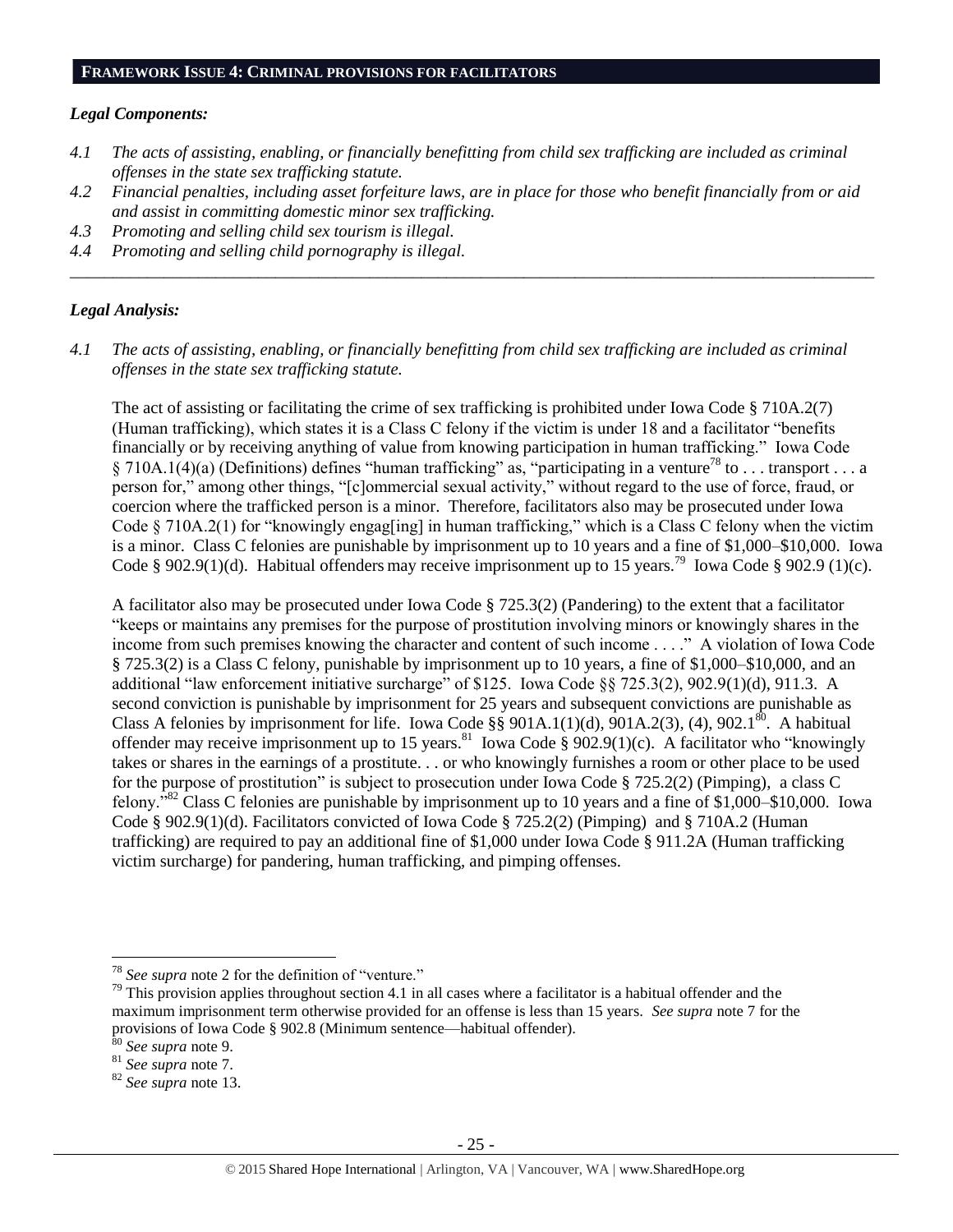Lastly, facilitators may be prosecuted under Iowa Code § 706B.2 (Money laundering penalty—civil remedies). Iowa Code § 706B.2.<sup>83</sup> Facilitators who violate Iowa Code § 710A.2 (Human trafficking) and Iowa's CSEC laws will fall within the definition of "specified unlawful activity," as each is punishable by imprisonment of more than 1 year. A conviction under Iowa Code § 706B.2(1)(a), (b), (c), is punishable as a Class C felony by imprisonment up to 10 years, a fine up to the greater of \$10,000 or twice the value of the of the property involved, or both imprisonment and a fine. Iowa Code § 706B.2(2)(a). A conviction under Iowa Code § 706B.2(1)(d), is punishable as a Class D felony by imprisonment up to 5 years, a fine up to the greater of \$7,500 or twice the value of the of the property involved, or both imprisonment and a fine. Iowa Code  $§706B.2(2)(b).$ 

*4.2 Financial penalties, including asset forfeiture laws, are in place for those who benefit financially from or aid and assist in committing domestic minor sex trafficking.*

Facilitators who violate Iowa Code § 710A.2(1), (4), (7) (Human trafficking), a Class C felony when the victim is a minor, face a fine of \$1,000–\$10,000. Iowa Code §§ 710A.2(1), (4), (7), 902.9(1)(d). A facilitator convicted under Iowa Code § 725.3(2) (Pandering) or Iowa Code § 725.2(2) (Pimping), also Class C felonies, face a fine of \$1,000–\$10,000, as well as an additional "law enforcement initiative surcharge" of \$125. Iowa Code §§ 725.3, 902.9(1)(e), 911.3. Iowa Code § 911.2A (Human trafficking victim surcharge) requires a Human trafficking victim surcharge of one thousand dollars in addition to the maximum fines for pandering, human trafficking, and pimping offenses.

Facilitators convicted under Iowa Code § 706B.2(1)(a), (b), (c) (Money laundering penalty — civil remedies), face a fine up to the greater of \$10,000 or twice the value of the of the property involved, while those convicted under Iowa Code § 706B.2(1)(d) face a fine up to the greater of \$7,500 or twice the value of the of the property involved. Iowa Code § 706B.2(2). Additionally, property involved in a violation of Iowa Code § 706B.2 "is subject to forfeiture under chapter 809A [Forfeiture Reform Act]." Iowa Code § 706B.2(4).

Facilitators convicted of other crimes also are subject to forfeiture provisions. Iowa Code § 809A.3 (Conduct giving rise to forfeiture) and Iowa Code § 809A.4 (Property subject to forfeiture) explain that facilitators convicted of serious misdemeanors, aggravated misdemeanors, and felonies will be required to forfeit property used in the commission of the illegal act and proceeds from the prohibited conduct. $84$ 

Mandatory restitution laws also apply to facilitators of domestic minor sex trafficking.<sup>85</sup> Iowa Code § 910.2(1) (Restitution or community service to be ordered by sentencing court) states that "[i]n all criminal cases in which there is a plea of guilty, verdict of guilty, or special verdict upon which a judgment of conviction is rendered, the sentencing court shall order that restitution be made by each offender to the victims<sup>86</sup> of the offender's criminal activities."<sup>87</sup> Iowa Code § 915.100(1) (Victim restitution rights) reiterates that "[v]ictims, as defined in section 910.1, have the right to recover pecuniary damages, as defined in section 910.1." Furthermore, under chapter 710 (Human trafficking), Iowa Code § 710A.4 (Restitution) specifies that "[t]he gross income of the defendant or the value of labor or services performed by the victim<sup>88</sup> to the defendant shall be considered when determining the amount of restitution."

*4.3 Promoting and selling child sex tourism is illegal.*

<sup>&</sup>lt;sup>83</sup> See supra Section 3.1 for the provisions of Iowa Code § 706B.2 and the definition of "specified unlawful activity" under Iowa Code § 706B.1(3).

<sup>84</sup> *See supra* Section 2.8 for the provisions of Iowa Code § 809A.3 and Iowa Code § 809A.4.

<sup>&</sup>lt;sup>85</sup> See supra Section 2.8 for a discussion of Iowa's restitution laws.

<sup>86</sup> *See supra* note [43](#page-14-1) for the definition of "victim."

<sup>87</sup> *See supra* note [44](#page-14-0) for the definition of "criminal activities."

<sup>88</sup> *See supra* note [73.](#page-22-0)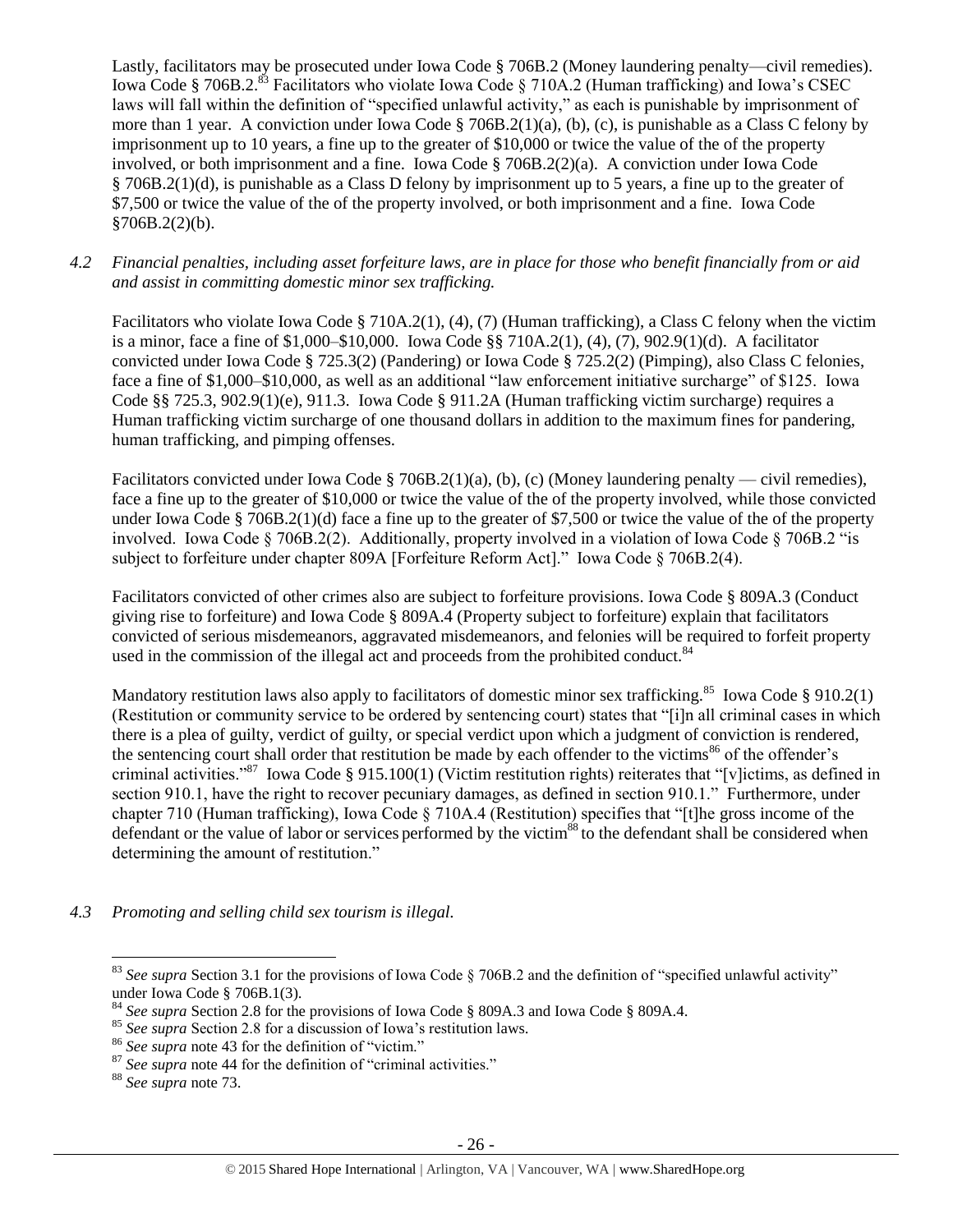Iowa has not enacted a law prohibiting the promotion or sale of child sex tourism.

- 4.3.1 Recommendation: Enact a law that prohibits selling or offering to sell travel services that include or facilitate travel for the purpose of engaging in commercial sexual exploitation of a minor or prostitution of a minor, if the travel is occurring in Iowa.
- *4.4 Promoting and selling child pornography is illegal.*

Promoting child pornography is illegal under Iowa Code § 728.12(2) (Sexual exploitation of a minor), which states,

It shall be unlawful to knowingly promote any material visually depicting a live performance of a minor engaging in a prohibited sexual act<sup>89</sup> or in the simulation of a prohibited sexual act. A person who commits a violation of this subsection commits a class "D" felony. Notwithstanding section 902.9, the court may assess a fine of not more than twenty-five thousand dollars for each offense under this subsection in addition to imposing any other authorized sentence.

As a Class D felony, a conviction under Iowa Code § 728.12(2) is punishable by imprisonment up to 5 years and a fine of \$750–\$7,500, in addition to the fine of up to \$25,000 authorized under Iowa Code § 728.12(2). Iowa Code §§ 725.2, 902.9(1)(e).

4.4.1 Recommendation: Amend § 728.12(2) (Sexual exploitation of a minor) to increase the penalties for buying and possessing child pornography to to reflect the seriousness of the offense.

<sup>89</sup> *See supra* note [10](#page-2-2) for definition of "prohibited sexual act."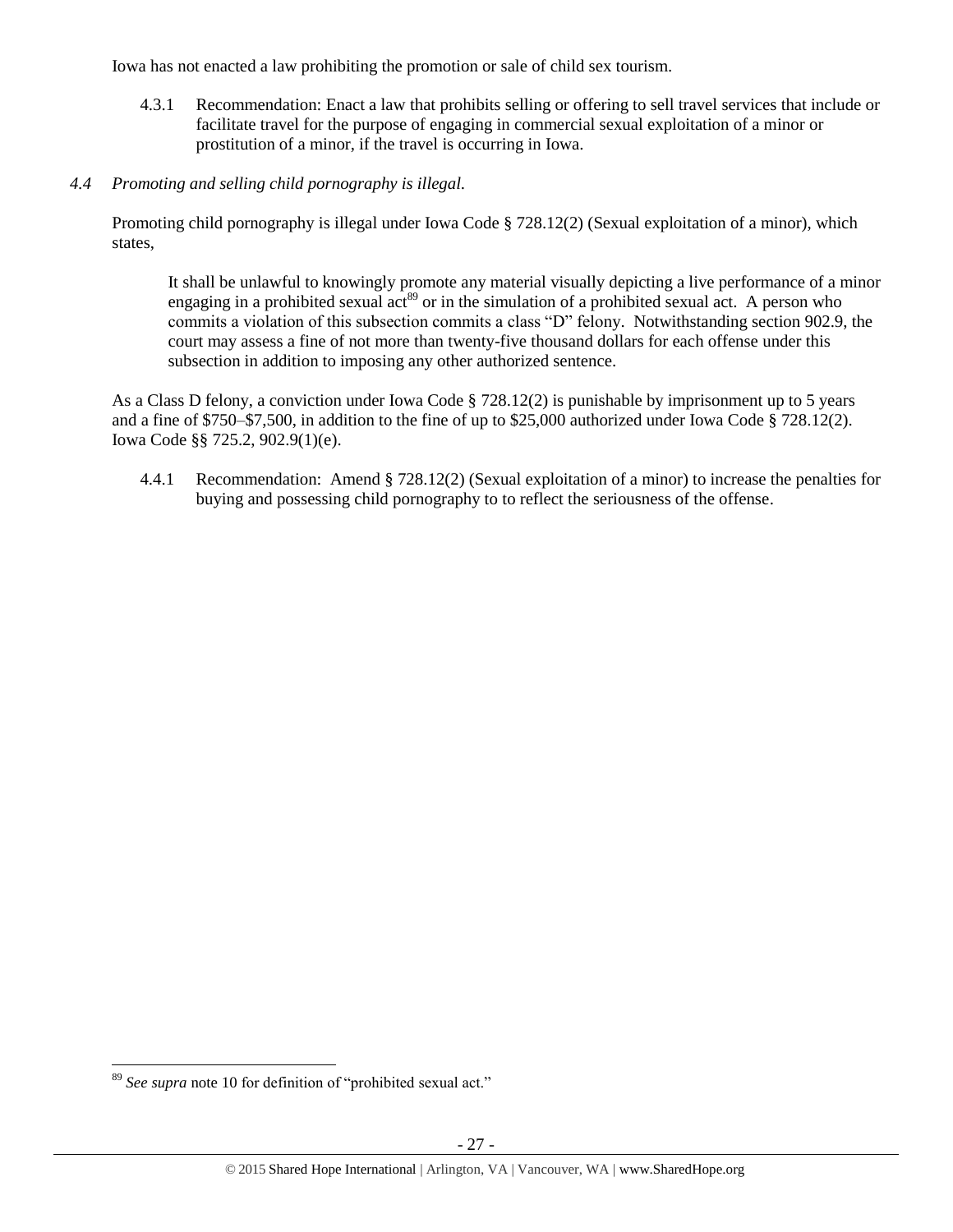#### **FRAMEWORK ISSUE 5: PROTECTIVE PROVISIONS FOR THE CHILD VICTIMS**

## *Legal Components:*

- *5.1 A victim of domestic minor sex trafficking or CSEC is defined as a victim for purposes of qualifying for crime victims' compensation and other victim benefits.*
- *5.2 The state sex trafficking statute expressly prohibits a defendant from raising consent of the minor to the commercial sex acts as a defense.*
- *5.3 Prostitution laws apply only to adults, preventing criminalization of minors under 18 for prostitution offenses.*
- *5.4 State law provides a non-punitive avenue to specialized services through one or more points of entry.*
- *5.5 Commercial sexual exploitation is identified as a type of abuse and neglect within child protection statutes.*
- *5.6 The definition of "caregiver" or another related term in the child welfare statutes is not a barrier to a sex trafficked child accessing the protection of child welfare.*
- *5.7 Crime victims' compensation is specifically available to a child victim of sex trafficking or commercial sexual exploitation of children (CSEC) without regard to ineligibility factors.*
- *5.8 Victim-friendly procedures and protections are provided in the trial process for minors under 18.*
- *5.9 Expungement or sealing of juvenile delinquency records resulting from arrests or adjudications for prostitution-related offenses committed as a result of, or in the course of, the commercial sexual exploitation of a minor is available within a reasonable time after turning 18.*
- *5.10 Victim restitution and civil remedies for victims of domestic minor sex trafficking or commercial sexual exploitation of children (CSEC) are authorized by law.*
- *5.11 Statutes of limitations for civil and criminal actions for child sex trafficking or commercial sexual exploitation of children (CSEC) offenses are eliminated or lengthened sufficiently to allow prosecutors and victims a realistic opportunity to pursue criminal action and legal remedies.*

*\_\_\_\_\_\_\_\_\_\_\_\_\_\_\_\_\_\_\_\_\_\_\_\_\_\_\_\_\_\_\_\_\_\_\_\_\_\_\_\_\_\_\_\_\_\_\_\_\_\_\_\_\_\_\_\_\_\_\_\_\_\_\_\_\_\_\_\_\_\_\_\_\_\_\_\_\_\_\_\_\_\_\_\_\_\_\_\_\_\_\_\_\_\_*

# *Legal Analysis:*

*5.1 A victim of domestic minor sex trafficking or CSEC is defined as a victim for purposes of qualifying for crime victims' compensation and other victim benefits.*

The Iowa Code clearly defines a commercially sexually exploited child as a victim. Iowa Code § 915.35(1) (Child victim services) defines a "victim" as a "a minor under the age of eighteen who has been sexually abused or subjected to any other unlawful sexual conduct under chapter 709 [Sexual abuse], 710A [Human trafficking] or 726 [Protection of the family and dependent persons] or who has been the subject of a forcible felony."

*5.2 The state sex trafficking statute expressly prohibits a defendant from raising consent of the minor to the commercial sex acts as a defense.*

Iowa Code § 710A.2(8) (Human trafficking), § 710A.2A (Solicitation of commercial sexual activity), § 728.12(1) (Sexual exploitation of a minor), § 710.10(1), (2) (Enticing a minor), and § 725.3(2) (Pandering) do not expressly state that the consent of a minor to a commercial sex act is immaterial to the crime. However, Iowa Code § 709.8 (Lascivious acts with a child), explicitly states, "It is unlawful for any person sixteen years of age or older to perform any of the following acts with a child with or without the child's consent unless married to each other . . . ." Similarly, Iowa Code § 709.12 (Indecent contact with a child) states, "A person eighteen years of age or older is upon conviction guilty of an aggravated misdemeanor if the person commits any of the following acts with a child, not the person's spouse, with or without the child's consent . . . ."

5.2.1 Recommendation: Amend § 728.12(1) (Sexual exploitation of a minor), § 710.10(1), (2) (Enticing a minor), and § 725.3(2) (Pandering) to expressly prohibit a defense to any commercial sexual offense against a minor under 18 based on consent of the child to the sex act.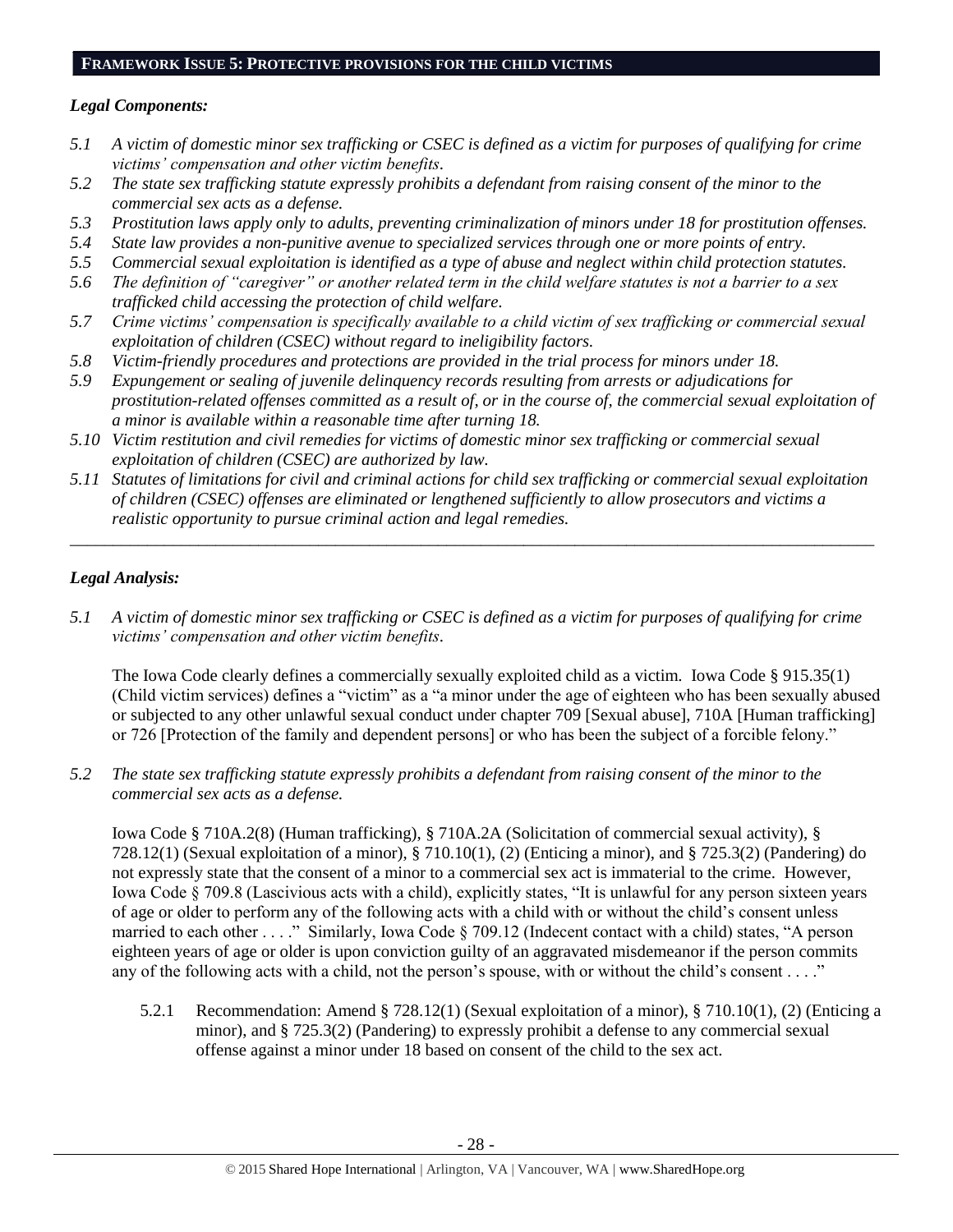# *5.3 Prostitution laws apply only to adults, preventing criminalization of minors under 18 for prostitution offenses.*

Iowa Code § 725.1<sup>90</sup> (Prostitution) does not exclude minors from prosecution for prostitution but allows them to be referred to the Department of Human Services at the discretion of the county attorney. Iowa Code § 725.1(1)(b) $^{91}$  (Prostitution) states,

"If the person who sells or offers for sale the person's services as a partner in a sex act is under the age of eighteen, the county attorney may elect, in lieu of filing a petition alleging that the person has committed a delinquent act, to refer that person to the department of human services for the possible filing of a petition alleging that the person is a child in need of assistance."

- 5.3.1 Recommendation: Amend Iowa Code § 725.1 (Prostitution) to eliminate liability for prostitution offenses for all minors under 18.
- *5.4 State law provides a non-punitive avenue to specialized services through one or more points of entry.*

#### **Child Identified as Abused/Neglected**

Pursuant to Iowa Code § 232.68(3), (5)( a sexually exploited child is likely to be identified as abused or neglected. If a child is identified as abused or neglected under Iowa Code § 232.68(3), (5) the definition of a person responsible for the care of a child under Iowa Code § 232.68(8)(b), (d) is sufficiently broad to involve Child Protective Services in investigations where the child is in the custody or control of a non-family trafficker.

Iowa Code § 232.69(1) (Mandatory and permissive reporters—training required) requires certain people, including social workers, peace officers, and school employees, among others, to "make a report within twentyfour hours and as provided in section 232.70 [Reporting procedure], of cases of child abuse." When the department of human services (department) receives a report of child abuse,<sup>92</sup> under Iowa Code § 232.70(5) (Reporting procedure), it must "[i]mmediately make a determination as to whether the report constitutes an allegation of child abuse as defined in section 232.68 [Definitions] . . . [and] [n]otify the appropriate county attorney of the receipt of the report."

Once a minor is identified as a victim, child protection assistance teams are available to assist domestic minor sex trafficking victims. Pursuant to Iowa Code § 915.35(1) (Child victim services) a victim is defined in part as

 $\overline{a}$ 

. . . .

5. The acts or omissions of a person responsible for the care of a child which allow, permit, or encourage the child to engage in acts prohibited pursuant to section 725.1 [Prostitution]. Notwithstanding section 702.5, acts or omissions under this paragraph include an act or omission referred to in this paragraph with or to a person under the age of eighteen years.

9. Knowingly allowing a person custody or control of, or unsupervised access to a child or minor, after knowing the person is required to register or is on the sex offender registry under chapter 692A for a violation of section 726.6 [Child endangerment].

. . . .

. . . .

<sup>90</sup> *See supra* not[e12.](#page-4-1)

<sup>91</sup> *See supra* note [12.](#page-4-1)

 $92$  Iowa Code § 232.68(Definitions) defines "child abuse" as

<sup>3.</sup> The commission of a sexual offense with or to a child pursuant to chapter 709 [Sexual abuse], section 726.2 [Incest], or section 728.12, subsection 1 [Sexual exploitation of a minor], as a result of the acts or omissions of the person responsible for the care of the child. Notwithstanding section 702.5 [Child], the commission of a sexual offense under this paragraph includes any sexual offense referred to in this paragraph with or to a person under the age of eighteen years.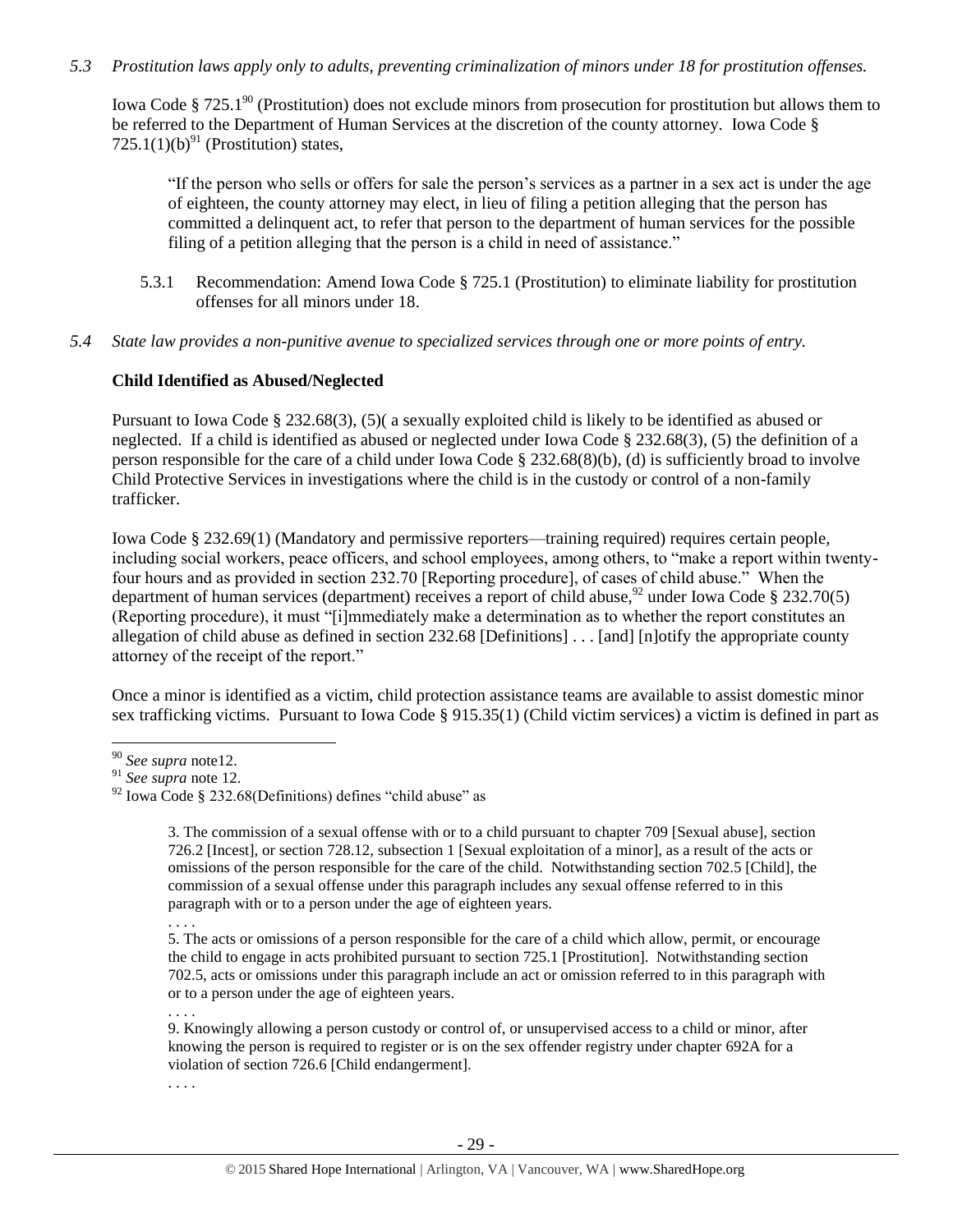"a minor under the age of eighteen who has been sexually abused or subjected to any other unlawful sexual conduct under chapter . . . 710A [Human trafficking]." Pursuant to Iowa Code § 915.35(2), (4),

2. A professional licensed or certified by the state to provide immediate or short-term medical services or mental health services to a victim may provide the services without the prior consent or knowledge of the victim's parents or guardians.

. . . .

4. a. A child protection assistance team involving the county attorney, law enforcement personnel, and personnel of the department of human services shall be established for each county by the county attorney. However, by mutual agreement, two or more county attorneys may establish a single child protection assistance team to cover a multicounty area. A child protection assistance team, to the greatest extent possible, may be consulted in cases involving a forcible felony against a child who is less than age fourteen in which the suspected offender is the person responsible for the care of a child, as defined in section 232.68. A child protection assistance team may also be utilized in cases involving a violation of chapter 709 or 726 or other crime committed upon a victim as defined in subsection 1.

b. A child protection assistance team may also consult with or include juvenile court officers, medical and mental health professionals, physicians or other hospital-based health professionals, court-appointed special advocates, guardians ad litem, and members of a multidisciplinary team created by the department of human services for child abuse investigations. A child protection assistance team may work cooperatively with the early childhood Iowa area board established under chapter 256I. The child protection assistance team shall work with the department of human services in accordance with section 232.71B, subsection 3, in developing the protocols for prioritizing the actions taken in response to child abuse assessments and for law enforcement agencies working jointly with the department at the local level in processes for child abuse assessments. The department of justice may provide training and other assistance to support the activities of a child protection assistance team.

Some protective provisions are also available to a commercially sexually exploited child, if found to be a "child in need of assistance."<sup>93</sup>

#### I. Initial Custody

 $\overline{a}$ 

a) Authority for initial custody

A "child in need of assistance" may be taken into custody in several ways. Specifically, the court may issue an ex parte order to take a child into custody under the provisions of Iowa Code § 232.78(1) (Temporary custody of a child pursuant to ex parte court order) under certain exigent conditions. A child also may also be taken into

an unmarried child:

. . . .

. . . .

 $93$  Iowa Code § 232.2(6)<sup>93</sup> (Definitions) defines a "child in need of assistance" as

d. Who has been, or is imminently likely to be, sexually abused by the child's parent, guardian, custodian, or other member of the household in which the child resides.

<sup>. . . .</sup> h. Who has committed a delinquent act as a result of pressure, guidance, or approval from a parent, guardian, custodian, or other member of the household in which the child resides.

i. Who has been the subject of or a party to sexual activities for hire or who poses for live display or for photographic or other means of pictorial reproduction or display which is designed to appeal to the prurient interest and is patently offensive; and taken as a whole, lacks serious literary, scientific, political, or artistic value.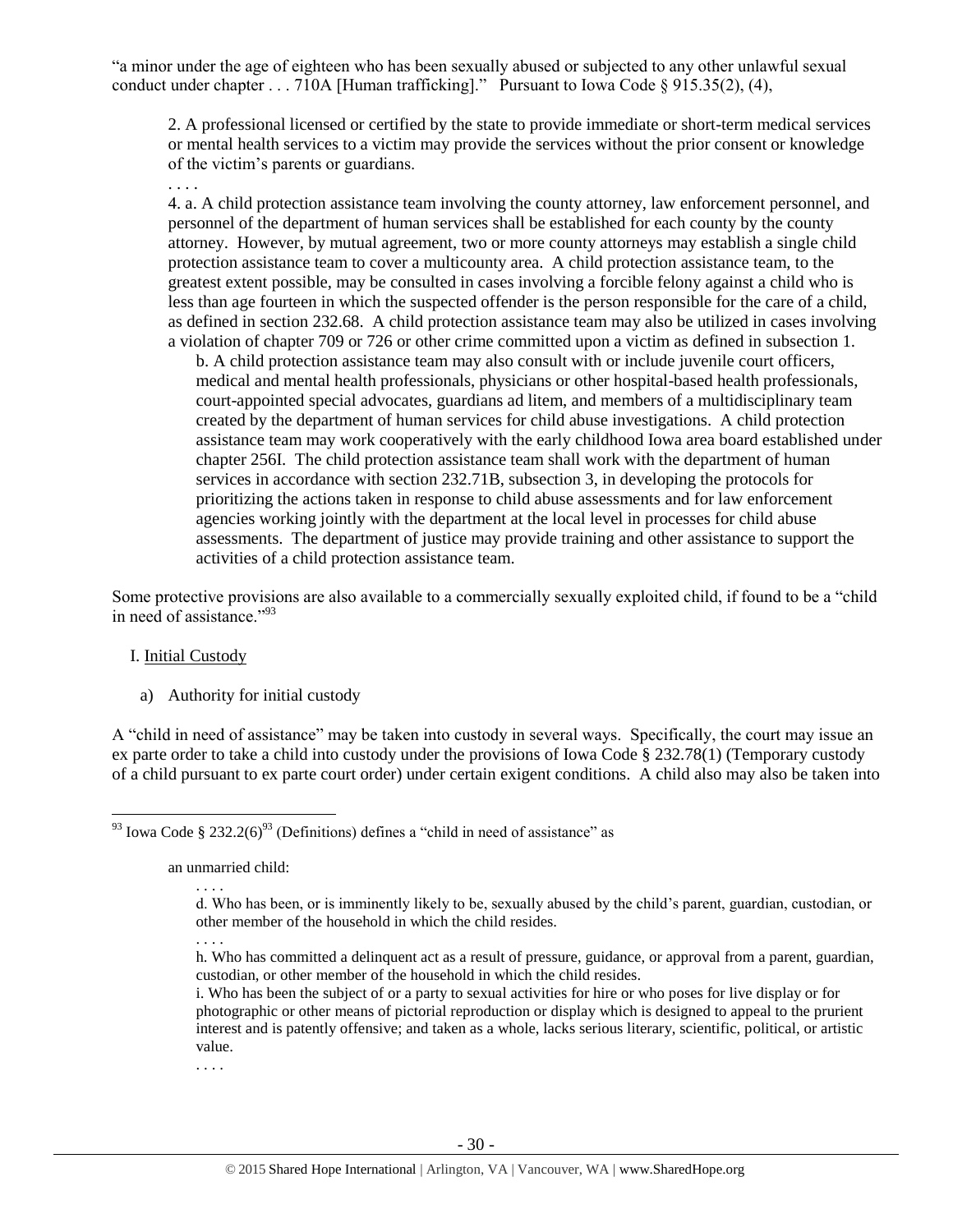custody without a court order pursuant to Iowa Code § 232.79 (Custody without court order) if certain conditions threaten the well-being of the child.

A child may also come to the court's attention pursuant to Iowa Code  $\S 709.13$  (Child in need of assistance complaints), which states,

During or following an investigation into allegations of violations of this chapter [Sexual Abuse] or of chapter 726 [Protection of family and dependent persons] or 728 [Obscenity, which includes §728.12 Sexual exploitation of a minor] involving an alleged victim under the age of eighteen and an alleged offender who is not a person responsible for the care of the child, anyone with knowledge of the alleged offense may file a complaint pursuant to section 232.83 [Child sexual abuse involving a person not responsible for the care of the child] alleging the child to be a child in need of assistance. In all cases, the complaint shall be filed by any peace officer with knowledge of the investigation when the peace officer has reason to believe that the alleged victim may require treatment as a result of the alleged offense and that the child's parent, guardian, or custodian will be unwilling or unable to provide the treatment.

Additionally, according to Iowa Code § 232.81(1) (Complaint) any person "having knowledge of the circumstances may file a complaint with the person or agency designated by the court to perform intake duties alleging that a child is a child in need of assistance."

b) Placement

Pursuant to Iowa Code §232.78. (Temporary custody of a child pursuant to ex parte court order)

3. Except for good cause shown or unless the child is sooner returned to the place where the child was residing or permitted to return to the child care facility, a petition shall be filed under this chapter within three days of the issuance of the order.

Pursuant to Iowa Code § 232.79(4) (Custody without court order),

b. The court shall authorize the department of human services or the juvenile probation department to cause a child thus removed or kept to be returned if it concludes there is not an imminent risk to the child's life and health in so doing. . . . If the child is not returned, the department of human services or the juvenile probation department shall forthwith cause a petition to be filed within three days after the removal.

# II. Process Following Initial Custody

After receiving a complaint, "the court may request the department of human services, juvenile probation office, or other authorized agency or individual to conduct a preliminary investigation of the complaint to determine if further action should be taken." Iowa Code § 232.81(2). "A petition alleging the child to be a child in need of assistance may be filed pursuant to section 232.87 [Filing of a petition ―contents of a petition] provided the allegations of the complaint, if proven, are sufficient to establish the court's jurisdiction and the filing is in the best interests of the child." Iowa Code § 232.81(3). Filing such a petition starts "[a] formal judicial proceeding to determine whether a child is a child in need of assistance under this chapter . . . ." Iowa Code § 232.87(1).

# III. Placement Process pending Adjudication/Investigation

Once the petition is filed a person "may apply for, or the court on its own motion may order, a hearing to determine whether the child should be temporarily removed from the home. . . ." Iowa Code § 232.95(1). Iowa Code § 232.95(2)(a), (b) (Hearing concerning temporary removal) authorizes the court to do the following: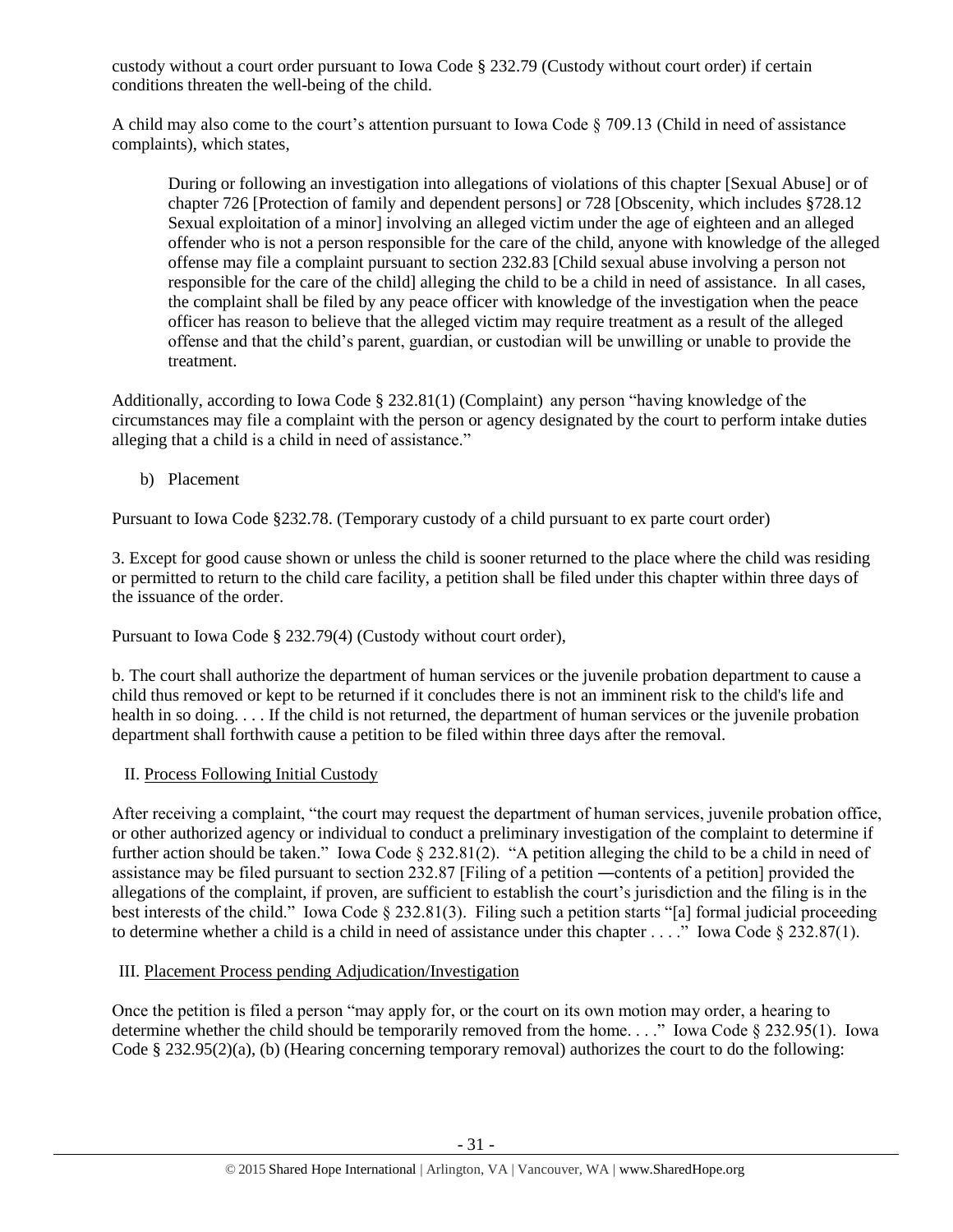a. Remove the child from home and place the child in a shelter care facility or in the custody of a suitable person or agency pending a final order of disposition if the court finds that substantial evidence exists to believe that removal is necessary to avoid imminent risk to the child's life or health.

. . . . b. Release the child to the child's parent, guardian, or custodian pending a final order of disposition. . . . .

#### IV. Adjudication

A temporary removal order may also be made by the court after the court "enters an order adjudicating the child to be in need of assistance . . . ." Iowa Code  $\S$  232.96(10).

#### V. Outcomes

Following an order under Iowa Code § 232.96 (Adjudicatory hearing), the court must hold a dispositional hearing pursuant to Iowa Code § 232.99(1). Iowa Code § 232.99(4) (Dispositional hearing—findings) states,

When the dispositional hearing is concluded the court shall make the least restrictive disposition appropriate considering all the circumstances of the case. The dispositions which may be entered under this division are listed in sections 232.100 [Suspended judgment] to 232.102 [Transfer of legal custody of child and placement] in order from least to most restrictive.

As an alternative to returning the child to the custody of the child's parent, Iowa Code  $\S 232.102(1)(a)$  (Transfer of legal custody of child and placement) authorizes the court to make one of the following post-dispositional hearing placements transferring legal custody of the child to one of the following:

(1) A parent who does not have physical care of the child, other relative, or other suitable person. (2) A child-placing agency or other suitable private agency, facility, or institution which is licensed or otherwise authorized by law to receive and provide care for the child.<sup>94</sup> (3) The department of human services.

However, Iowa Code § 232.102(5)(a) states,

Whenever possible the court should permit the child to remain at home with the child's parent, guardian, or custodian. Custody of the child should not be transferred unless the court finds there is clear and convincing evidence that:

(1) The child cannot be protected from physical abuse without transfer of custody; or

(2) The child cannot be protected from some harm which would justify the adjudication of the child as a child in need of assistance and an adequate placement is available.

Iowa Code § 232.102(5)(b) further states in part, "In order to transfer custody of the child under this subsection, the court must make a determination that continuation of the child in the child's home would be contrary to the welfare of the child, and shall identify the reasonable efforts<sup>95</sup> that have been made."

 $94$  Iowa Code § 232.102(6) states, "The child shall not be placed in the state training school."

<sup>95</sup> Iowa Code § 232.102(10)(a) states,

As used in this division, "reasonable efforts" means the efforts made to preserve and unify a family prior to the out-of-home placement of a child in foster care or to eliminate the need for removal of the child or make it possible for the child to safely return to the family's home. Reasonable efforts shall include but are not limited to giving consideration, if appropriate, to interstate placement of a child in the permanency planning decisions involving the child and giving consideration to in-state and out-of-state placement options at a permanency hearing and when using concurrent planning. If returning the child to the family's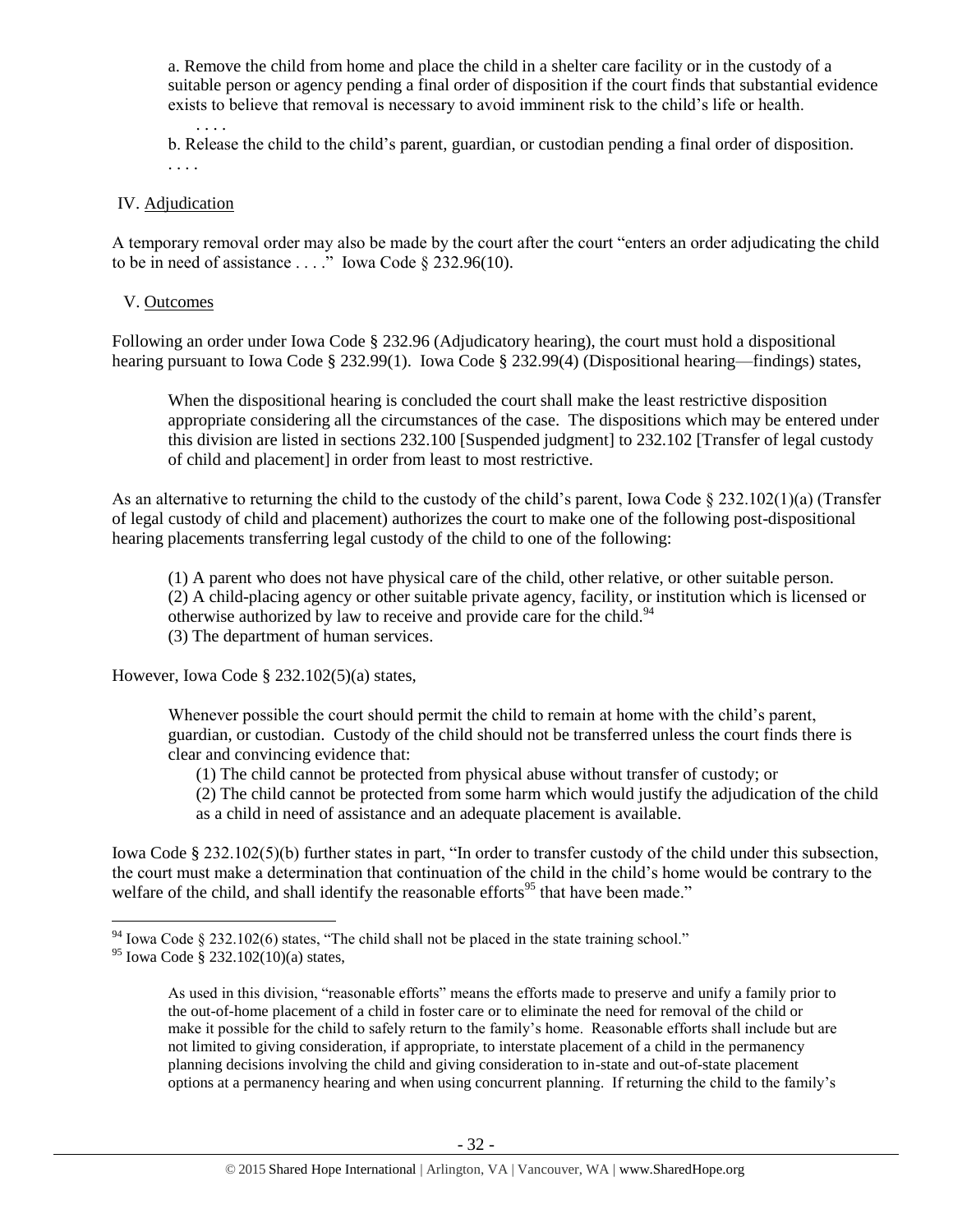## **Child Identified as Delinquent**

A court could find a commercially sexually exploited child to be a delinquent if the minor committed a delinquent act, which Iowa Code § 232.2(12) (Definitions) defines in part as a "violation of any state law or local ordinance which would constitute a public offense if committed by an adult except any offense which by law is exempted from the jurisdiction of this chapter" or a "violation of a federal law or a law of another state which violation constitutes a criminal offense if the case involving that act has been referred to the juvenile court . . . ." Since a minor could be charged with prostitution under Iowa Code § 725.1<sup>96</sup> (Prostitution), a court could find a sexually exploited minor to be a delinquent.

# I. Initial Custody

a) Authority for initial custody

Iowa Code § 232.19(1) (Taking a child into custody) states that a child may be taken into custody by one of the following methods:

a. By order of the court.

b. For a delinquent act pursuant to the laws relating to arrest.

c. By a peace officer, when the peace officer has reasonable grounds to believe the child has run away from the child's parents, guardian, or custodian, for the purposes of determining whether the child shall be reunited with the child's parents, guardian, or custodian, placed in shelter care, or, if the child is a chronic runaway and the county has an approved country runaway treatment plan, placed in a runaway assessment center . . . .

. . . .

b) Placement

According to Iowa Code § 232.19(2),

When a child is taken into custody as provided in subsection 1 the person taking the child into custody shall notify the child's parent, guardian, or custodian as soon as possible. The person may place bodily restraints, such as handcuffs, on the child if the child physically resists; threatens physical violence when being taken into custody; is being taken into custody for an alleged delinquent act of violence against a person; or when, in the reasonable judgment of the officer, the child presents a risk of injury to the child or others. The child may also be restrained by handcuffs or other restraints at any time after the child is taken into custody if the child has a known history of physical violence to others. Unless the child is placed in shelter care or detention in accordance with the provisions of section 232.21 [Placement in shelter care] or 232.22 [Placement in detention], the child shall be released to the child's parent, guardian, custodian, responsible adult relative, or other adult approved by the court upon the promise of such person to produce the child in court at such time as the court may direct.

When a child is not released, Iowa Code § 232.20 (Admission of child to shelter care or detention) mandates the child "immediately be taken to a detention or shelter care facility as specified in sections 232.21 [Placement in shelter care] or 232.22 [Placement in detention]." Iowa Code § 232.21(1) (Placement in shelter care) states,

home is not appropriate or not possible, reasonable efforts shall include the efforts made in a timely manner to finalize a permanency plan for the child. A child's health and safety shall be the paramount concern in making reasonable efforts. . . .

. . . . <sup>96</sup> *See supra* not[e12.](#page-4-1)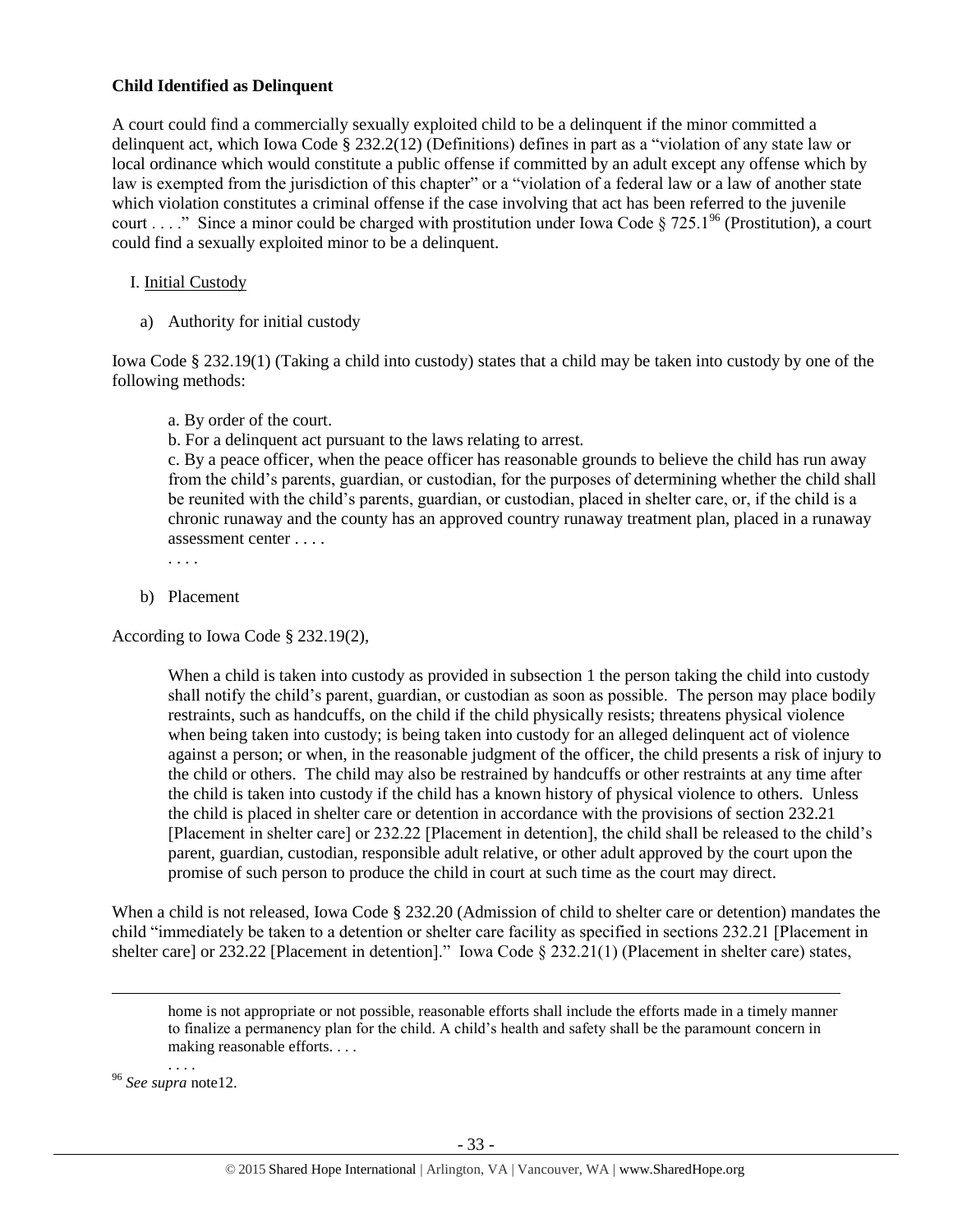no child shall be placed in shelter care unless one of the following circumstances applies:

a. The child has no parent, guardian, custodian, responsible adult relative or other adult approved

by the court who will provide proper shelter, care and supervision.

b. The child desires to be placed in shelter care.

c. It is necessary to hold the child until the child's parent, guardian, or custodian has been contacted and has taken custody of the child.

d. It is necessary to hold the child for transfer to another jurisdiction.

e. The child is being placed pursuant to an order of the court.

According to Iowa Code § 232.21(2)(a) a child eligible for shelter care must be placed in one of the following places:

(1) A juvenile shelter care home.

(2) A licensed foster home.

(3) An institution or other facility operated by the department of human services, or one which is licensed or otherwise authorized by law to receive and provide care for the child.

(4) Any other suitable place designated by the court provided that no place used for the detention of a child may be so designated.

However, Iowa Code § 232.21(6) further specifies that a child 12 years old or younger must not be placed in a group shelter care home unless reasonable efforts to place the child in an emergency foster family home have failed. Pursuant to Iowa Code § 232.21(4),

A child placed in a shelter care facility under this section shall not be held for a period in excess of forty-eight hours without an oral or written court order authorizing the shelter care. When the action is authorized by an oral court order, the court shall enter a written order before the end of the next day confirming the oral order and indicating the reasons for the order. A child placed in shelter care pursuant to section 232.19, subsection 1, paragraph "c", shall not be held in excess of seventy-two hours in any event. . . .

The placement of a child in detention is governed by Iowa Code § 232.22 (Placement in detention). Iowa Code § 232.22(1) states,

A child shall not be placed in detention unless one of the following conditions is met:

a. The child is being held under warrant for another jurisdiction.

b. The child is an escapee from a juvenile correctional or penal institution.

. . . .

d. There is probable cause to believe the child has committed a delinquent act, and one of the following conditions is met:

(1) There is a substantial probability that the child will run away or otherwise be unavailable for subsequent court appearance.

. . . .

. . . .

Once it is determined a child should be placed in detention, under Iowa Code § 232.22(3), the child may be placed in one of the following:

a. A juvenile detention home.

b. Any other suitable place designated by the court . . . .

. . . .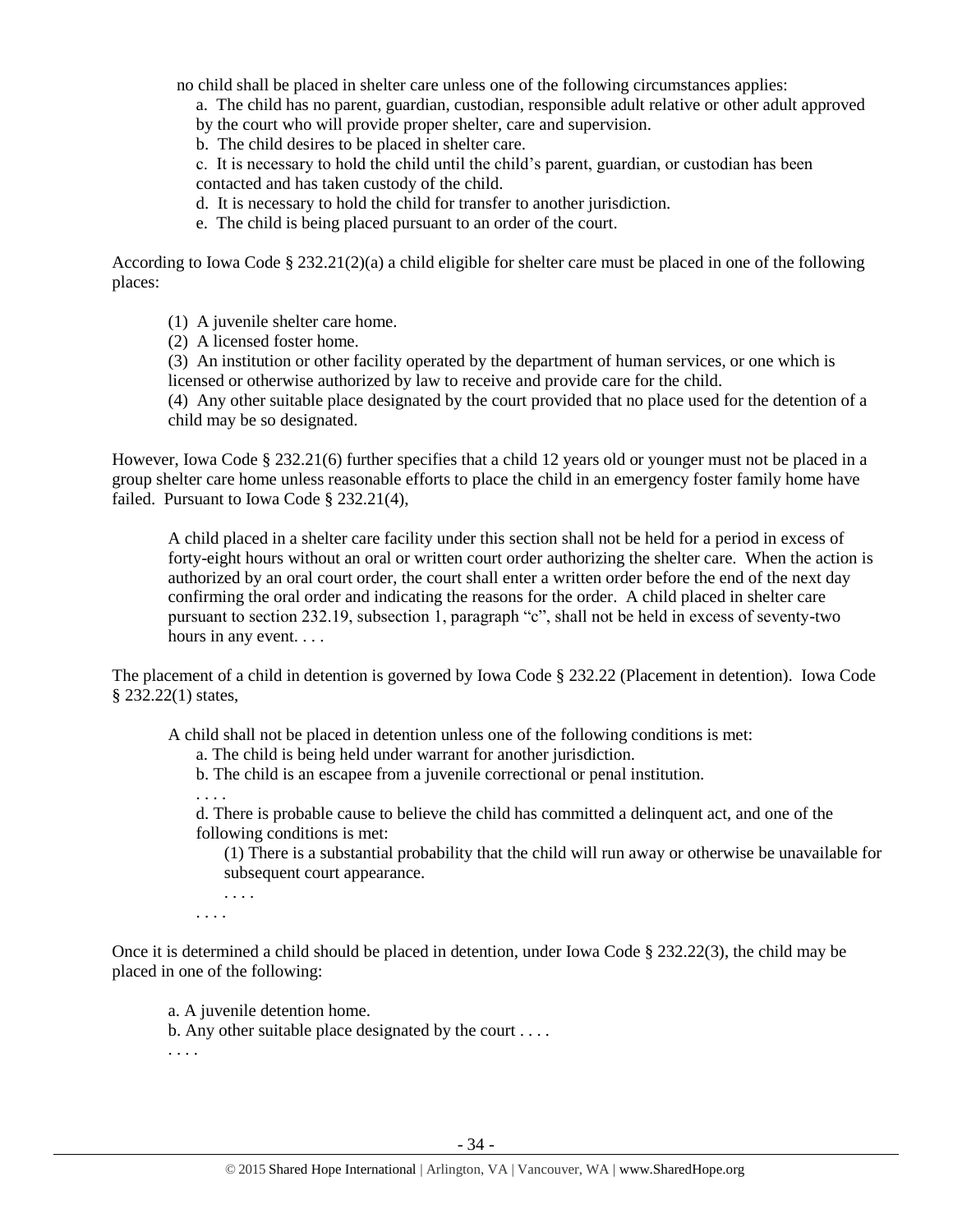d. A place used for the detention of children prior to an adjudicatory hearing may also be used for the detention of a child awaiting disposition to a placement . . . .

II. Process Following Initial Custody

Pursuant to Iowa Code §232.28. (Intake)

1. Any person having knowledge of the facts may file a complaint with the court or its designee alleging that a child has committed a delinquent act. A written record shall be maintained of any oral complaint received.

2. The court or its designee shall refer the complaint to an intake officer who shall consult with law enforcement authorities having knowledge of the facts and conduct a preliminary inquiry to determine what action should be taken.

3. In the course of a preliminary inquiry, the intake officer may:

a. Interview the complainant, victim or witnesses of the alleged delinquent act.

b. Check existing records of the court, law enforcement agencies, public records of other agencies, and child abuse records as provided in section 235A.15, subsection 2, paragraph "e".

c. Hold conferences with the child and the child's parent or parents, guardian or custodian for the purpose of interviewing them and discussing the disposition of the complaint in accordance with the requirements set forth in subsection 8.

d. Examine any physical evidence pertinent to the complaint.

e. Interview such persons as are necessary to determine whether the filing of a petition would be in the best interests of the child and the community as provided in section 232.35, subsections 2 and 3.

4. Any additional inquiries may be made only with the consent of the child and the child's parent or parents, guardian or custodian. . . .

. . . .

6. The intake officer, after consultation with the county attorney when necessary, shall determine whether the complaint is legally sufficient for the filing of a petition. A complaint shall be deemed legally sufficient for the filing of a petition if the facts as alleged are sufficient to establish the jurisdiction of the court and probable cause to believe that the child has committed a delinquent act. If the intake officer determines that the complaint is legally sufficient to support the filing of a petition, the officer shall determine whether the interests of the child and the public will best be served by the dismissal of the complaint, the informal adjustment of the complaint, or the filing of a petition.

7. If the intake officer determines that the complaint is not legally sufficient for the filing of a petition or that further proceedings are not in the best interests of the child or the public, the intake officer shall dismiss the complaint.

8. If the intake officer determines that the complaint is legally sufficient for the filing of a petition and that an informal adjustment of the complaint is in the best interests of the child and the community, the officer may make an informal adjustment of the complaint in accordance with [section 232.29.](https://1.next.westlaw.com/Link/Document/FullText?findType=L&pubNum=1000256&cite=IASTS232.29&originatingDoc=N88D264A0C73511E2B88BBA4867CBAEFF&refType=LQ&originationContext=document&transitionType=DocumentItem&contextData=(sc.Category))

9. If the intake officer determines that the complaint is legally sufficient for the filing of a petition and that the filing of a petition is in the best interests of the child and the public, the officer shall request the county attorney to file a petition in accordance with [section 232.35.](https://1.next.westlaw.com/Link/Document/FullText?findType=L&pubNum=1000256&cite=IASTS232.35&originatingDoc=N88D264A0C73511E2B88BBA4867CBAEFF&refType=LQ&originationContext=document&transitionType=DocumentItem&contextData=(sc.Category))

# III. Placement Process pending Adjudication/Investigation

For any child placed in a detention or shelter care facility pursuant to Iowa Code § 232.22 or § 232.21, a hearing pursuant to Iowa Code § 232.44(1) (Detention or shelter care hearing—release from detention upon change of circumstance) "shall be held within forty-eight hours . . . of the time of the child's admission to a shelter care facility, and within twenty-four hours . . . , excluding Saturdays, Sundays, and legal holidays of the time of a child's admission to a detention facility." After the hearing, the court will either find that release is proper or authorize either shelter care or detention. Iowa Code § 232.44(5), (6). Pursuant to Iowa Code § 232.44(8), "[a]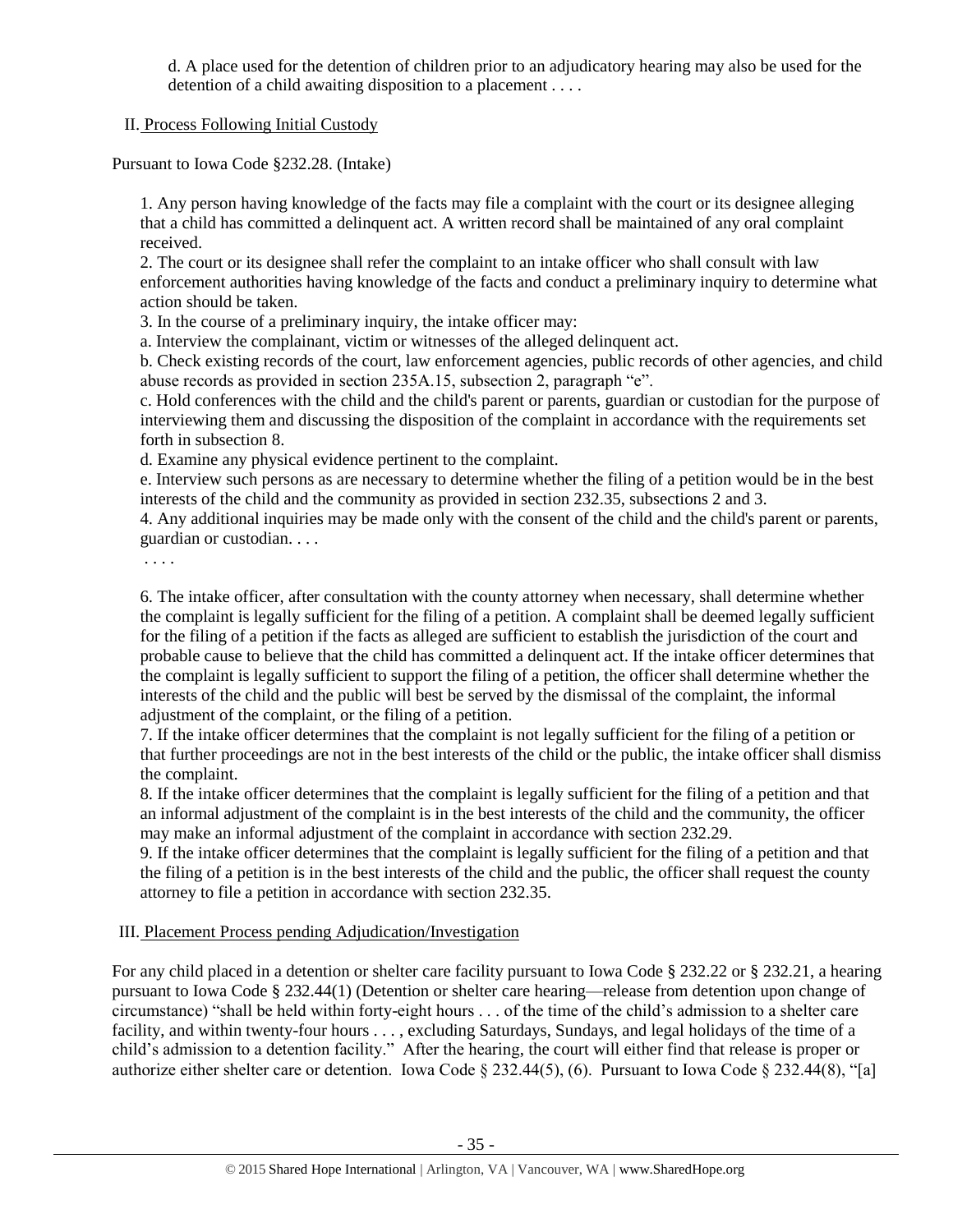child held in a detention or shelter care facility . . . may be released upon a showing that a change of circumstances makes continued detention unnecessary." However, Iowa Code § 232.44 "does not apply to a child placed in accordance with section 232.78 [Temporary custody of a child pursuant to ex parte court order], 232.79 [Custody without court order], or 232.95 [Hearing concerning temporary removal]." Iowa Code § 232.44(11).

# IV.Adjudication

. . . .

a) Adjudication hearing

Pursuant to Iowa Code §232.47. (Adjudicatory hearing--findings—adjudication)

1. If a child denies the allegations of the petition, that child may be found to be delinquent only after an adjudicatory hearing conducted in accordance with the provisions of this section. . . .

8. At the conclusion of an adjudicatory hearing, the court shall make a finding as to whether the child has committed a delinquent act. The court shall make and file written findings as to the truth of the specific allegations of the petition and as to whether the child has engaged in delinquent conduct.

9. If the court finds that the child did not engage in delinquent conduct, the court shall enter an order dismissing the petition.

10. If the court finds that the child did engage in delinquent conduct, the court may enter an order adjudicating the child to have committed a delinquent act. The child shall be presumed to be innocent of the charges and no finding that a child has engaged in delinquent conduct may be made unless the state has proved beyond a reasonable doubt that the child engaged in such behavior.

11. If the court enters an order adjudicating the child to have committed a delinquent act, the court may issue an order authorizing either shelter care or detention until the dispositional hearing is held.

b) Diversion or alternate process

Iowa Code § 725.1(b)<sup>97</sup> (Prostitution) provides an alternative to delinquency adjudication when a minor is charged with engaging in prostitution. It states,

If the person who sells or offers for sale the person's services as a partner in a sex act is under the age of eighteen, the county attorney may elect, in lieu of filing a petition alleging that the person has committed a delinquent act, to refer that person to the department of human services for the possible filing of a petition alleging that the person is a child in need of assistance.

If not diverted as a commercially sexually exploited minor, a victim may still be able to avoid a delinquency adjudication through the informal adjustment process. When a child has admitted his or her involvement in a delinquent act, the child can proceed under Iowa Code § 232.29(1) (Informal adjustment). A child may voluntarily enter into an informal adjustment agreement and sign the terms of the agreement to proceed through this informal procedure. Iowa Code  $\S 232.29(1)(c)$ , (d).

# V. Outcomes

If instead the child is formally adjudicated under Iowa Code § 232.47 (Adjudicatory hearing—findings—adjudication),<sup>98</sup> and found to have committed a delinquent act, a dispositional hearing must

<sup>97</sup> *See supra* not[e12.](#page-4-1)

<sup>98</sup> Iowa Code § 232.47(1) (Adjudicatory hearing—findings—adjudication) states, "If a child denies the allegations of the petition, that child may be found to be delinquent only after an adjudicatory hearing conducted in accordance with the provisions of this section."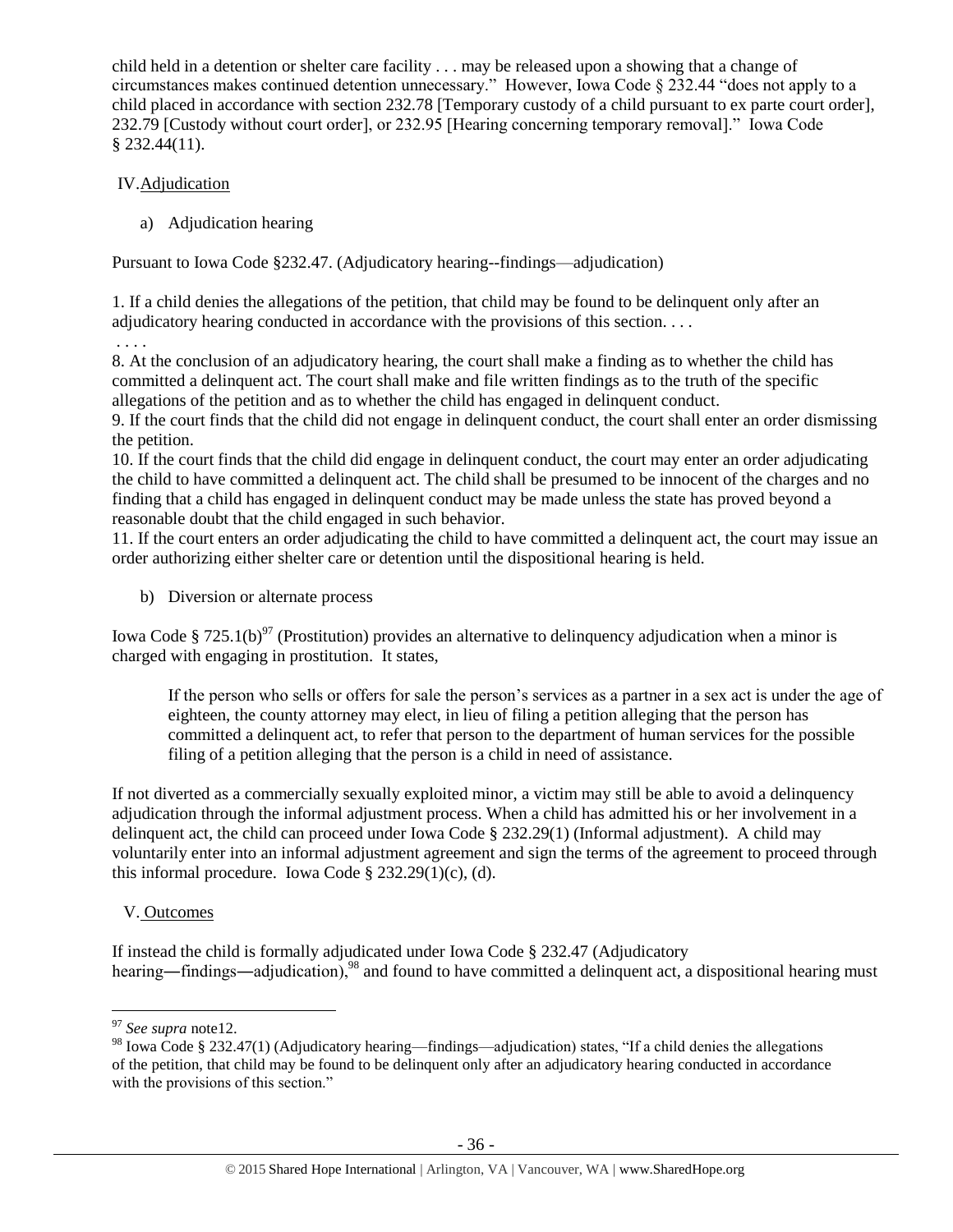be held pursuant to Iowa Code § 232.50(1) (Dispositional hearing), and the court must "enter the least restrictive dispositional order appropriate in view of the seriousness of the delinquent act, the child's culpability as indicated by the circumstances of the particular case, the age of the child, the child's prior record, or the fact that the child has been placed on youthful offender status under section 907.3A [Youthful offender status]." Iowa Code § 232.52(1). Specifically, under Iowa Code § 232.52(2) (Disposition of child found to have committed a delinquent act), the court may order, among other things, the child placed on probation and released to the child's parents, the child to receive "special care and treatment required for the physical, emotional, or mental health of the child" and probation or other supervision pursuant to Iowa Code § 232.52(2)(c), or an order "transferring the legal custody of the child, subject to the continuing jurisdiction of the court" to, among others, "[a]n adult relative or other suitable adult and placing the child on probation," a private agency or facility, or foster care pursuant to Iowa Code  $\S 232.52(2)(d)(1)–(3)$ .

- 5.4.1 Recommendation: Enact a mandatory protective response for juvenile sex trafficking victims that provides an avenue to specialized services outside detention.
- *5.5 Commercial sexual exploitation is identified as a type of abuse and neglect within child protection statutes.*

Commercial sexual exploitation is identified as a type of abuse within Iowa's child protection statutes. As used within Iowa's laws related to children in need of assistance, Iowa Code § 232.68(3), (5) (Definitions), defines "child abuse" or "abuse" as

c. The commission of a sexual offense with or to a child pursuant to chapter 709 [Sexual abuse] . . . or section 728.12 [Sexual exploitation of a minor], subsection 1, as a result of the acts or omissions of the person responsible for the care of the child. Notwithstanding section 702.5 [defines child as a person under 14 years of age], the commission of a sexual offense under this subparagraph includes any sexual offense referred to in this subparagraph with or to a person under the age of eighteen years.

5. The acts or omissions of a person responsible for the care of a child which allow, permit, or encourage the child to engage in acts prohibited pursuant to section 725.1 [Prostitution]. Notwithstanding section 702.5 5 [defines child as a person under 14 years of age], acts or omissions under this subparagraph include an act or omission referred to in this subparagraph with or to a person under the age of eighteen years.

- 5.5.1 Recommendation: Amend the definitions of "child abuse" and "abuse" under Iowa Code § 232.68(2)(c), (e) (Definitions) to include violations of Iowa Code § 710A.2 (Human trafficking).
- *5.6 The definition of "caregiver" or another related term in the child welfare statutes is not a barrier to a sex trafficked child accessing the protection of child welfare.*

As used within the child abuse reporting laws, Iowa Code § 232.68(8)(b), (d) (Definitions) defines a "person responsible for the care of a child" as

b. A relative or any other person with whom the child resides and who assumes care or supervision of the child, without reference to the length of time or continuity of such residence.

. . . .

. . . .

d. Any person providing care for a child, but with whom the child does not reside, without reference to the duration of the care.

This definition is broad enough that it should not limit child welfare intervention in non-familial trafficking cases and should not present a barrier to juvenile sex trafficking victims accessing the protection of child welfare irrespective of the perpetrator of abuse.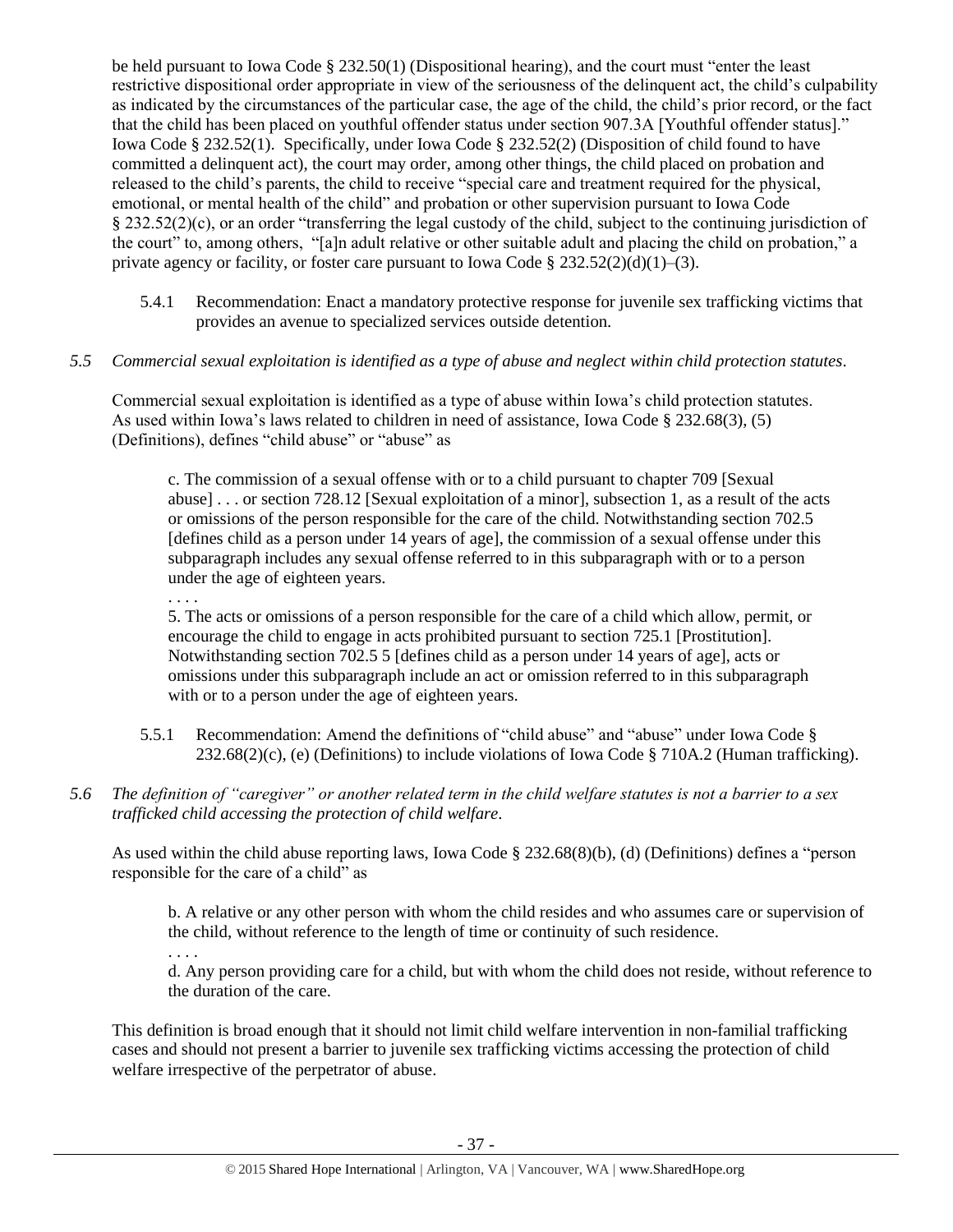*5.7 Crime victims' compensation is specifically available to a child victim of sex trafficking or commercial sexual exploitation of children (CSEC) without regard to ineligibility factors.*

Pursuant to Iowa Code § 915.94 (Victim compensation fund),

A victim compensation fund is established as a separate fund in the state treasury. Moneys deposited in the fund shall be administered by the department and dedicated to and used for the purposes of section 915.41 and this subchapter. In addition, the department may use moneys from the fund . . . for the award of funds to programs that provide services and support . . . to victims under section 710A.2 [Human trafficking] ....

Victims of domestic minor sex trafficking who suffer personal injury<sup>99</sup> resulting from a crime<sup>100</sup> may apply for victims' compensation under Iowa Code  $\S 915.84(1)^{101}$  (Application for compensation). However, minor victims who otherwise qualify for compensation still may face barriers to receiving crime victims' compensation due to certain ineligibility criteria in the laws. Iowa Code § 915.84(1) requires the application to be filed "within two years after the date of the crime, the discovery of the crime, or the date of death of the victim." Also, subsection (2) requires a report "to the local police department or county sheriff department within seventy-two hours of" the occurrence of the crime or of the time a "report can reasonably be made." In either case, the department of justice "may waive this requirement if good cause is shown." Iowa Code § 915.84(1), (2). Also, subsection (3) states,

Notwithstanding subsection 2, a victim under the age of eighteen . . . who has been sexually abused or subjected to any other unlawful sexual conduct under chapter 709 [Sexual abuse] or 726 [Protection of the family or dependent persons] or who has been the subject of a forcible felony is not required to report the crime to the local police department or county sheriff department to be eligible for compensation if the crime was allegedly committed upon a child by a person responsible for the care of a child, as defined in section 232.68 [Definitions], subsection  $7,^{102}$  . . . and was reported to an employee of the department of human services and the employee verifies the report to the department.

Other potential barriers to a child victim of sex trafficking receiving crime victims' compensation includes the requirement in Iowa Code § 915.84(6) that the victim "cooperate with reasonable requests by the appropriate law enforcement agencies in the investigation or prosecution of the crime." Also, victims face possible reductions in compensation claims if found to have "committed the crime or . . . [are] otherwise responsible for damages resulting from the crime." Iowa Code  $\S 915.87(1)(a)$ .

Iowa Code § 915.87(2) (Reductions and disqualifications) states that "[c]ompensation shall not be made when the bodily injury or death for which a benefit is sought was caused by any of the following: a. Consent, provocation, or incitement by the victim, b. The victim assisting, attempting, or committing a criminal act. This paragraph shall not apply to a victim under the age of eighteen involved in commercial sexual activity as

<sup>&</sup>lt;sup>99</sup> Iowa Code § 915.80(6)(a) (Definitions) defines "victim" in part as "a person who suffers personal injury or death as a result of . . . [a] crime."

<sup>&</sup>lt;sup>100</sup> Iowa Code § 915.80(2) (Definitions) defines "crime" in part as "conduct that occurs or is attempted in this state, poses a substantial threat of personal injury or death, and is punishable as a felony or misdemeanor, or would be so punishable but for the fact that the person engaging in the conduct lacked the capacity to commit the crime under the laws of this state."

<sup>&</sup>lt;sup>101</sup> Here and elsewhere in this report that Iowa Code § 915.84 is quoted or cited, it has been updated to reflect the amendments added by the passage of Senate File No. 497. S.F. 497, 86th Gen. Assemb., Leg. Sess. (Iowa 2015) (effective January 1, 2016).

<sup>102</sup> *See supra* Section 5.6.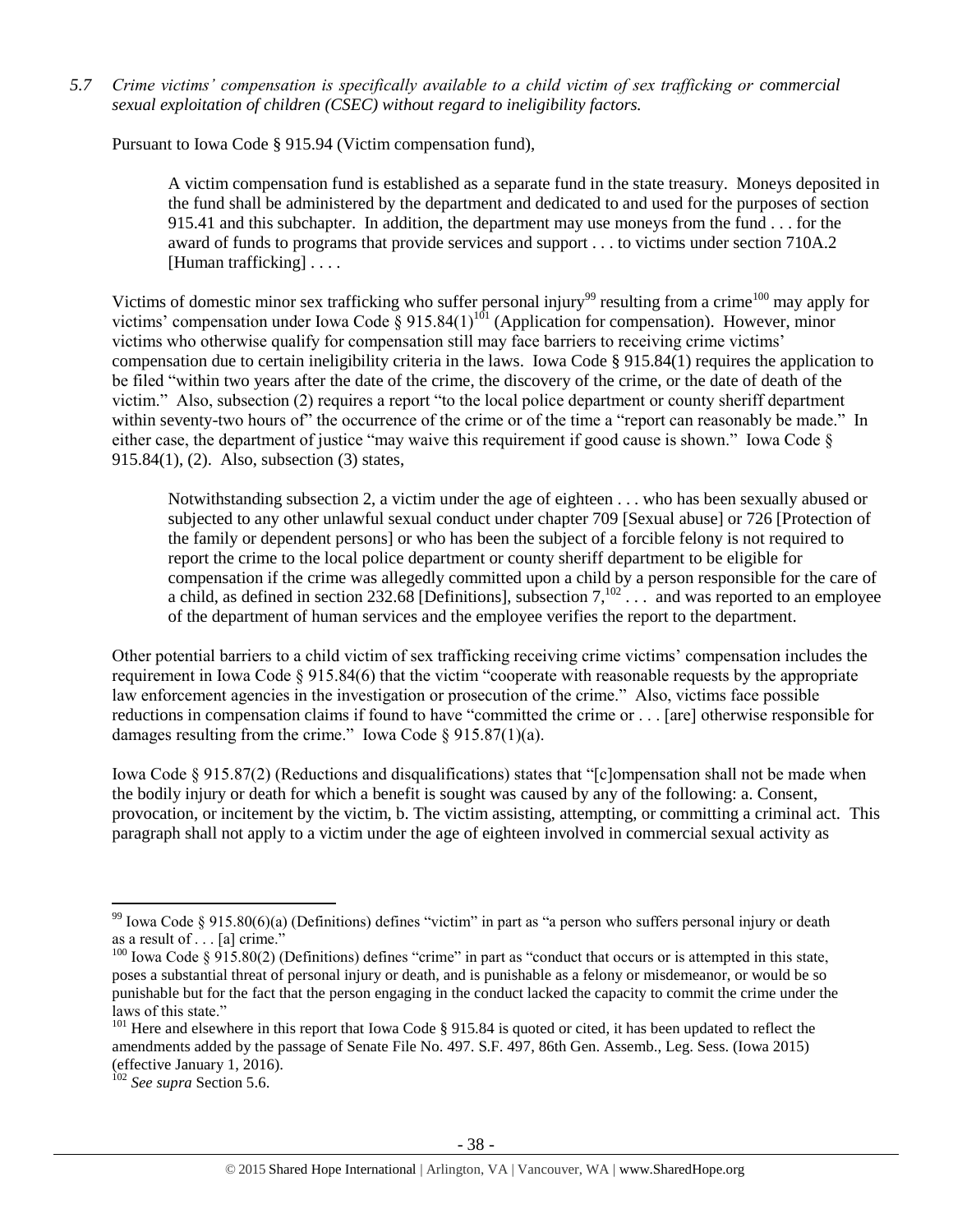defined in section 710A.1.<sup>103</sup><sup>3</sup> Consequently, CSEC victims may not be ineligible for compensation on the basis of "assisting, attempting, or committing a criminal act," but may still be denied compensation on the basis of consent under subsection (a). Since consent is not expressly barred as a defense under the human trafficking or CSEC laws, this could constitute a barrier to compensation in some cases.

5.7.1 Recommendation: Amend Iowa Code § 915.87 (Reductions and disqualifications) to extend the exception for commercially sexually exploited children to the grounds for disqualification under subsection (a) as well as the filing and reporting time limits under subsections (1) and (2).

# *5.8 Victim-friendly procedures and protections are provided in the trial process for minors under 18.*

Child crime victims and witnesses are provided some protections through the trial process. Iowa Code § 915.37 (Guardian ad litem for prosecuting child witnesses) expressly authorizes the court to appoint a guardian ad litem for a child who is a victim of Iowa Code § 710A.2 (Human trafficking) or CSEC. Specifically, Iowa Code § 915.37(1) states in part,

A prosecuting witness who is a child, as defined in section  $702.5$ ,  $^{104}$  in a case involving a violation of chapter 709 [Sexual abuse] or 710A [Human trafficking], or section . . . or 728.12 [Commercial sexual exploitation of a minor], is entitled to have the witness's interests represented by a guardian ad litem at all stages of the proceedings arising from such violation. . . .

Children who are witnesses in criminal cases also may be allowed to provide testimony through closed-circuit television. Under Iowa Code § 915.38(1) (Televised, videotaped, and recorded evidence—limited court testimony—minors and others), the court may order a minor's<sup>105</sup> testimony taken outside the courtroom and broadcast by closed-circuit equipment to protect the minor "from trauma caused by testifying in the physical presence of the defendant where it would impair the minor's ability to communicate . . . . However, such an order shall be entered only upon a specific finding by the court that such measures are necessary to protect the minor from trauma." Pursuant to the section, "Only the judge, prosecuting attorney, defendant's attorney, persons necessary to operate the equipment, and any person whose presence, in the opinion of the court, would contribute to the welfare and well-being of the minor may be present in the room with the minor during the minor's testimony" and the minor shall be informed that "the defendant will not be present in the room in which the minor will be testifying but that the defendant will be viewing the minor's testimony through closed-circuit television."

Additionally, under Iowa Code § 915.38(2)–(4),

 $\overline{a}$ 

. . .

 $103$  Iowa Code § 710A.1(1) defines "commercial sexual activity" as "any sex act or sexually explicit performance for which anything of value is given, promised to, or received by any person and includes, but is not limited to, prostitution, participation in the production of pornography, and performance in strip clubs."

<sup>104</sup> Iowa Code § 702.5 (Child) states "unless another age is specified, a 'child' is any person under the age of fourteen years.'

<sup>&</sup>lt;sup>105</sup> Iowa Code § 915.38(1) refers to the definition of minor in Iowa Code § 599.1 (Period of minority—exception for certain inmates), which states,

The period of minority extends to the age of eighteen years, but all minors attain their majority by marriage.

A person who is less than eighteen years old, but who is tried, convicted, and sentenced as an adult and committed to the custody of the director of the department of corrections shall be deemed to have attained the age of majority for purposes of making decisions and giving consent to medical care, related services, and treatment during the period of the person's incarceration.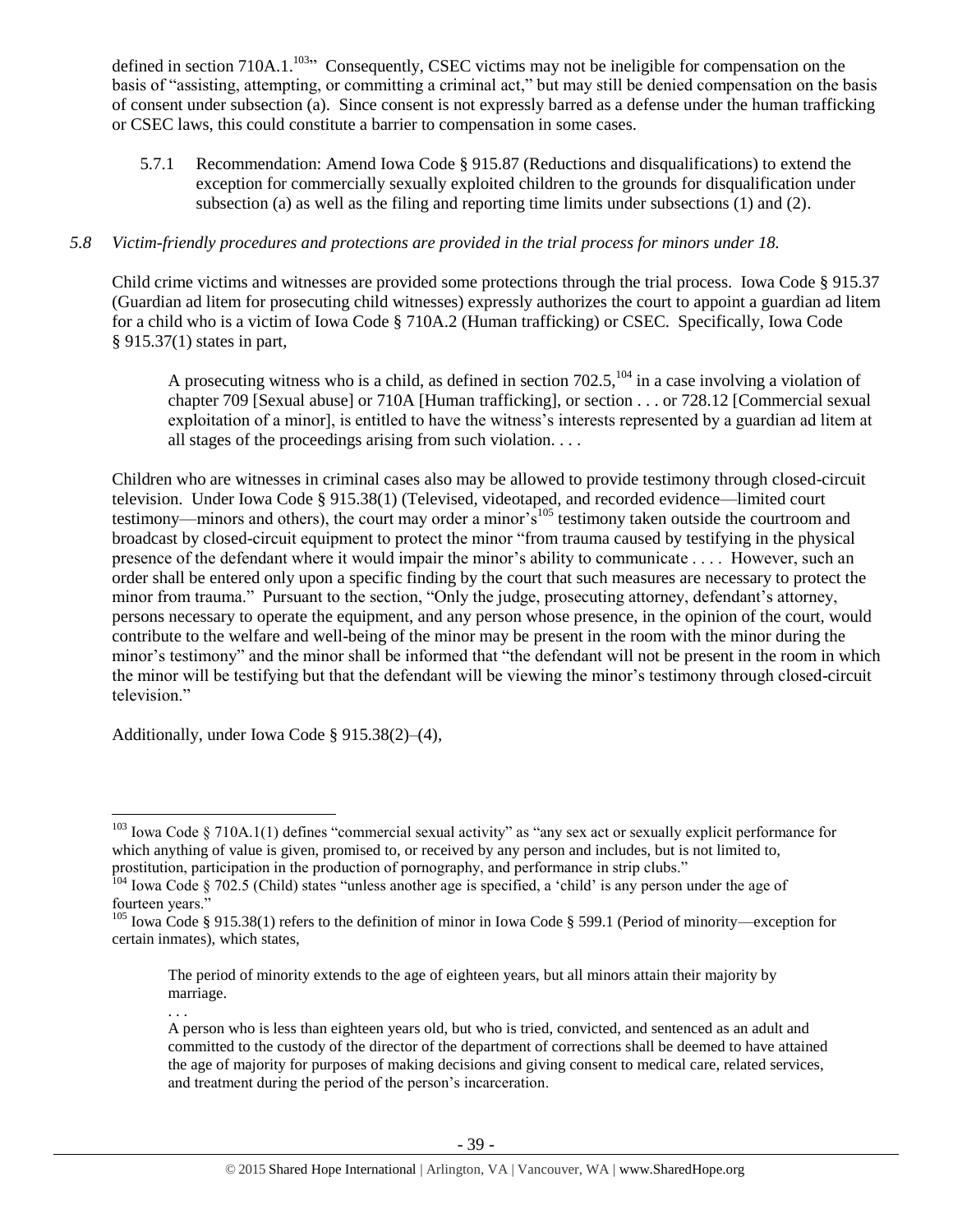2. The court may, upon its own motion or upon motion of a party, order that the testimony of a minor, as defined in section 599.1, be taken by recorded deposition for use at trial, pursuant to rule of criminal procedure 2.13(2)(b). In addition to requiring that such testimony be recorded by stenographic means, the court may on motion and hearing, and upon a finding that the minor is unavailable as provided in rule of evidence 5.804(a), order the videotaping of the minor's testimony for viewing in the courtroom by the court. . . .

3. The court may upon motion of a party admit into evidence the recorded statements of a child, as defined in section 702.5 [Child], describing sexual contact performed with or on the child, not otherwise admissible in evidence by statute or court rule if the court determines that the recorded statements substantially comport with the requirements for admission under rule of evidence 5.803(24)<sup>106</sup> or 5.804(b)(5).<sup>107</sup>

<span id="page-39-0"></span>4. A court may, upon its own motion or upon the motion of a party, order the court testimony of a child to be limited in duration in accordance with the developmental maturity of the child. The court may consider or hear expert testimony in order to determine the appropriate limitation on the duration of a child's testimony. However, the court shall, upon motion, limit the duration of a child's uninterrupted testimony to one hour, at which time the court shall allow the child to rest before continuing to testify.

Certain additional protections apply to domestic minor sex trafficking victims whose offenders are prosecuted under Iowa's sexual offense laws. Iowa R. Evid. 5.412(a) (Sexual abuse cases; relevance of victim's past behavior) states generally that "[n]otwithstanding any other provision of law, in a criminal case in which a person is accused of sexual abuse, reputation or opinion evidence of the past sexual behavior of an alleged victim of such sexual abuse is not admissible." However, pursuant to Iowa R. Evid. 5.412(b),

Notwithstanding any other provision of law, in a criminal case in which a person is accused of sexual abuse, evidence of a victim's past sexual behavior other than reputation or opinion evidence is also not admissible, unless such evidence is either of the following:

(1) Admitted in accordance with rules  $5.412(c)(1)$  and  $5.412(c)(2)$  and is constitutionally required to be admitted.

(2) Admitted in accordance with rule 5.412(c) and is evidence of either of the following: (A) Past sexual behavior with persons other than the accused, offered by the accused upon the issue of whether the accused was or was not, with respect to the alleged victim, the source of semen or injury.

(B) Past sexual behavior with the accused and is offered by the accused upon the issue of whether the alleged victim consented to the sexual behavior with respect to which sexual abuse is alleged.

Iowa Code § 915.36(1), (2) (Protection of child victim's privacy) states that in filings related to any violation of chapter 709 (Sexual abuse) or § 728.12 (Sexual exploitation of a minor), in which the child victim is under 14 years of age, "the name of the child and identifying biographical information shall not appear on the information or indictment or any other public record. Instead, a nondescriptive designation shall appear on all public records."

Iowa has enacted statutes to prevent assailants or probable assailant from finding individuals attempting to escape from actual or threatened sexual abuse or human trafficking. Iowa Code §  $9E.1^{108}$  (Address Confidentiality Program) states,

<sup>&</sup>lt;sup>106</sup> Rule 5.803(24) has been transferred to Rule 5.807 (Residual exception). Rule 5.807 states that "[a] statement not specifically covered by any of the exceptions in rules 5.803 or 5.804 but having equivalent circumstantial guarantees of trustworthiness is not excluded by the hearsay rule" if the requirements of the rule are met.

<sup>107</sup> Rule 5.804(b)(5) has been transferred to Rule 5.807 (Residual exception). *See supra* not[e 106.](#page-39-0)

<sup>&</sup>lt;sup>108</sup> Here and elsewhere in this report that Iowa Code § 9E.1 is quoted or cited, it has been updated to reflect the amendments added by the passage of House File No. 585. H.F. 585, 86th Gen. Assemb., Leg. Sess. (Iowa 2015) (effective January 1, 2016).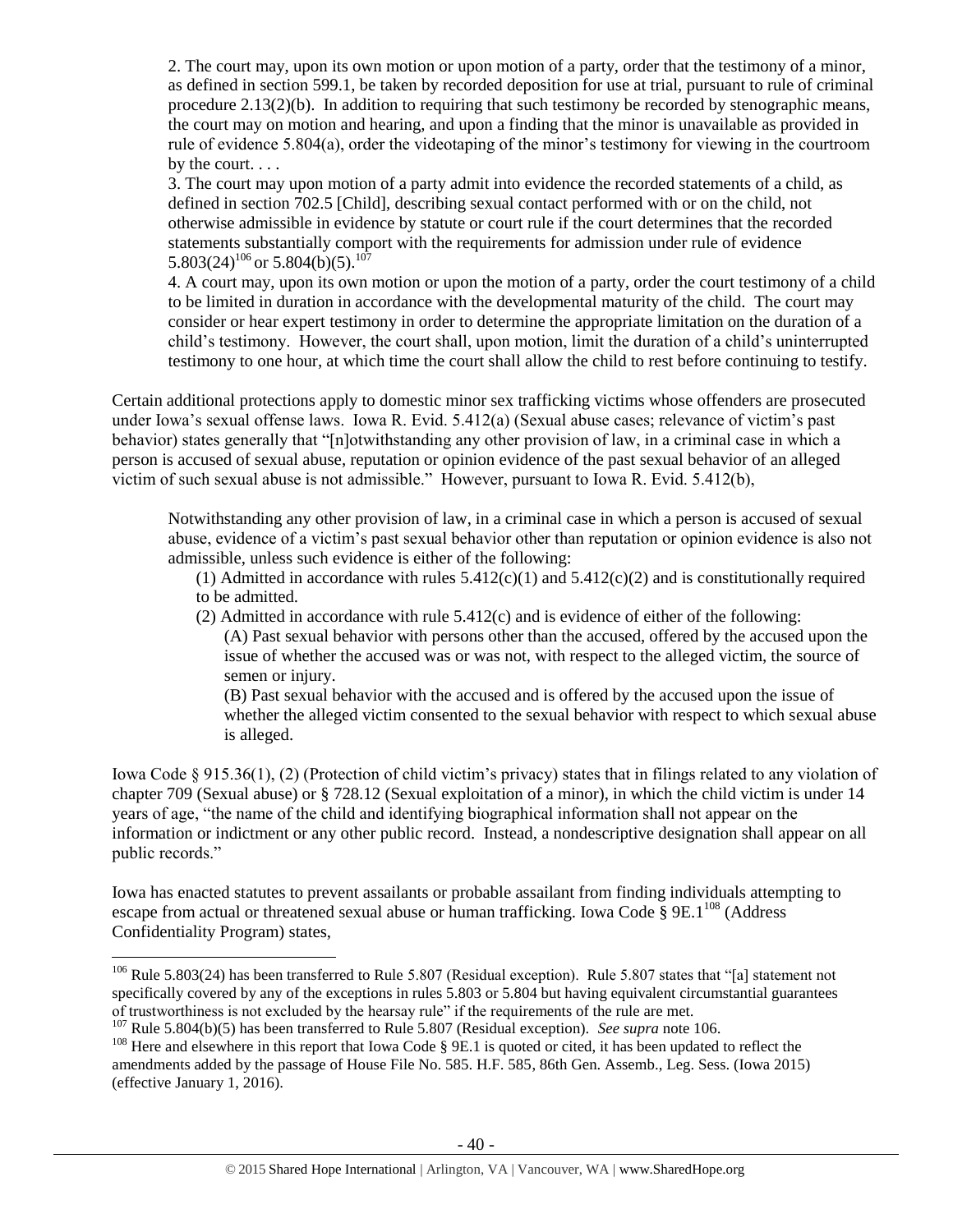The purpose of this chapter is to enable state and local agencies to respond to requests for data without disclosing the location of a victim of . . . sexual abuse, . . . or human trafficking; to enable interagency cooperation with the secretary of state in providing address confidentiality for victims of . . . sexual abuse, . . . or human trafficking; and to enable program participants to use an address designated by the secretary of state as a substitute mailing address for the purposes specified in this chapter. In addition, the purpose of this chapter is to prevent such victims from being physically located through a public records search.

*5.9 Expungement or sealing of juvenile delinquency records resulting from arrests or adjudications for prostitution-related offenses committed as a result of, or in the course of, the commercial sexual exploitation of a minor is available within a reasonable time after turning 18.*

Expungement is automatic for minor sex trafficking victims convicted of a prostitution offense, but not until two years after the conviction was entered. Iowa Code § 725.1(1)(c)<sup>109</sup> (Prostitution) provides,

If the person who sells or offers for sale the person's services as a partner in a sex act is under the age of eighteen, upon the expiration of two years following the person's conviction for a [prostitution] violation . . . the person may petition the court to expunge the conviction, and if the person has had no other criminal convictions, other than local traffic violations or simple misdemeanor violations . . . during the two-year period, the conviction shall be expunged as a matter of law."

Pursuant to Iowa Code § 232.150 (Sealing of records), juvenile records may be sealed as follows:

1. a. Upon application of a person who was taken into custody for a delinquent act or was the subject of a complaint alleging delinquency or was the subject of a delinquency petition, or upon the court's own motion, the court, after hearing, shall order the official juvenile court records in the case including those specified in sections 232.147 [Confidentiality of juvenile court records] and 232.149 [Records of criminal or juvenile justice agencies] sealed if the court finds all of the following:

(1) The person is eighteen years of age or older and two years have elapsed since the last official action in the person's case.

(2) The person has not been subsequently convicted of a felony or an aggravated or serious misdemeanor or adjudicated a delinquent child for an act which if committed by an adult would be a felony, an aggravated misdemeanor, or a serious misdemeanor and no proceeding is pending seeking such conviction or adjudication.

(3) The person was not placed on youthful offender status, transferred back to district court after the youthful offender's eighteenth birthday, and sentenced for the offense which precipitated the youthful offender placement.

b. If the person was adjudicated delinquent for an offense which if committed by an adult would be an aggravated misdemeanor or a felony, the court shall not order the records in the case sealed unless, upon application of the person or upon the court's own motion and after hearing, the court finds that paragraph "a", subparagraphs (1) and (2), apply and that the sealing is in the best interests of the person and the public.

. . . . When a juvenile's court records are not sealed in accordance with Iowa Code § 232.150, Iowa Code § 232.147 (Confidentiality of juvenile court records) provides that juvenile court records still are confidential and may not be inspected except as authorized under Iowa Code § 232.147.

5.9.1 Recommendation: Amend Iowa Code § 232.150 (Sealing of records) and Iowa Code § 725.1(1)(c) (Prostitution) to reduce the waiting period for victims of human trafficking and CSEC offenses.

 $\overline{a}$ <sup>109</sup> *See Supra* not[e 12.](#page-4-1)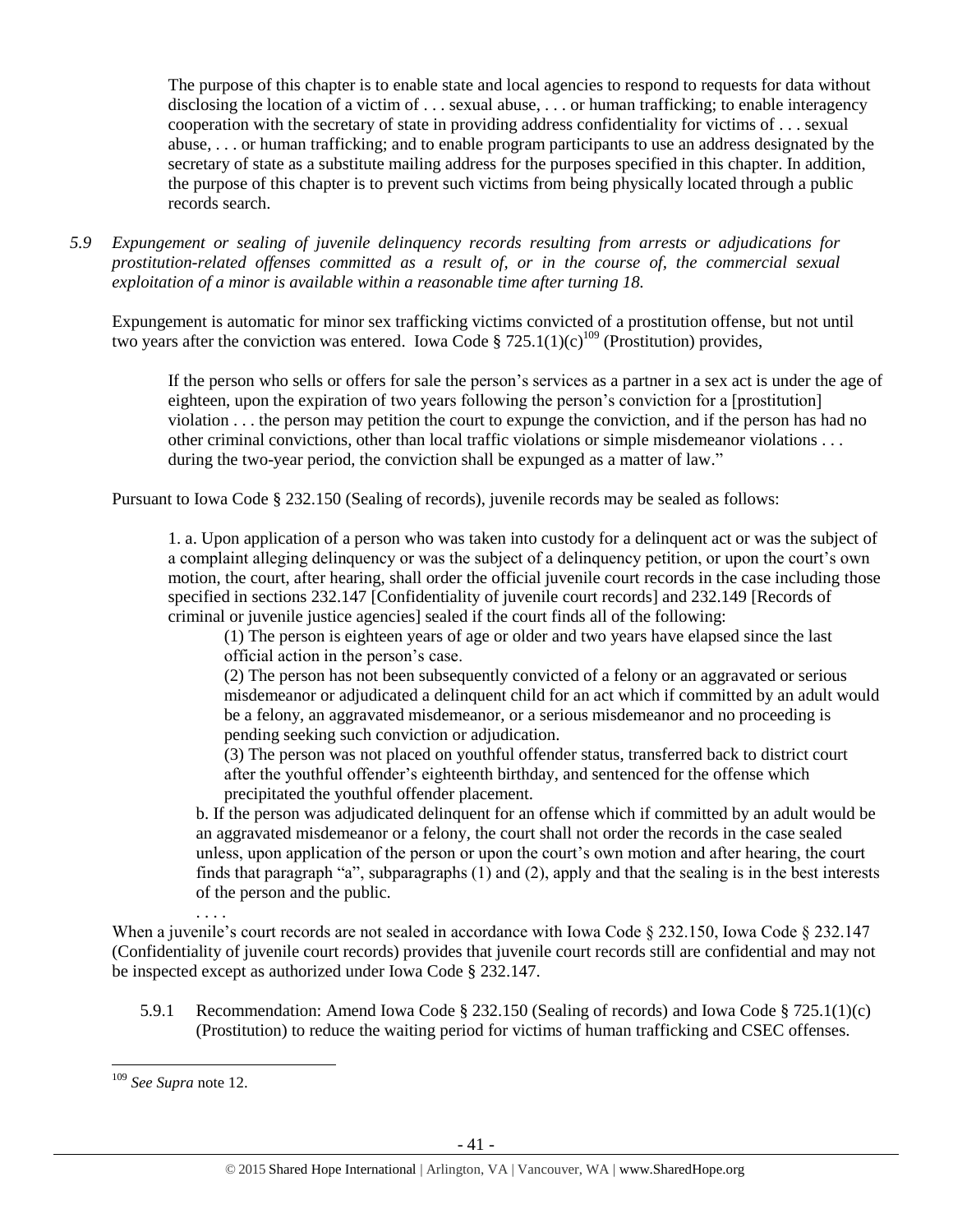*5.10 Victim restitution and civil remedies for victims of domestic minor sex trafficking or commercial sexual exploitation of children (CSEC) are authorized by law.* 

Iowa has enacted various statutes that provide for mandatory restitution and civil remedies for minors victimized through prostitution, pornography, or sexual performance. Iowa Code § 910.2(1) (Restitution or community service to be ordered by sentencing court)<sup>110</sup> states, "In all criminal cases in which there is a plea of guilty, verdict of guilty, or special verdict upon which a judgment of conviction is rendered, the sentencing court shall order that restitution be made by each offender to the victims of the offender's criminal activities . . . ." Iowa Code § 915.100(1) (Victim restitution rights) further states that "[v]ictims, as defined in section 910.1 [Definitions], have the right to recover pecuniary damages,<sup>111</sup> as defined in section 910.1." Furthermore, Iowa Code § 915.100(2) specifies that,

a. In all criminal cases in which there is a plea of guilty, verdict of guilty, or special verdict upon which a judgment of conviction is rendered, the sentencing court shall order that restitution be made by each offender to victims of the offender's criminal activities.

. . . .

. . . .

 $\overline{a}$ 

e. Victims shall be paid in full pursuant to an order of restitution, before fines, penalties, surcharges, crime victim compensation program reimbursement, public agency reimbursement, court costs, correctional fees, court-appointed attorney fees, expenses of a public defender, or contributions to local anticrime organizations are paid.

i. The right to victim restitution for the pecuniary damages incurred by a victim as the result of a crime does not limit or impair the right of the victim to sue and recover damages from the offender in a civil action.

Iowa Code § 710A.4 (Restitution) specifies that, with regard to a victim of Iowa Code § 710A.2 (Human trafficking), "[t]he gross income of the defendant or the value of labor or services<sup>112</sup> performed by the victim<sup>113</sup> to the defendant shall be considered when determining the amount of restitution."

Victims of Iowa Code § 706B.2 (Money laundering penalty — civil remedies) also may seek civil remedies. Offenders may be required to pay "a civil penalty of three times the value of the property involved in the transaction, in addition to any criminal sanction imposed." Iowa Code § 706B.2(3). Traffickers who violate Iowa Code § 706B.2 will also be "subject to forfeiture under chapter 809A [Forfeiture Reform Act]." Iowa Code § 706B.2(4).

Finally, victims of ongoing criminal conduct, pursuant to Iowa Code §706A may seek civil remedies. Iowa Code §706A.3 states, in part: "[A]n aggrieved person may institute civil proceedings against any person in

<sup>&</sup>lt;sup>110</sup> *See supra* Section 2.8 for the provisions of Iowa Code § 910.2(1).

<sup>&</sup>lt;sup>111</sup> Pursuant to Iowa Code § 910.1(3) (Definitions),

<sup>&</sup>quot;Pecuniary damages" means all damages to the extent not paid by an insurer, which a victim could recover against the offender in a civil action arising out of the same facts or event, except punitive damages and damages for pain, suffering, mental anguish, and loss of consortium. Without limitation, "pecuniary damages" includes damages for wrongful death and expenses incurred for psychiatric or psychological services or counseling or other counseling for the victim which became necessary as a direct result of the criminal activity.

<sup>&</sup>lt;sup>112</sup> Pursuant to Iowa Code § 710A.1 (Definitions), "services" is defined as "an ongoing relationship between a person and the actor in which the person performs activities under the supervision of or for the benefit of the actor, including commercial sexual activity and sexually explicit performances."

<sup>113</sup> *See supra* not[e 73](#page-22-0) for definition of "victim."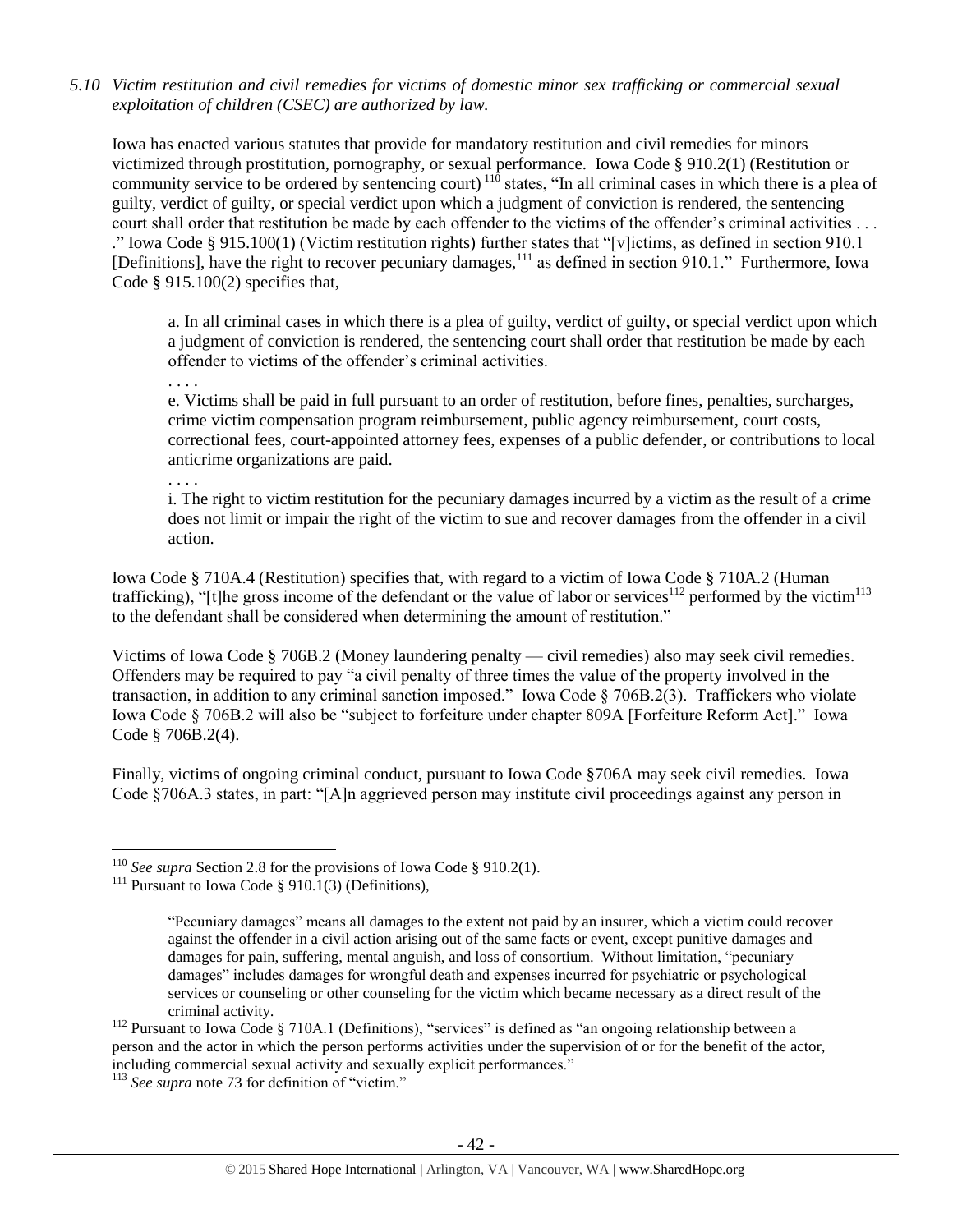district court seeking relief from conduct constituting a violation of this chapter or to prevent, restrain, or remedy such violation."

- 5.10.1 Recommendation: Enact a law to provide a civil remedy for victims of violations of Iowa's human trafficking and CSEC laws.
- *5.11 Statutes of limitations for civil and criminal actions for child sex trafficking or commercial sexual exploitation of children (CSEC) offenses are eliminated or lengthened sufficiently to allow prosecutors and victims a realistic opportunity to pursue criminal action and legal remedies.*

Under Iowa Code § 802.3 (Felony—aggravated or serious misdemeanor), violations of Iowa Code § 710A.2 (Human trafficking) and Iowa's CSEC laws are subject to a 3 year statute of limitations. Iowa Code § 802.3 specifies that "[i]n all cases, except those enumerated in section . . . 802.2 [Sexual abuse] . . . an indictment or information for a felony or aggravated or serious misdemeanor shall be found within three years after its commission." Iowa Code § 802.2B (Other sexual offenses) establishes a ten year statute of limitations for a violation of Iowa Code § 728.12 (Sexual exploitation of a minor) and for some sexual offenses. The statute of limitations for sexual abuse and some sexual offenses is tolled until the defendant is identified through DNA profiling, and then extended to ten years. Iowa Code § 802.10(3) states that

[A]n indictment or information shall be found against a person within three years form the date the person is identified by the person's DNA profile. If the action involves sexual abuse or another sexual offense the indictment or information shall be found as provided in section 802.2 or 802.2B if the person is identified by the person's DNA profile.

With regard to civil actions, Iowa Code § 614.8A (Damages for child sexual abuse—time limitation) states,

An action for damages for injury suffered as a result of sexual abuse which occurred when the injured person was a child, but not discovered until after the injured person is of the age of majority, shall be brought within four years from the time of discovery by the injured party of both the injury and the causal relationship between the injury and the sexual abuse.

To the extent that a civil claim by a CSEC victim does not fall within the exception provided in Iowa Code § 614.8A, the general 2-year statute of limitations for civil claims "founded on injuries to the person or reputation" would apply. Iowa Code § 614.1(2) (Period). However, Iowa Code § 614.8(2) (Minors and persons with mental illness) states.

Except as provided in section 614.1, subsection 9 [relating to medical malpractice], the times limited for actions in this chapter . . . except those brought for penalties and forfeitures, are extended in favor of minors, so that they shall have one year from and after attainment of majority within which to file a complaint pursuant to chapter 216, to make a claim pursuant to chapter 669, or to otherwise commence an action.

5.11.1 Recommendation: Amend Chapter 802 (Limitation of criminal actions) to allow offenses committed under Iowa Code § 710A.2 (Human Trafficking) and Iowa's CSEC laws to be commenced at any time, and amend and Chapter 614 (Limitations of actions) to toll the statute of limitations for civil actions by victims to recover for injuries resulting from these offenses.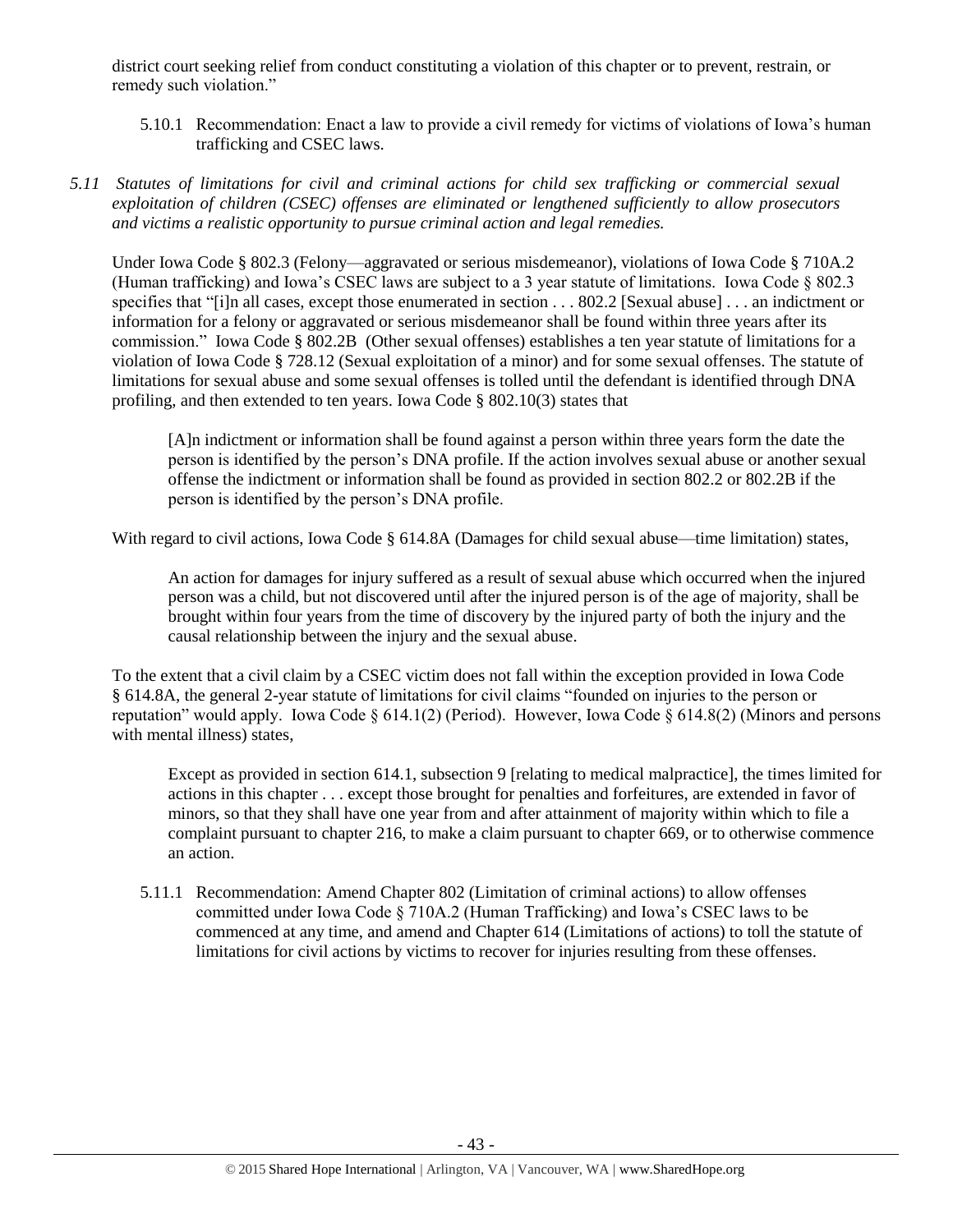#### **FRAMEWORK ISSUE 6: CRIMINAL JUSTICE TOOLS FOR INVESTIGATION AND PROSECUTIONS**

# *Legal Components:*

- *6.1 Training on human trafficking and domestic minor sex trafficking for law enforcement is statutorily mandated or authorized.*
- *6.2 Single party consent to audio-taping is permitted in law enforcement investigations.*
- *6.3 Wiretapping is an available tool to investigate domestic minor sex trafficking.*
- *6.4 Using a law enforcement posing as a minor to investigate buying or selling of commercial sex acts is not a defense to soliciting, purchasing, or selling sex with a minor.*
- *6.5 Using the Internet or electronic communications to investigate buyers and traffickers is a permissible investigative technique.*
- *6.6 Law enforcement and child welfare agencies are mandated to promptly report missing and recovered children. \_\_\_\_\_\_\_\_\_\_\_\_\_\_\_\_\_\_\_\_\_\_\_\_\_\_\_\_\_\_\_\_\_\_\_\_\_\_\_\_\_\_\_\_\_\_\_\_\_\_\_\_\_\_\_\_\_\_\_\_\_\_\_\_\_\_\_\_\_\_\_\_\_\_\_\_\_\_\_\_\_\_\_\_\_\_\_\_\_\_\_\_\_\_*

#### *Legal Analysis:*

 $\overline{a}$ 

*6.1 Training on human trafficking and domestic minor sex trafficking for law enforcement is statutorily mandated or authorized.*

Iowa Code § 80B.11 (Rules) establishes the training standards applicable to law enforcement officers in Iowa, including minimum entrance requirements, basic training requirements, and advanced training requirements for law enforcement officers.

Iowa Code § 80B.11(1)(e) states,

The director of the academy, subject to the approval of the council, shall promulgate rules in accordance with the provisions of this chapter and chapter 17A, giving due consideration to varying factors and special requirements of law enforcement agencies relative to the following:

. . . .

e. Training standards on the subject of human trafficking, to include curricula on cultural sensitivity and the means to deal effectively and appropriately with trafficking victims. Such training shall encourage law enforcement personnel to communicate in the language of the trafficking victims. The course of instruction and training standards shall be developed by the director in consultation with the appropriate national and state experts in the field of human trafficking.

Iowa Code § 80B.10 (Rules) establishes that an annual report be given to the governor, attorney general, and commissioner of public safety which includes "pertinent data regarding standards established and the degree of participation of agencies in the training program." The report "shall specifically include data regarding academy resources devoted to training relating to human trafficking."

Furthermore, pursuant to Iowa Code § 710A.6<sup>114</sup> (Outreach, public awareness, and training programs),

The crime victim assistance division of the department of justice, in cooperation with other governmental agencies and nongovernmental or community organizations, shall develop and conduct outreach, public awareness, and training programs for the general public, law enforcement agencies, first responders, potential victims, and persons conducting or regularly dealing with businesses or other ventures that have a high statistical incidence of debt bondage or forced labor or services. The

 $114$  Here and elsewhere in this report that Iowa Code § 710A.6 is quoted or cited, it has been updated to reflect the amendments added by the passage of Senate File No. 510. S.F. 510, 86th Gen. Assemb., Leg. Sess. (Iowa 2015) (effective July 2, 2015).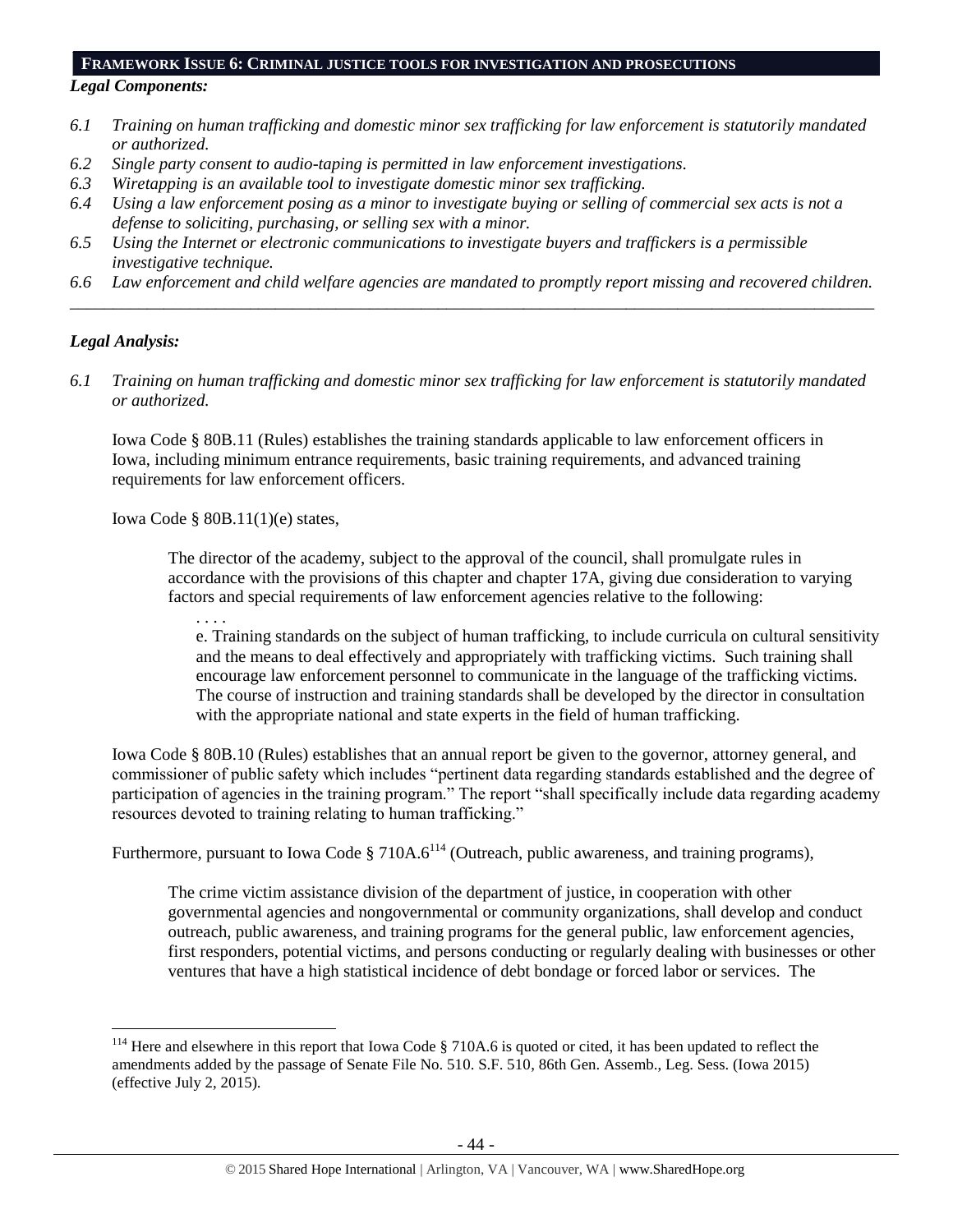programs shall train participants to recognize and report incidents of human trafficking and to suppress the demand that fosters exploitation of persons and leads to human trafficking.

# *6.2 Single party consent to audio-taping is permitted in law enforcement investigations.*

Iowa law allows for single party consent to audio-taping. Although Iowa Code § 727.8 (Electronic and mechanical eavesdropping) states, "Any person, having no right or authority to do so, who taps into or connects a listening or recording device to any telephone or other communication wire, or who by any electronic or mechanical means listens to, records, or otherwise intercepts a conversation or communication of any kind, commits a serious misdemeanor . . . ." The law carves out an exception, stating further that "the sender or recipient of a message or one who is openly present and participating in or listening to a communication shall not be prohibited hereby from recording such message or communication . . . ." Furthermore, Iowa Code § 808B.2(2)(c) makes it clear that it is not "unlawful under this chapter [Interception of communications] for a person not acting under color of law to intercept a wire, oral, or electronic communication if the person is a party to the communication or if one of the parties to the communication has given prior consent to the interception, unless the communication is intercepted for the purpose of committing a criminal or tortious act in violation of the Constitution or laws of the United States or of any state or for the purpose of committing any other injurious act." Additionally, Iowa Code § 808B.2(2)(b) states, "It is not unlawful under this chapter for a person acting under color of law to intercept a wire, oral, or electronic communication, if the person is a party to the communication or one of the parties to the communication has given prior consent to the interception."

# *6.3 Wiretapping is an available tool to investigate domestic minor sex trafficking.*

. . . .

. . . .

 $\overline{a}$ 

Iowa Code § 727.8 (Electronic and mechanical eavesdropping) and Iowa Code § 808B.2 (Unlawful acts penalty) generally prohibit wiretapping. Iowa Code § 808B.3 (Court order for interception by special agents) allows the attorney general to "authorize and prepare any application for an order authorizing the interception of wire, oral, or electronic communications." Iowa Code § 808B.3 explains that the court may issue and order authorizing wiretapping by law enforcement investigating specified crimes, subject to the requirements of the chapter. Iowa Code § 710A (Human trafficking) is included among the specified crimes eligible for wiretapping, but not any of Iowa's CSEC laws (except to the extent they are forcible felonies).To the extent that a trafficker or facilitator is violating Iowa Code § 706B.2 (Money laundering penalty—civil remedies) or the statutes against ongoing criminal conduct, wiretapping may be authorized under Iowa Code § 808B. Iowa Code § 808B.3 states,

[T]he court may grant, subject to this chapter, an order authorizing the interception of wire, oral, or electronic communications by special state agents having responsibility for the investigation of the offense as to which application is made, when the interception may provide or has provided evidence of the following:

- 2. A forcible felony as defined in section  $702.11^{115}$  [Forcible felony].<sup>116</sup>
- 3. A felony offense involving ongoing criminal conduct in violation of chapter 706A.
- 4. A felony offense involving money laundering in violation of chapter 706B.

6. A felony offense involving human trafficking in violation of chapter 710A.

<sup>&</sup>lt;sup>115</sup> Here and elsewhere in this report that Iowa Code § 702.11 is quoted or cited, it has been updated to reflect the amendments added by the passage of Senate File No. 510. S.F. 510, 86th Gen. Assemb., Leg. Sess. (Iowa 2015) (effective July 2, 2015).

<sup>&</sup>lt;sup>116</sup> Iowa Code § 702.11 (1) (Forcible felony) defines "forcible felony" as "any felonious child endangerment, assault, murder, sexual abuse, kidnapping, robbery, human trafficking, arson in the first degree, or burglary in the first degree."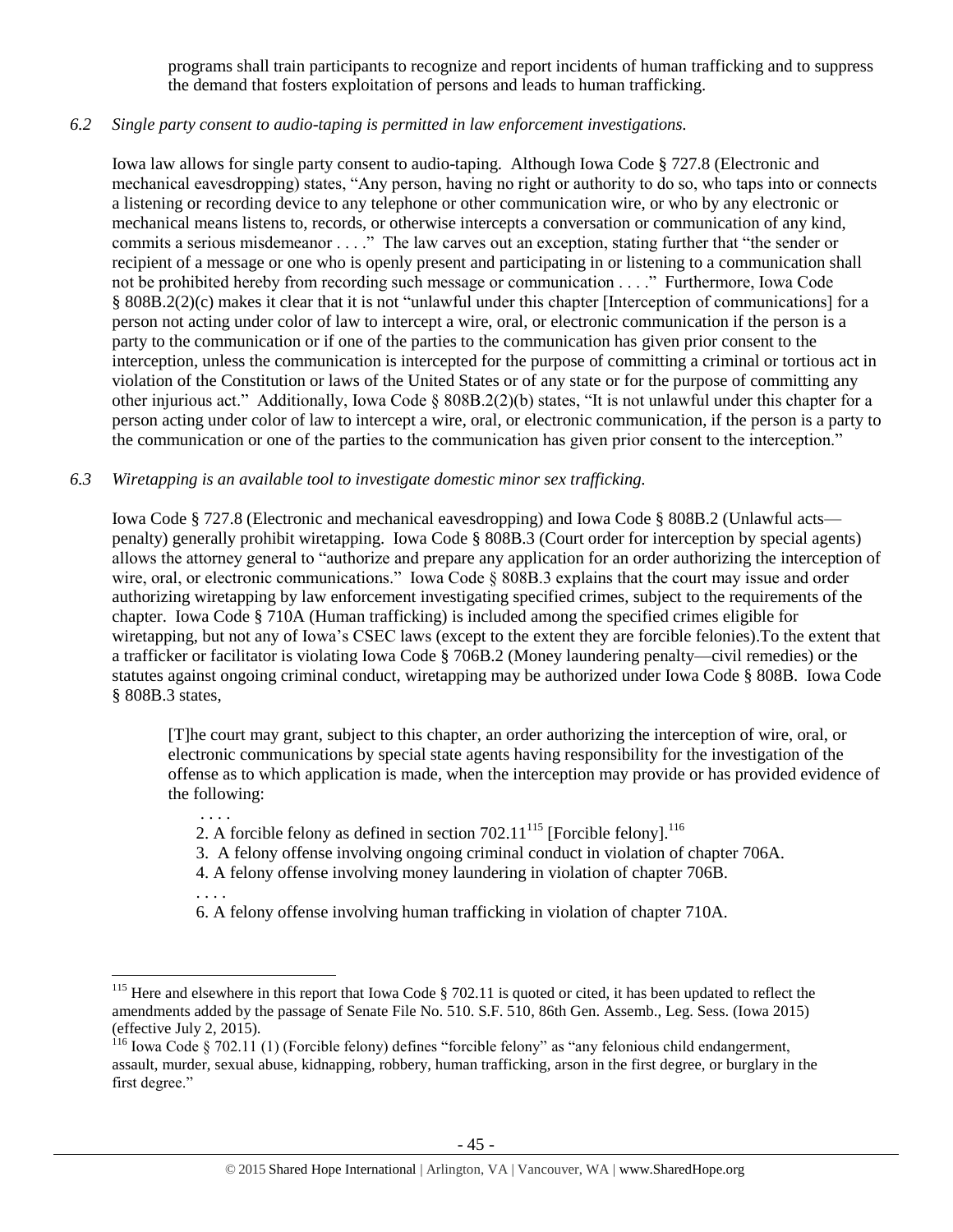Pursuant to Iowa Code § 808B.4(2) (Permissible disclosure and use), "An investigative or law enforcement officer who, by any means authorized by this chapter, has obtained knowledge of the contents of a wire, oral, or electronic communication or has obtained evidence derived from a wire, oral, or electronic communication may use the contents to the extent the use is appropriate to the proper performance of the officer's official duties."

*6.4 Using a law enforcement posing as a minor to investigate buying or selling of commercial sex acts is not a defense to soliciting, purchasing, or selling sex with a minor.*

Iowa Code § 710A.2A (Solicitation of commercial sexual activity) states, "[a] person shall not entice, coerce, or recruit, or attempt to entice, coerce, or recruit either a person who is under the age of eighteen or a law enforcement office or agent who is representing that the officer or agent is under the age of eighteen, engage in a commercial sexual activity. A person who violates this section commits a class "D" felony." Case law also indicates that undercover police officers have been employed in the investigation of buyers soliciting prostitutes. Moreover, Iowa Code  $\S 710.10(2)$  (Enticing a minor) makes it a crime when a person "with the intent to commit an illegal sex act upon or sexual exploitation of a minor . . . entices or attempts to entice a person reasonably believed to be under the age of sixteen." The language "reasonably believed to be under the age of sixteen" suggests that Iowa Code  $\S$  710.10 may apply when a law enforcement officer acts as a decoy for the purpose of investigating a violation of Iowa Code § 710.10. Furthermore, Iowa Code § 704.11 (Police activity) states,

1. A peace officer or person acting as an agent of or directed by any police agency who participates in the commission of a crime by another person solely for the purpose of gathering evidence leading to the prosecution of such other person shall not be guilty of that crime or of the crime of solicitation as set forth in section 705.1 [Solicitation], provided that all of the following are true:

- a. The officer or person is not an instigator of the criminal activity.
- b. The officer or person does not intentionally injure a nonparticipant in the crime.

c. The officer or person acts with the consent of superiors, or the necessity of immediate action precludes obtaining such consent.

d. The officer's or person's actions are reasonable under the circumstances.

2. This section is not intended to preclude the use of undercover or surveillance persons by law enforcement agencies in appropriate circumstances and manner. It is intended to discourage such activity to tempt, urge or persuade the commission of offenses by persons not already disposed to commit offenses of that kind.

# *6.5 Using the Internet or electronic communications to investigate buyers and traffickers is a permissible investigative technique.*

Iowa law expressly authorizes the use of the Internet to investigate buyers and traffickers. Iowa Code § 710.10(2) (Enticing a minor) makes it a crime when a person "with the intent to commit an illegal sex act upon or sexual exploitation of a minor . . . entices or attempts to entice a person reasonably believed to be under the age of sixteen." The language "reasonably believed to be under the age of sixteen" suggests that Iowa Code § 710.10 may apply when a law enforcement officer uses the internet to investigate a violation of Iowa Code § 710.10. "Enticement" is defined under Iowa Code § 710.10(7) to include "personal contact and communication by any means including through the mail, telephone, internet, or any social media, and include[s] text messages, instant messages and electronic mail."<sup>117</sup>

 $\overline{a}$ <sup>117</sup> *See supra* not[e 36.](#page-12-0)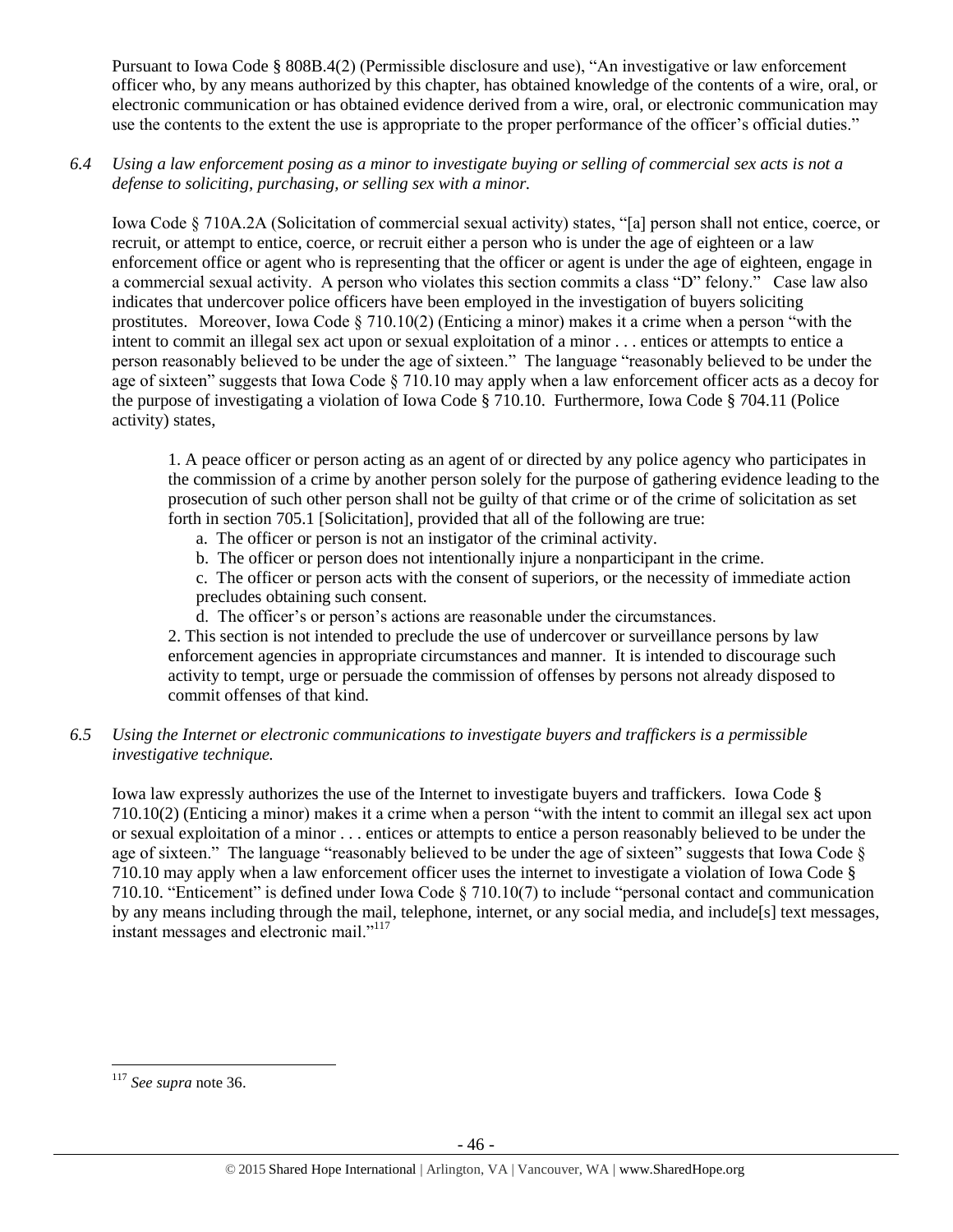# *6.6 Law enforcement and child welfare agencies are mandated to promptly report missing and recovered children.*

Iowa Code § 694.2 (Complaint of missing person) states that "[a] person may file a complaint for a missing person<sup>118</sup> with a law enforcement agency having jurisdiction," and the report will be circulated "to all law enforcement personnel currently on active duty for that agency through internal means and over the law enforcement administration network immediately upon its being filed." Law enforcement agencies who have received a complaint of a missing person "shall prepare, as soon as practicable, a report on the missing person," which must include information from the complaint, any evidence gathered through any investigation, any statement by law enforcement officers in charge, and an explanation of the next steps that will be taken by the law enforcement agency. Iowa Code § 694.3.

Pursuant to Iowa Code § 694.4 (Dissemination of report), once the report is completed, a copy must be forwarded to various other law enforcement agencies. Iowa Code § 694.5(1) (Unemancipated minors) states that when "a report of missing persons involves an umenancipated minor, the law enforcement agency shall immediately transmit the proper information for inclusion in the national crime information center computer." Furthermore, "a law enforcement agency shall not prevent an immediate active investigation on the basis of an agency rule which specifies an automatic time limitation for a missing person investigation." Iowa Code § 694.5 (2).

Iowa Code § 694.10(2)–(6) (Missing person information clearinghouse) specifies the duties of Iowa's department of public safety (department) regarding missing persons.<sup>119</sup> Iowa Code § 694.10(2) directs the department of public safety to establish a "statewide missing person information clearinghouse" and to perform various duties related to training and investigations of missing persons. Included among these duties, the department is required to "[d]istribute monthly bulletins to all local law enforcement agencies and to media outlets . . . containing . . . the names of person reported missing whose locations have been determined and confirmed." Iowa Code § 694.10(2)(g). Pursuant to Iowa Code § 694.10(3), "A law enforcement agency shall submit all missing person reports compiled pursuant to section 694.3 and updated information relating to the reports to the clearinghouse." Iowa Code § 694.10(4) further states, "Subsequent to the filing of a complaint of a missing person with a law enforcement agency pursuant to section 694.2, the person filing the complaint may submit information regarding the missing person to the clearinghouse. If the person reported missing is an unemancipated minor, any person may submit information regarding the missing unemancipated minor to the clearinghouse."

Iowa Code § 694.10(5) states, "A person who has filed a missing person complaint with a law enforcement agency shall immediately notify that law enforcement agency when the location of the missing person has been determined." Pursuant to Iowa Code § 694.10(6), "All information relating to a missing person in the clearinghouse shall be purged when the person's location has been determined and confirmed, except that information relating to a missing child shall be purged when the child reaches eighteen years of age and the child's location has been determined and confirmed."

<sup>&</sup>lt;sup>118</sup> Pursuant to Iowa Code § 694.1(1) (Missing persons), "missing person" is defined as a person who is missing and meets one of the following characteristics:

 <sup>. . . .</sup> b. Is missing under circumstances indicating that the person's safety may be in danger.

c. Is missing under circumstances indicating that the disappearance was not voluntary.

d. Is an unemancipated minor.

<sup>2.&</sup>quot;Unemancipated minor" means a minor who has not married and who resides with a parent or other legal guardian.

<sup>&</sup>lt;sup>119</sup> "'Missing person' means a missing person as defined in section 694.1 whose temporary or permanent residence is in Iowa, or is believed to be in Iowa, whose location has not been determined, and who has been reported as missing to a law enforcement agency." Iowa Code  $\delta$  694.10(1)(a).